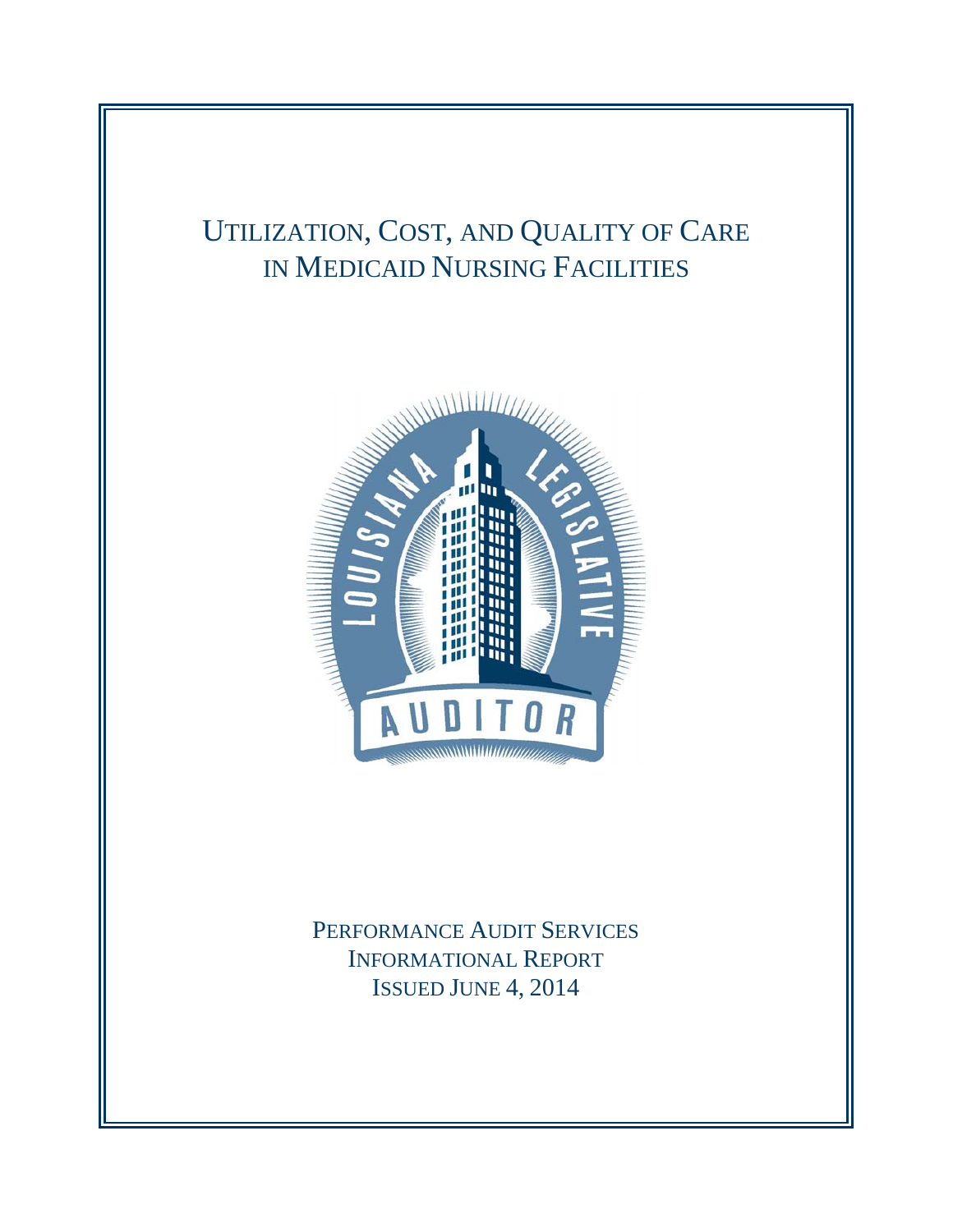## **LOUISIANA LEGISLATIVE AUDITOR 1600 NORTH THIRD STREET POST OFFICE BOX 94397 BATON ROUGE, LOUISIANA 70804-9397**

**LEGISLATIVE AUDITOR** DARYL G. PURPERA, CPA, CFE

### **FIRST ASSISTANT LEGISLATIVE AUDITOR AND STATE AUDIT SERVICES** PAUL E. PENDAS, CPA

#### **DIRECTOR OF PERFORMANCE AUDIT SERVICES** NICOLE B. EDMONSON, CIA, CGAP, MPA

FOR QUESTIONS RELATED TO THIS PERFORMANCE AUDIT, CONTACT KAREN LEBLANC, PERFORMANCE AUDIT MANAGER, AT 225-339-3800.

Under the provisions of state law, this report is a public document. A copy of this report has been submitted to the Governor, to the Attorney General, and to other public officials as required by state law. A copy of this report is available for public inspection at the Baton Rouge office of the Louisiana Legislative Auditor.

This document is produced by the Louisiana Legislative Auditor, State of Louisiana, Post Office Box 94397, Baton Rouge, Louisiana 70804-9397 in accordance with Louisiana Revised Statute 24:513. Four copies of this public document were produced at an approximate cost of \$4.80. This material was produced in accordance with the standards for state agencies established pursuant to R.S. 43:31. This report is available on the Legislative Auditor's website at www.lla.la.gov. When contacting the office, you may refer to Agency ID No. 9726 or Report ID No. 40130015 for additional information.

In compliance with the Americans With Disabilities Act, if you need special assistance relative to this document, or any documents of the Legislative Auditor, please contact Elizabeth Coxe, Chief Administrative Officer, at 225-339-3800.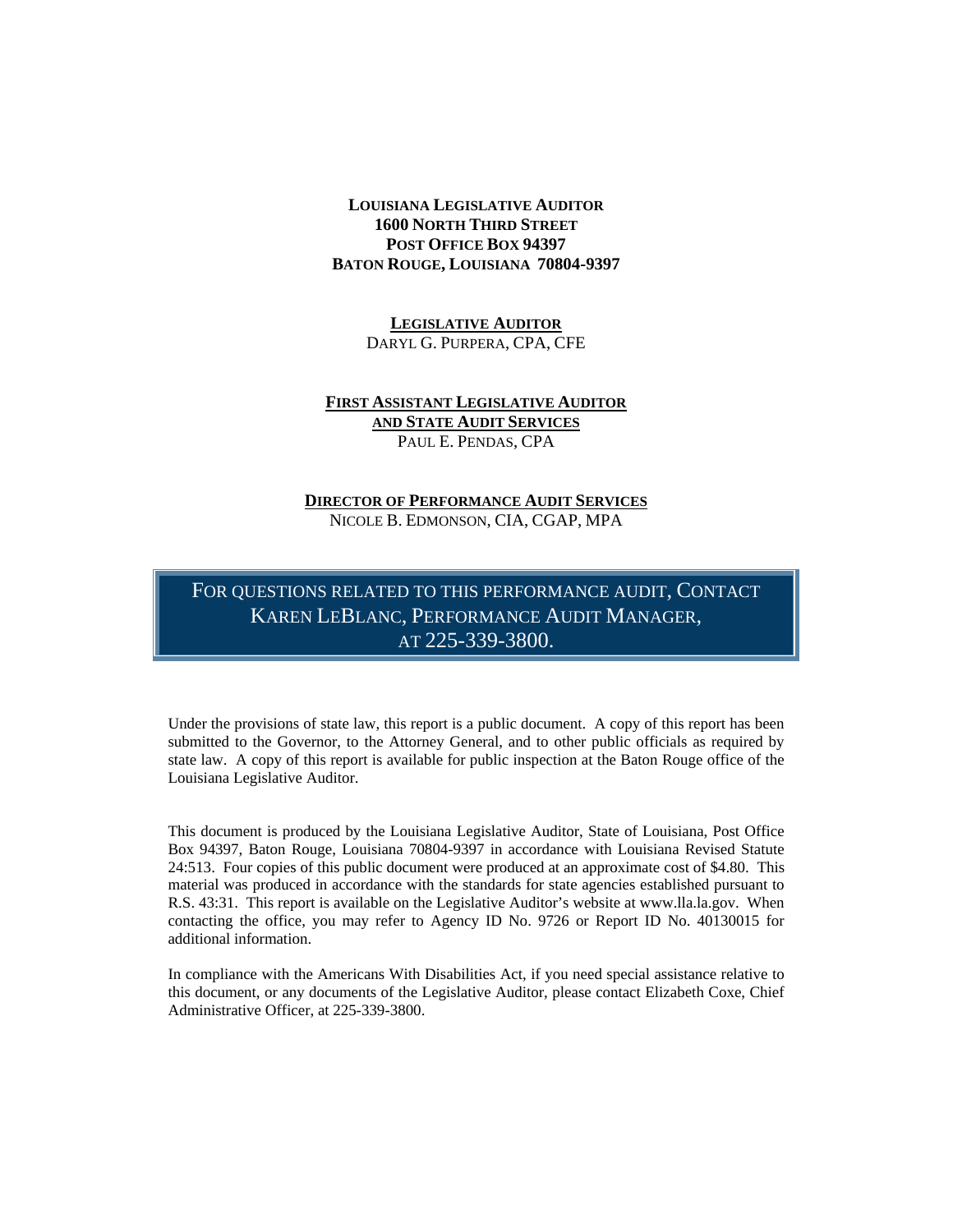

June 4, 2014

The Honorable John A. Alario, Jr., President of the Senate The Honorable Charles E. "Chuck" Kleckley, Speaker of the House of Representatives

Dear Senator Alario and Representative Kleckley:

This report provides the results of our audit on utilization, cost, and quality of care in Medicaid nursing facilities. Appendix A contains information on utilization, cost, and quality by nursing facility and Appendix B contains our scope and methodology. Appendix C contains an example price sheet describing a facility's daily rate calculation. I hope this report will benefit you in your legislative decision-making process.

Sincerely, urpera

Daryl G. Purpera, CPA, CFE Legislative Auditor

DGP/ch

DHH-NURSING HOMES 2014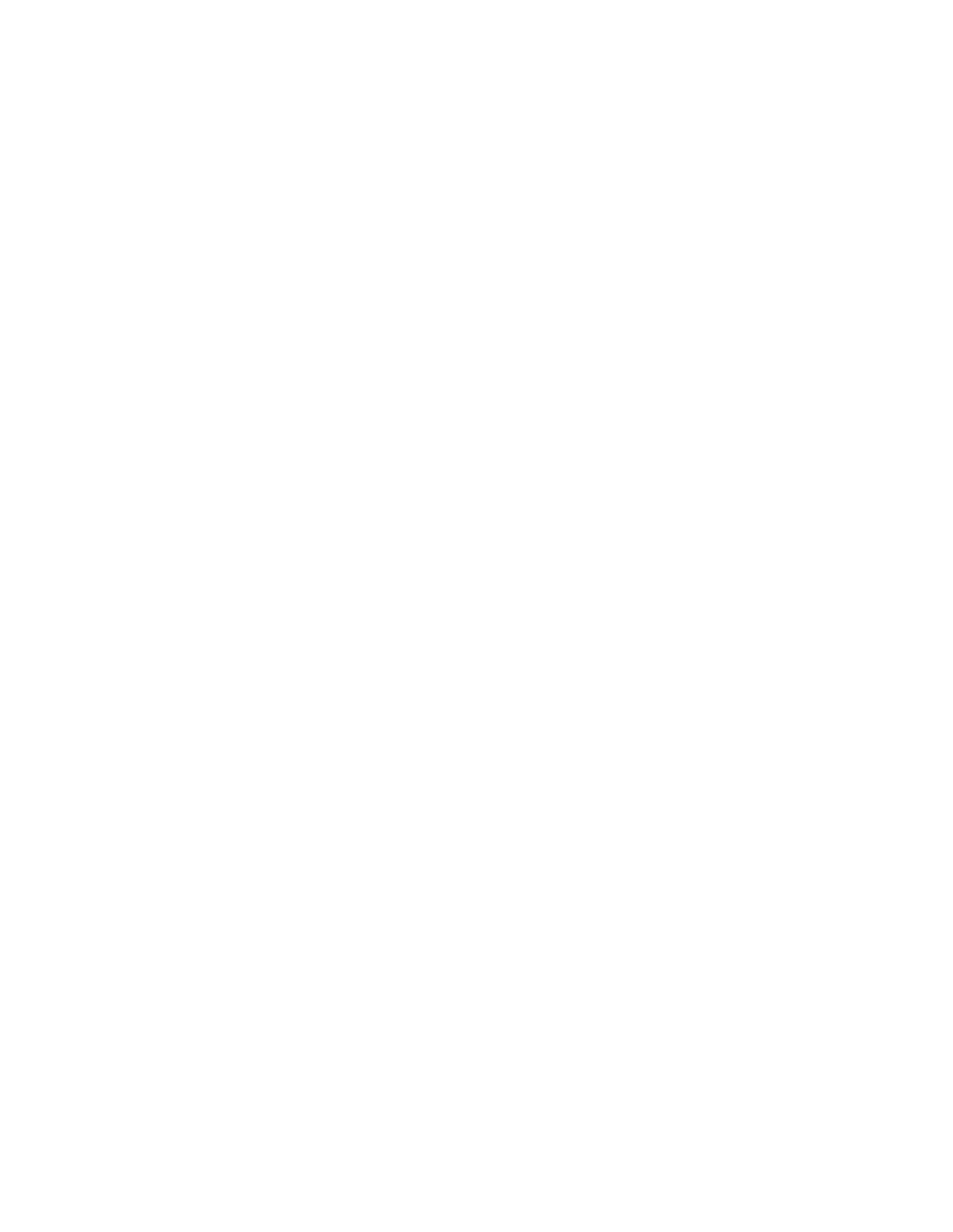# **Louisiana Legislative Auditor Daryl G. Purpera, CPA, CFE**

# **Utilization, Cost, and Quality of Care in Medicaid Nursing Facilities**



# **Introduction**

Louisiana is in the planning stages for developing Medicaid managed care for recipients of long-term care services. According to the Department of Health and Hospitals (DHH), the key objectives of managed long-term care are the following:

- Improve quality of services and health outcomes
- Decrease fragmentation and improve coordination of care
- Create a system that utilizes proven and/or promising practices
- Refocus the system in order to increase choice and provide more robust living options for those who need long-term care and their families
- Rebalance the system in order to meet the growing demand for services within the existing level of expenditures for the long-term care population

The purpose of this report is to provide information on the current utilization, cost, and quality of care in Medicaid nursing facilities in order to evaluate in the future the impact of managed care in these areas. This report covers nursing facilities; however, subsequent reports will examine Intermediate Care Facilities for the Developmentally Disabled (ICF/DD) and home and community-based services, including the New Opportunities Waiver (NOW) and the Long-Term Care Personal Care Services (LTPCS) program.

As of November 2013, Louisiana had 276 nursing facilities, of which 259 (94%) accepted Medicaid. These 259 facilities had a total of 32,193 beds. As of December 2013, 24,920 (51%) of 48,016 individuals who are elderly or have disabilities receiving long-term care services in Louisiana received these services in a nursing facility. During fiscal year 2013, nursing facilities received approximately \$840 million or 24.1% of the total Medicaid budget for private providers, making it the largest Medicaid private provider group, ahead of hospitals as shown in Exhibit 1 on the following page.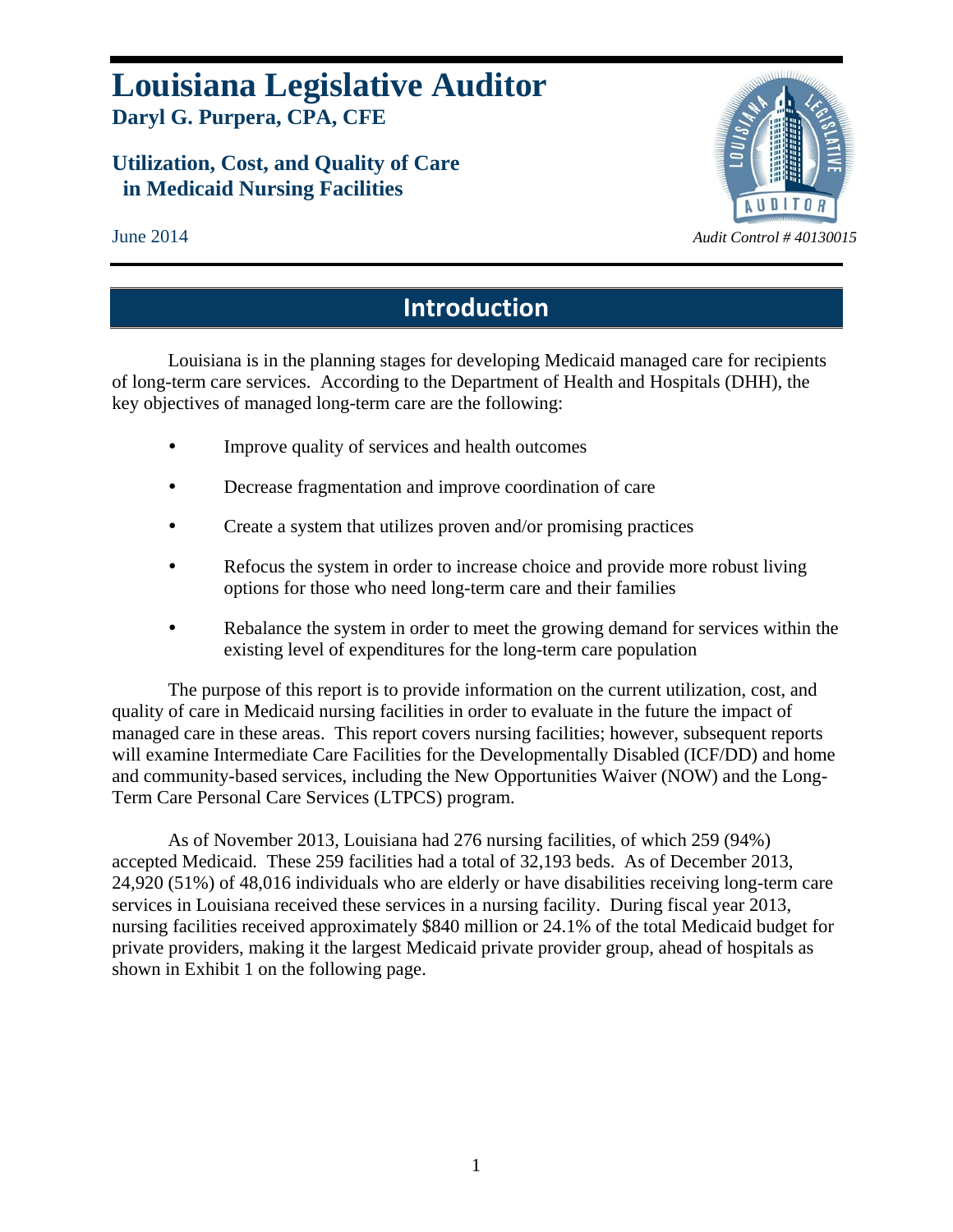Nursing facility care is funded through the Medicaid program, which is administered by DHH. DHH's Office of Aging and Adult Services provides oversight of Medicaid nursing facility admissions and its Health Standards Section licenses and inspects nursing facilities to evaluate their compliance with federal regulations. The Governor's Office of Elderly Affairs' Long Term Care Ombudsman Program investigates complaints in nursing facilities and serves as an advocate for the rights of residents. According to the Louisiana Nursing Home Association, services provided in nursing facilities include:

- **Medical care,** provided under a physician's care.
- **Nursing and rehabilitative services**, including services provided by a registered or licensed practical nurse, and other services such as physical therapy and occupational therapy.
- **Patient services**, such as room and board, social, and spiritual programs.
- **Personal care**, including assistance with bathing, dressing, and eating.

## **Exhibit 1 Fiscal Year 2013 Top Medicaid Private Provider Groups**



**Source:** Prepared by legislative auditor's staff using information provided by DHH.



Appendix A contains information on utilization, cost, and quality by Medicaid nursing facility, and Appendix B contains our scope and methodology. Appendix C contains an example price sheet describing a facility's daily rate calculation.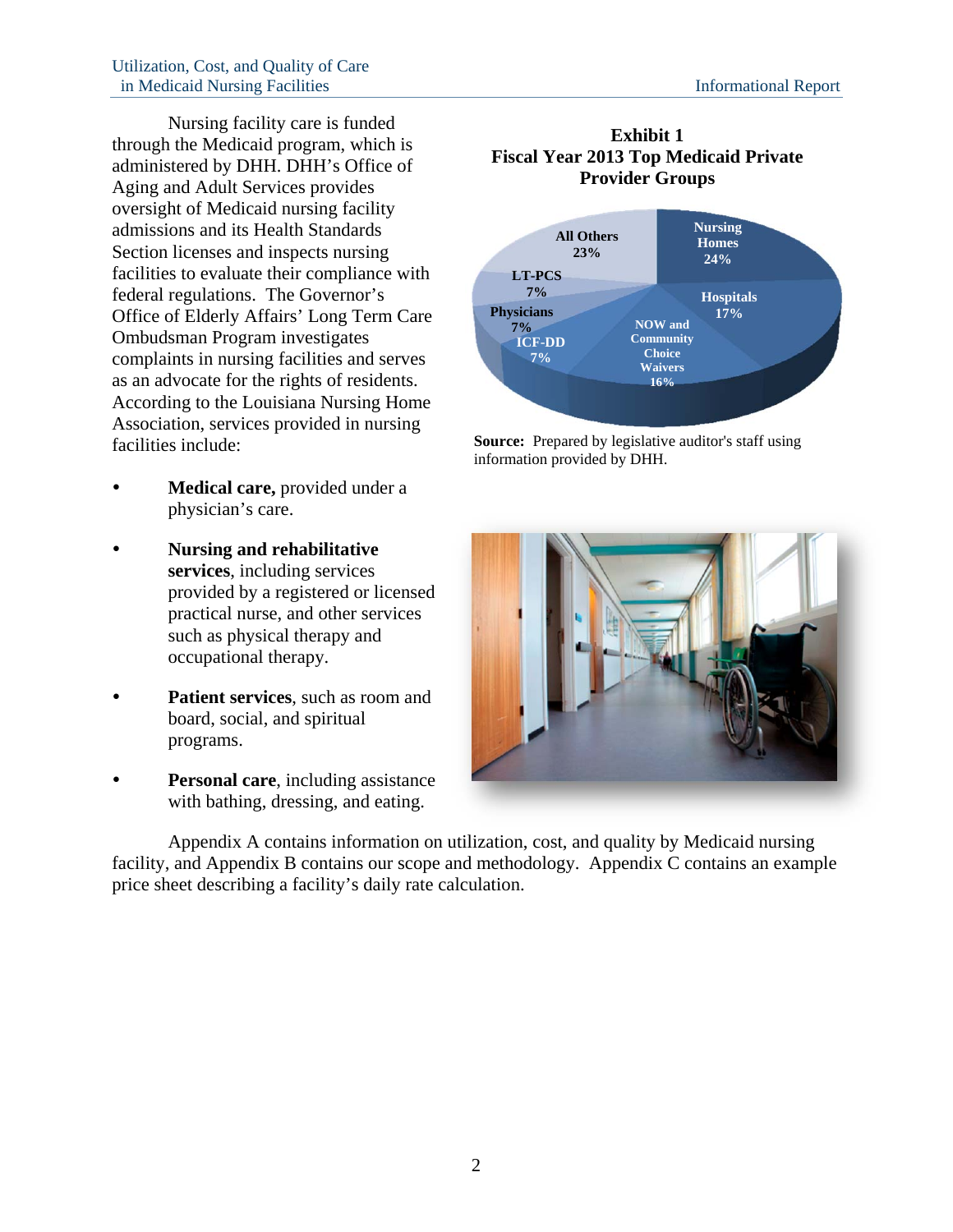# **Section 1: Utilization of Medicaid Nursing Facilities**

The number of Louisiana Medicaid participants receiving care in a nursing facility decreased from 26,563 in July 2011 to 25,335 in November 2013. Despite this decrease, Louisiana ranks among the top five states for nursing facility utilization per capita for individuals over the age of 85, according to DHH. In addition, according to the AARP, Louisiana ranked fourth among states for the number of nursing facility beds and  $12<sup>th</sup>$  for the number of individuals in nursing facilities in 2010.

**The population served in nursing facilities is getting younger**. In 1999, residents aged 80 or older made up 54% of the total nursing facility population, while residents aged 30-59 made up 10% of the population. By 2013, residents aged 30-59 increased to 15% of the total population, while residents aged 80 or greater made up 44%. Exhibit 2 summarizes the percent of nursing facility population by age group in 1999 compared to 2013.





**The health and mental status of Medicaid nursing facility residents has not changed significantly from 2007 to 2010.** DHH periodically publishes a report profiling nursing facility residents called *Characteristics of Medicaid Eligible Persons Using Long-Term Care Services in Louisiana.* This report evaluates Minimum Data Set assessment data on a sample of residents in different areas, including health and mental health indicators. Overall, reports from 2007 and 2010 show a similar prevalence among residents for these indicators as shown in Exhibit 3.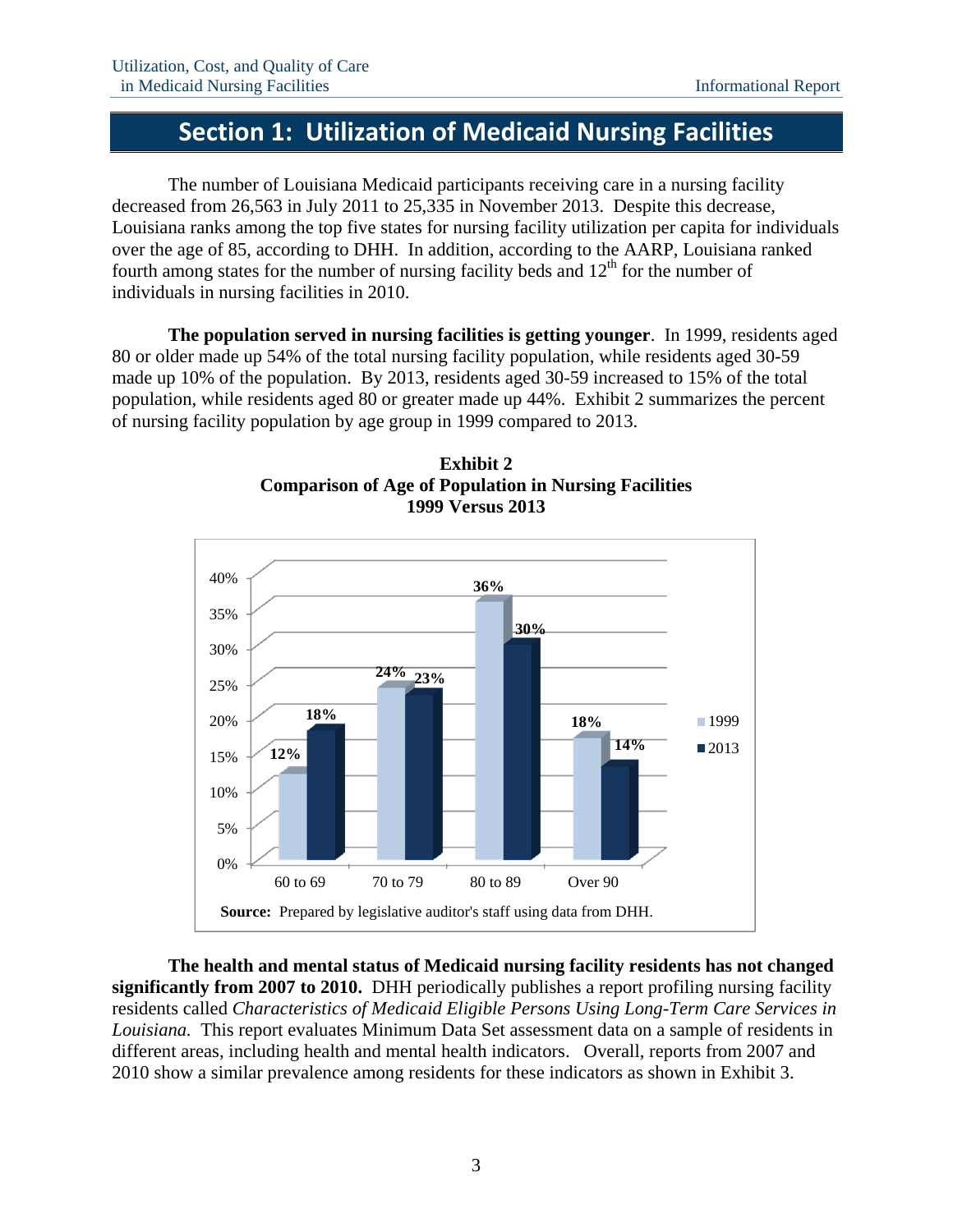With the exception of three indicators (Complaints or Evidence of Daily Pain; Resists Care; Changes in Behavior Symptoms), health and mental statuses did not vary more than 4% between 2007 and 2010 for Medicaid-eligible nursing home residents.

| <b>Exhibit 3</b>                                                                          |       |          |  |  |
|-------------------------------------------------------------------------------------------|-------|----------|--|--|
| <b>Health and Mental Status of Medicaid-Eligible Nursing Home</b>                         |       |          |  |  |
| <b>Residents in Louisiana</b>                                                             |       |          |  |  |
| 2007 and 2010                                                                             |       |          |  |  |
| <b>Status</b>                                                                             | 2007  | 2010     |  |  |
| <b>Health Conditions</b>                                                                  |       |          |  |  |
| <b>End-Stage Disease</b>                                                                  | $1\%$ | 1%       |  |  |
| Falls                                                                                     | 32%   | 35%      |  |  |
| Complaints or Evidence of Daily Pain                                                      | 32%   | 9%       |  |  |
| Weight Loss                                                                               | 11%   | 9%       |  |  |
| Presence of Pressure Ulcers                                                               | 12%   | 8%       |  |  |
| Presence of Stasis Ulcers                                                                 | 2%    | 1%       |  |  |
| <b>Bladder Incontinence</b>                                                               | 50%   | 47%      |  |  |
| <b>Bowel Incontinence</b>                                                                 | 49%   | 45%      |  |  |
| <b>Behavioral Symptoms</b>                                                                |       |          |  |  |
| Wandering                                                                                 | 8%    | 5%       |  |  |
| Verbally Abusive Behavior                                                                 | 8%    | 5%       |  |  |
| Physically Abusive Behavior                                                               | 4%    | 2%       |  |  |
| Socially Inappropriate Behavior                                                           | 14%   | 10%      |  |  |
| <b>Resists Care</b>                                                                       | 20%   | 13%      |  |  |
|                                                                                           |       | 12%      |  |  |
| Changes in Behavior Symptoms<br>26%                                                       |       | (14,707) |  |  |
| 28,107<br>19,207<br><b>Sample Size</b>                                                    |       |          |  |  |
| Source: Prepared by legislative auditor's staff using information from Characteristics of |       |          |  |  |
| Medicaid-Eligible Persons Using Long-Term Care Services in Louisiana, 2007 and 2010.      |       |          |  |  |

**The average occupancy rate (i.e., the number of occupied beds in a nursing facility) in Louisiana is lower than the national average.** Average occupancy in individual nursing facilities in Louisiana ranged from a low of 18% in fiscal year 2012 to a high of 100%. The statewide average nursing facility occupancy rate ranged from 72.5% in fiscal year 2011 to 75% in fiscal year 2013. According to the Kaiser Family Foundation, Louisiana's 2011 occupancy rate (72.5%) ranked 43<sup>rd</sup> lowest out of all 50 states compared to the national average occupancy rate of 83%. South Dakota had the highest occupancy rate (100%) and Oregon had the lowest occupancy rate (61.4%). Exhibit 4 lists occupancy rates for the 50 states and District of Columbia. Exhibit 5 shows the nursing facilities with the highest and lowest occupancy rates from fiscal years 2011 to 2013. Appendix A lists occupancy rates for each Medicaid nursing facility in Louisiana.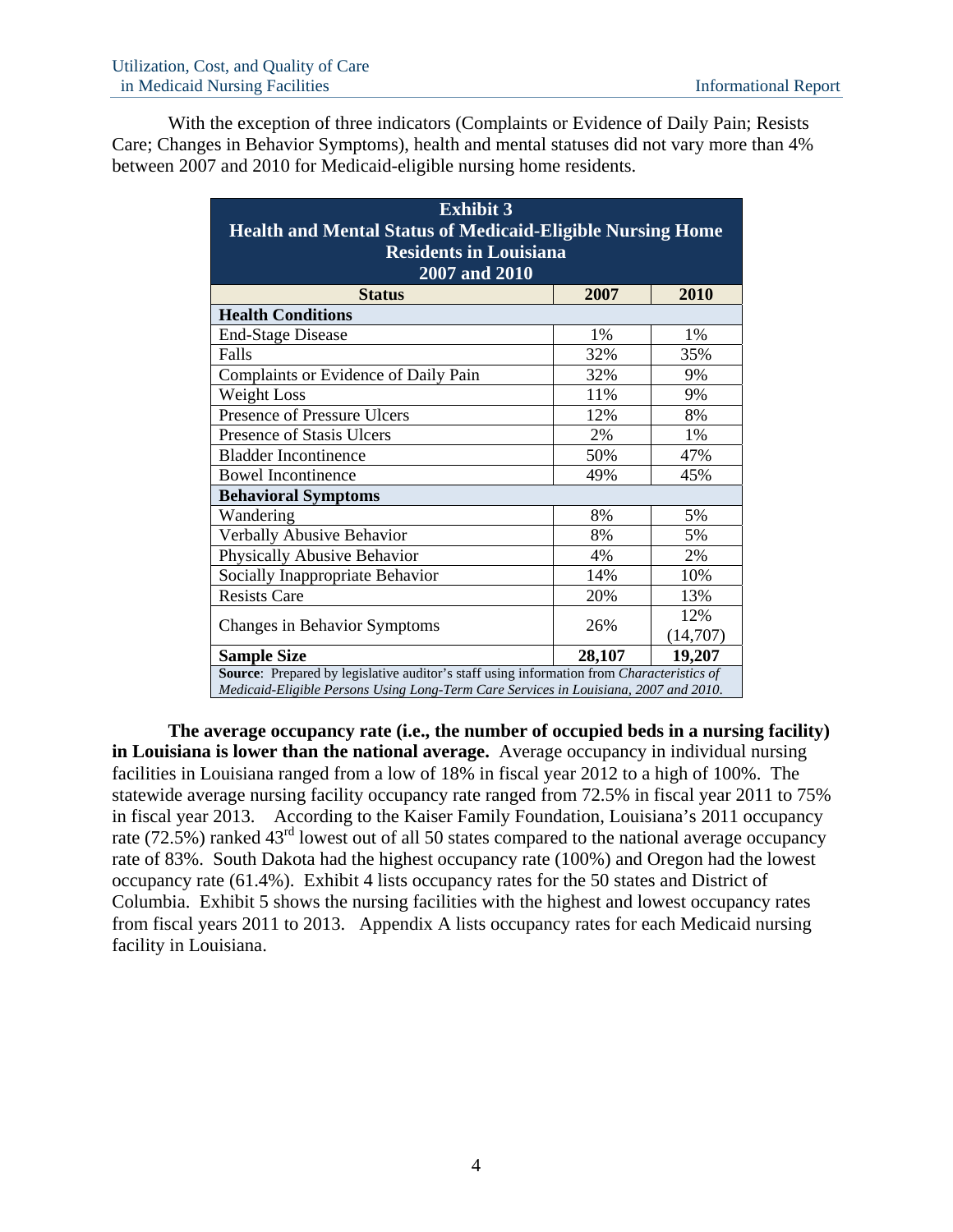| <b>Exhibit 4</b>                                                                                                                 |                                                                                                         |                |                           |                 |       |  |  |  |
|----------------------------------------------------------------------------------------------------------------------------------|---------------------------------------------------------------------------------------------------------|----------------|---------------------------|-----------------|-------|--|--|--|
| <b>State Certified Medicaid/Medicare Nursing Facility Occupancy Rates</b>                                                        |                                                                                                         |                |                           |                 |       |  |  |  |
|                                                                                                                                  |                                                                                                         |                | <b>Calendar Year 2011</b> |                 |       |  |  |  |
| <b>Occupancy</b><br><b>Occupancy</b><br><b>Occupancy</b><br><b>State</b><br><b>State</b><br><b>State</b><br>Rate<br>Rate<br>Rate |                                                                                                         |                |                           |                 |       |  |  |  |
| South Dakota                                                                                                                     | 100.0%                                                                                                  | West Virginia  | 88.1%                     | Wyoming         | 81.6% |  |  |  |
| District of<br>Columbia                                                                                                          | 93.4%                                                                                                   | New Jersey     | 87.9%                     | Colorado        | 80.5% |  |  |  |
| Rhode Island                                                                                                                     | 92.2%                                                                                                   | Florida        | 87.6%                     | Washington      | 80.4% |  |  |  |
| New York                                                                                                                         | 91.8%                                                                                                   | Maryland       | 87.6%                     | Iowa            | 79.7% |  |  |  |
| Hawaii                                                                                                                           | 91.4%                                                                                                   | Vermont        | 87.6%                     | <b>Illinois</b> | 78.5% |  |  |  |
| Alaska                                                                                                                           | 91.3%                                                                                                   | North Carolina | 86.2%                     | Indiana         | 78.5% |  |  |  |
| Maine                                                                                                                            | 91.0%                                                                                                   | Delaware       | 86.1%                     | Nebraska        | 78.3% |  |  |  |
| Minnesota                                                                                                                        | 90.6%                                                                                                   | Alabama        | 85.4%                     | Arkansas        | 72.8% |  |  |  |
| Pennsylvania                                                                                                                     | 90.4%                                                                                                   | Georgia        | 85.3%                     | Louisiana       | 72.5% |  |  |  |
| North Dakota                                                                                                                     | 90.3%                                                                                                   | Ohio           | 85.3%                     | Missouri        | 71.8% |  |  |  |
| New Hampshire                                                                                                                    | 89.7%                                                                                                   | Michigan       | 85.0%                     | Arizona         | 70.4% |  |  |  |
| Kentucky                                                                                                                         | 89.6%                                                                                                   | California     | 84.9%                     | Texas           | 69.9% |  |  |  |
| South Carolina                                                                                                                   | 89.5%                                                                                                   | Tennessee      | 84.9%                     | Idaho           | 69.8% |  |  |  |
| Connecticut                                                                                                                      | 88.7%                                                                                                   | Wisconsin      | 83.1%                     | Montana         | 69.5% |  |  |  |
| Massachusetts                                                                                                                    | 88.3%                                                                                                   | Kansas         | 82.7%                     | Oklahoma        | 67.3% |  |  |  |
| Mississippi                                                                                                                      | 88.2%                                                                                                   | New Mexico     | 82.7%                     | Utah            | 66.3% |  |  |  |
| Virginia                                                                                                                         | 88.2%                                                                                                   | Nevada         | 81.6%                     | Oregon          | 61.4% |  |  |  |
|                                                                                                                                  | <b>Source:</b> Prepared by legislative auditor's staff using information from Kaiser Family Foundation. |                |                           |                 |       |  |  |  |

| <b>Exhibit 5</b><br><b>Medicaid Nursing Facilities with Highest and Lowest Occupancy</b><br><b>Fiscal Year 2013</b> |                                                                                                                   |                    |     |        |  |  |
|---------------------------------------------------------------------------------------------------------------------|-------------------------------------------------------------------------------------------------------------------|--------------------|-----|--------|--|--|
|                                                                                                                     | <b>Highest Occupancy</b>                                                                                          |                    |     |        |  |  |
| <b>Fiscal</b><br>Year                                                                                               | <b>Total</b><br><b>Occupancy</b><br><b>Medicaid</b><br><b>Facility Name</b><br><b>City</b><br>Rate<br><b>Beds</b> |                    |     |        |  |  |
| 2013                                                                                                                | Our Lady of Prompt Succor Nursing<br>Home                                                                         | Opelousas          | 80  | 100.0% |  |  |
| 2013                                                                                                                | Maison De Lafayette                                                                                               | Lafayette          | 120 | 100.0% |  |  |
| 2013                                                                                                                | Maison Deville - Houma                                                                                            | Houma              | 120 | 100.0% |  |  |
| <b>Lowest Occupancy</b>                                                                                             |                                                                                                                   |                    |     |        |  |  |
| 2013                                                                                                                | Woods Haven Nursing and Rehab                                                                                     | Pollock            | 92  | 38.5%  |  |  |
| 2013                                                                                                                | North Point Healthcare Center                                                                                     | <b>Baton Rouge</b> | 123 | 33.6%  |  |  |
|                                                                                                                     | <b>Source:</b> Prepared by legislative auditor's staff using DHH reports (LTC 2).                                 |                    |     |        |  |  |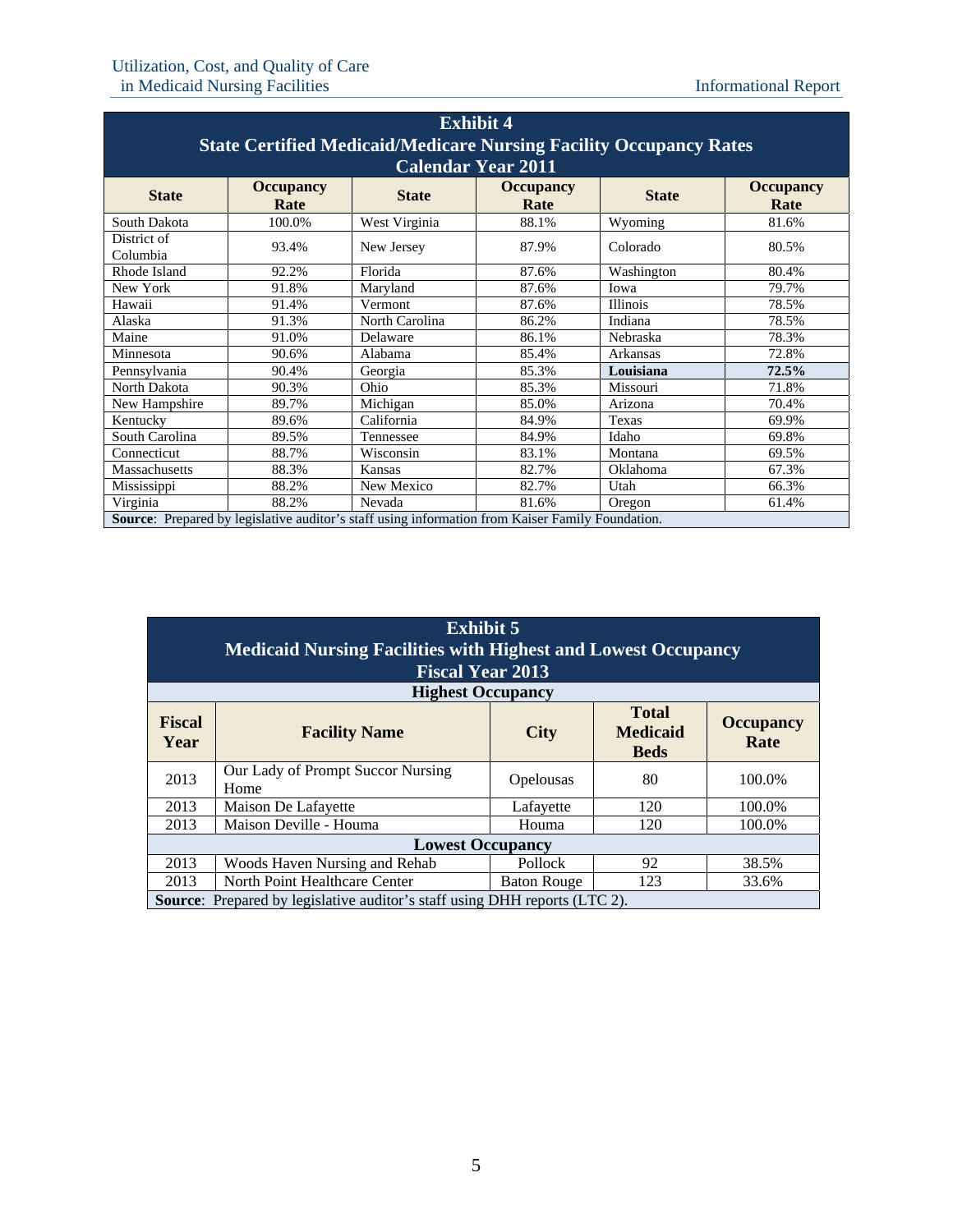# **Section 2: Cost of Medicaid Nursing Facilities**

During fiscal years 2011 through 2013, nursing facilities in Louisiana received approximately \$2.5 billion in Medicaid payments, with an average annual payment of approximately \$3 million per nursing facility. Exhibit 6 summarizes annual and average Medicaid payments to nursing facilities during fiscal years 2011 through 2013. Appendix A summarizes expenditures by individual nursing facilities.

| <b>Exhibit 6</b><br><b>Medicaid Nursing Facility Payments in Louisiana</b><br><b>Fiscal Years 2011-2013</b>                                                                                                                                                              |                                                |                                        |  |  |
|--------------------------------------------------------------------------------------------------------------------------------------------------------------------------------------------------------------------------------------------------------------------------|------------------------------------------------|----------------------------------------|--|--|
| <b>Fiscal Year</b>                                                                                                                                                                                                                                                       | <b>Average Payment</b><br>per Nursing Facility | <b>Total Annual</b><br><b>Payments</b> |  |  |
| 2011                                                                                                                                                                                                                                                                     | \$3,223,480                                    | \$854,222,214                          |  |  |
| 2012                                                                                                                                                                                                                                                                     | \$2,911,812                                    | \$771,630,082                          |  |  |
| 2013                                                                                                                                                                                                                                                                     | \$3,233,815                                    | \$840,791,858                          |  |  |
| \$2,466,644,155<br>Total                                                                                                                                                                                                                                                 |                                                |                                        |  |  |
| <b>Note:</b> This exhibit does not include the state-run Villa Feliciana Medical<br>Complex because the facility uses a different reimbursement methodology. This<br>facility received approximately \$52.6 million in Medicaid payments during<br>fiscal years 2011-13. |                                                |                                        |  |  |
| <b>Source:</b> Prepared by legislative auditor's staff using reimbursement data<br>provided by DHH.                                                                                                                                                                      |                                                |                                        |  |  |

DHH pays private nursing facilities a daily specific rate. DHH's Rate and Audit Review Section contracts with Myers and Stauffer LC who uses cost report data to calculate daily rates for each nursing facility in the state. Private nursing facilities offering Medicaid long-term care services are required to file Medicare and Medicaid cost reports each year to begin the reimbursement process. To help ensure that costs reported by nursing facilities are accurate, DHH contracts with Posthlewaite and Netterville, CPAs to audit these cost reports.

**Since 2003, nursing facility rates have been calculated using a price-based case mix system based on costs developed by DHH in conjunction with the nursing facility industry.**  Nursing facility rates are calculated for the following five components:

- **Direct Care Component:** nursing staff expenses (e.g., salaries/wages of registered nurses, licensed practical nurses, nurse aides)
- **Care Related Component:** other expenses indirectly related to providing clinical care services (e.g., social services, activities, raw food)
- **Administrative/Operating Component:** non-capital expenses necessary to run a business (e.g., housekeeping, laundry)
- **Capital Related Component:** expenses associated with the acquisition or maintenance of fixed assets (e.g., land, equipment, and buildings)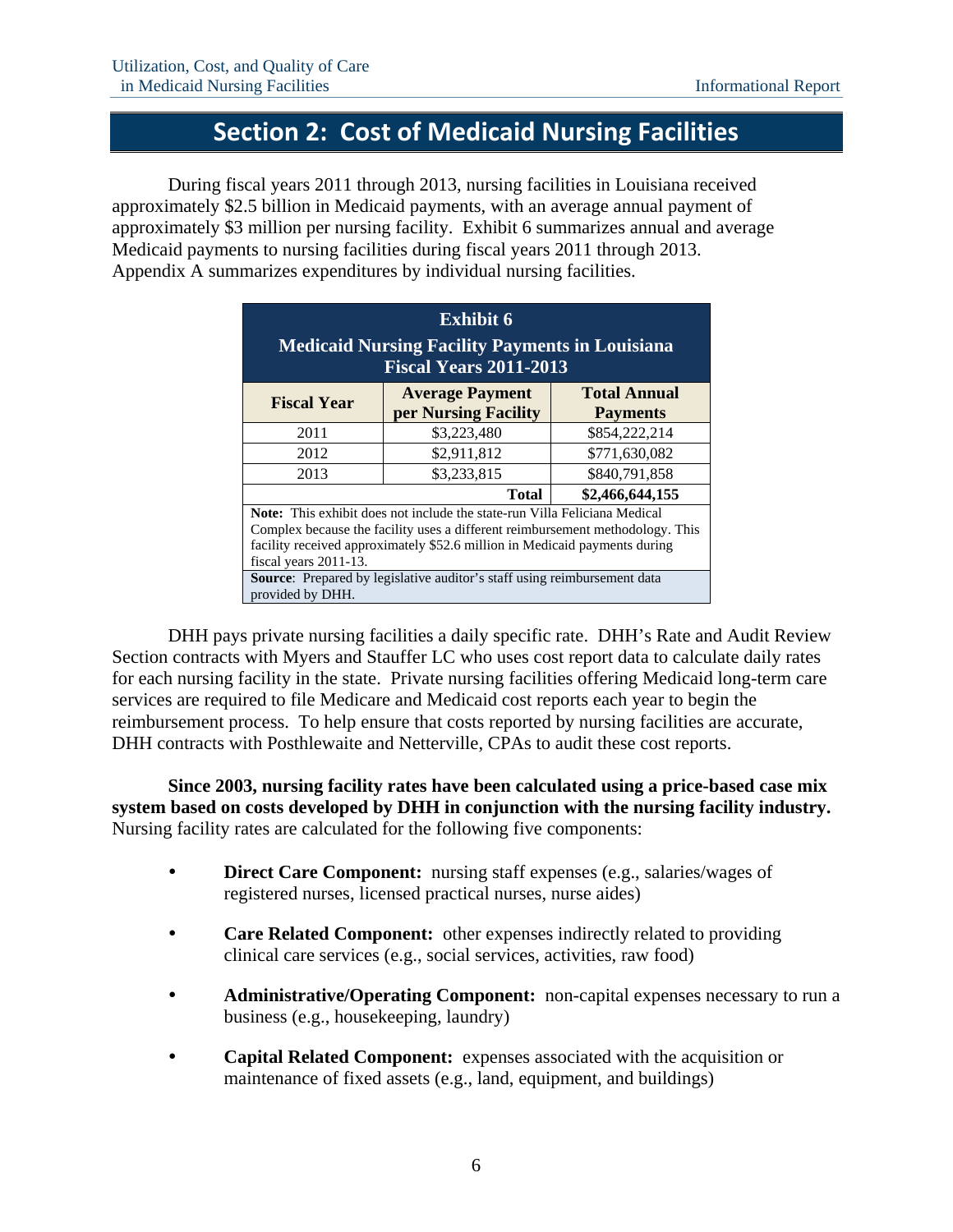1

 **Pass Through Component:** expenses added directly to the other rate components to determine the facility's rate (e.g., property taxes, property insurance, provider fee)

Exhibit 7 provides more detail on how each component of a nursing facility's daily rate is calculated. Appendix C provides a detailed example of how rates are calculated.

| <b>Exhibit 7</b><br><b>Nursing Facility Rate Component</b><br>and Example                                                                                                                                                                                                              |                                                                                                                                                                                                                                                                                                   |                                    |  |  |
|----------------------------------------------------------------------------------------------------------------------------------------------------------------------------------------------------------------------------------------------------------------------------------------|---------------------------------------------------------------------------------------------------------------------------------------------------------------------------------------------------------------------------------------------------------------------------------------------------|------------------------------------|--|--|
| Rate<br><b>Component</b>                                                                                                                                                                                                                                                               | <b>General Description of Component Calculation</b>                                                                                                                                                                                                                                               | <b>Example</b>                     |  |  |
| Direct Care*                                                                                                                                                                                                                                                                           | • 112.4% of the statewide resident day-weighted median cost per day<br>• Multiplied by a factor representing the acuity (sickness) of all residents in the<br>facility ("case mix index")                                                                                                         | \$57.28                            |  |  |
| Care Related*                                                                                                                                                                                                                                                                          | • 112.4% of the statewide resident day-weighted median cost per day                                                                                                                                                                                                                               | \$29.69                            |  |  |
| Administrative/<br>Operating                                                                                                                                                                                                                                                           | • 107.5% of the statewide resident day-weighted median cost per day                                                                                                                                                                                                                               | \$45.60                            |  |  |
| Capital Related                                                                                                                                                                                                                                                                        | • Fair rental value is determined, which takes into account the square footage per<br>bed, the total number of licensed beds, and the facility's age. Multiplied by a<br>9.25% rental rate.<br>• The resulting amount is divided by facility's occupancy rate, which may not be<br>less than 85%. | \$23.68                            |  |  |
| Pass Through                                                                                                                                                                                                                                                                           | • Property tax and property insurance are divided by total resident days<br>• \$10.00 provider fee added                                                                                                                                                                                          | $$4.25 +$<br>$$10.00 =$<br>\$14.25 |  |  |
| \$170.50<br><b>Daily Rate</b>                                                                                                                                                                                                                                                          |                                                                                                                                                                                                                                                                                                   |                                    |  |  |
| *Nursing facilities are required to spend a set amount (currently 94%) of direct care and care related funding received on these<br>services. If this spending is not at an acceptable level, the nursing facility must reimburse DHH for a portion of the funding it has<br>received. |                                                                                                                                                                                                                                                                                                   |                                    |  |  |
| Source: Prepared by legislative auditor's staff using information provided by DHH.                                                                                                                                                                                                     |                                                                                                                                                                                                                                                                                                   |                                    |  |  |

**The case mix index (acuity or sickness) in the direct care component of the rate is based on all residents in each facility, not just Medicaid residents.** The direct care component of the rate is generally the highest part of the rate. This component is calculated using Minimum Data Set (MDS) assessment data gathered on each resident. The MDS information determines the resident's Resource Utilization Group (RUG) category. Each category indicates the level of resources (including staff time) that is needed to care for each person in the group, also referred to as the "case mix index." The case mix index for all residents of the nursing facility is determined on a quarterly basis.

In Louisiana, unlike most other states with similar reimbursement methodologies, the case mix index includes all residents in a nursing facility, including private pay and Medicare residents. If only Medicaid residents were included in the case mix calculation, nursing facility rates would be lower since Medicare and private pay residents typically have higher acuity.<sup>1</sup>

<sup>&</sup>lt;sup>1</sup> We recommended in our 2005 performance audit report on long-term care that only Medicaid residents be included when calculating acuity because four of the five states that use a price-based methodology surveyed calculate it this way.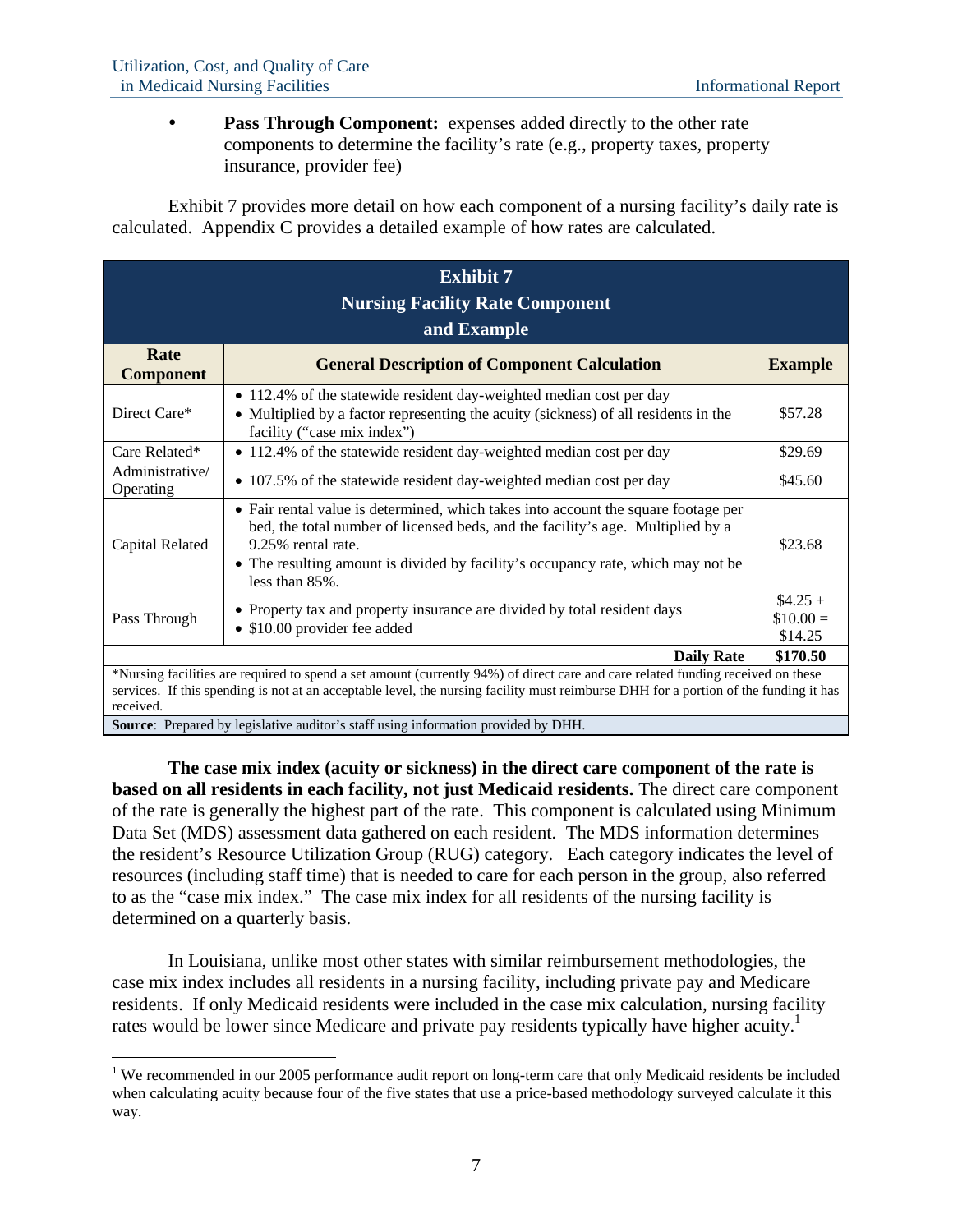1

Exhibit 8 summarizes the differences in acuity when all residents are included versus when only Medicaid residents are included.



**Exhibit 8 Acuity Calculations: Medicaid Only Versus All Residents** 

**Nursing facilities are paid indirectly for their excess capacity through the capital component of the reimbursement methodology. This excess capacity costs approximately \$15.6 million per year.** According to this methodology, the capital component of the rate is calculated by dividing the fair rental value by a minimum occupancy rate. Act 150 of the 2010 Legislative Session increased this minimum occupancy rate from 70% to  $85\%$ .<sup>2</sup> This means that facilities with occupancy rates that are lower than this are automatically raised to 85% for reimbursement purposes. As a result, facilities raised to this minimum occupancy rate are reimbursed for 15% of their excess capacity in the capital component of their rate. As of July 2013, 182 (70%) of 259 facilities had an occupancy lower than 85% and were raised to the minimum occupancy. Myers and Stauffer estimated that the annual cost for this excess capacity statewide was approximately  $$15.6$  million.<sup>3</sup>

Because of this, DHH has provided incentives to reduce the number of beds in nursing facilities. However, only a few nursing facilities have selected to participate in these options. These include the following:

 $2^2$  Per the fiscal note for this legislation, the direct care component percentage was also increased from 110% to 112.4% which generally offsets the average daily Medicaid rate decrease that resulted from the increased occupancy requirement.

 $3 \text{ In a } 2005$  performance audit, we recommended that this minimum occupancy rate be raised to 90% which is comparable to what other states use. If a minimum occupancy rate of 90% were to be used, Myers and Stauffer LC estimated that the annual cost for excess capacity statewide would be approximately \$4.8 million.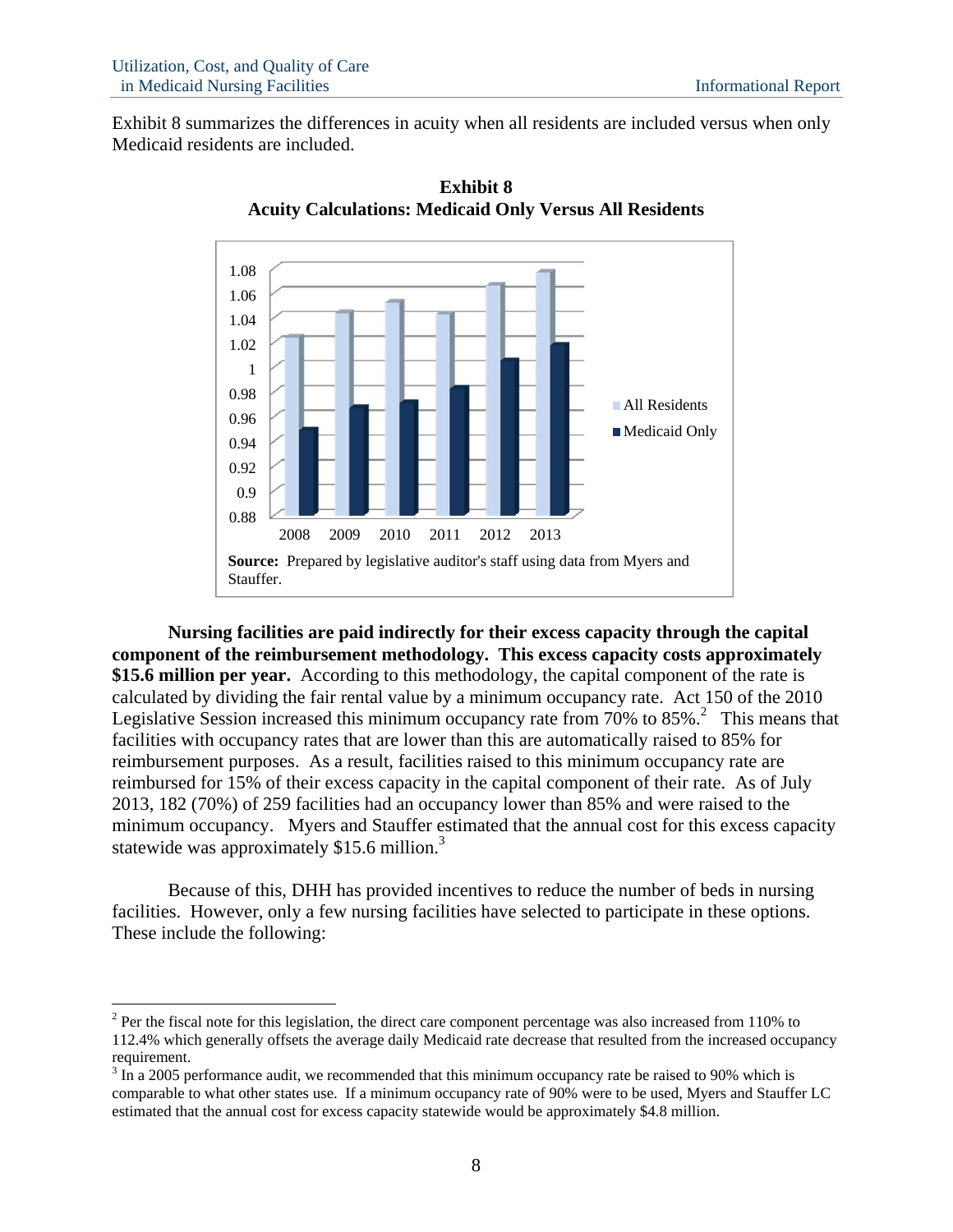- **Bed Buy-Back Program:** This program is designed for a facility or group of facilities to purchase an existing nursing facility, close that facility, and surrender the licensed bed capacity of that facility to the state. Under this program providers will decrease total licensed beds capacity in the state, as well as increase their total occupancy. The buyer that purchases and closes an existing Medicaid nursing facility will receive incentive payments for five years after the transfer of ownership and closure. As of July 1 2013, according to Myers and Stauffer, there were six facilities participating in this program. Facilities can receive payments over five years ranging from a low of \$379,578 to a high of \$748,091 depending on the number of beds involved which may result in a facility's rate increasing by approximately \$8.00 per day.
- **Private Room Conversion Program:** This program is designed to reduce licensed bed capacity in the state. Under this program a provider would convert semiprivate rooms to private rooms, and then reduce its number of beds to increase its occupancy. In 2008, 11 nursing facilities have converted a portion of their beds to private rooms.

**Nursing facility rates are adjusted at the discretion of DHH through rebasing. Nursing facility rates have increased by 38% since June 2010 due to rising costs and acuity increases, but rank relatively low compared to other states.** The average nursing facility daily rate increased from \$117.19 in June 2010 to \$161.56 in October 2013, representing a 38% increase. As of October 1, 2013, rates for individual nursing facilities ranged from \$138.92 to \$187.31. (See Appendix A for each facility's Medicaid daily rate.) We obtained Medicaid rates from 19 other states from Myers and Stauffer and found that Louisiana currently ranks 4th lowest, as illustrated in Exhibit 9. Rates are low because rates are based on costs incurred, which are then reimbursed. According to the Genworth 2014 Cost of Care Survey, Louisiana's median annual cost for a semiprivate room in a Medicare-certified facility (\$55,480) is much lower than the U.S. average (\$77,380).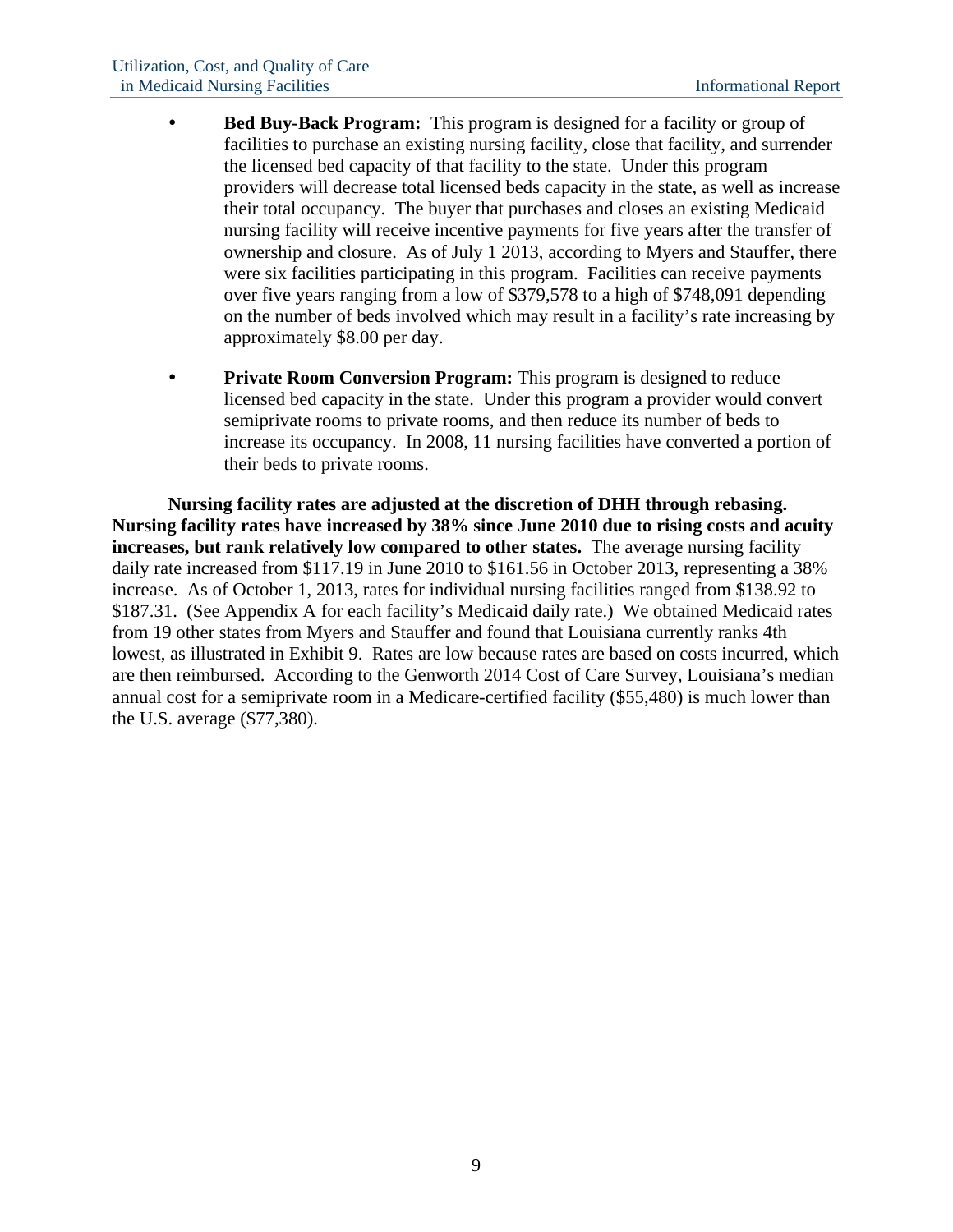$\overline{a}$ 

| <b>Exhibit 9</b><br><b>Medicaid Daily Rates for Nursing Facilities in Other States</b>                  |                                                               |  |  |
|---------------------------------------------------------------------------------------------------------|---------------------------------------------------------------|--|--|
| <b>State</b>                                                                                            | <b>Average Medicaid Nursing Facility</b><br><b>Daily Rate</b> |  |  |
| Hawaii                                                                                                  | \$245.07                                                      |  |  |
| Connecticut                                                                                             | \$224.24                                                      |  |  |
| Maryland                                                                                                | \$223.92                                                      |  |  |
| Florida                                                                                                 | \$216.43                                                      |  |  |
| Vermont                                                                                                 | \$211.12                                                      |  |  |
| New York                                                                                                | \$209.97                                                      |  |  |
| New Jersey                                                                                              | \$205.54                                                      |  |  |
| Idaho                                                                                                   | \$202.40                                                      |  |  |
| Colorado                                                                                                | \$201.34                                                      |  |  |
| Pennsylvania                                                                                            | \$198.04                                                      |  |  |
| Kentucky                                                                                                | \$192.83                                                      |  |  |
| Washington                                                                                              | \$186.13                                                      |  |  |
| Indiana                                                                                                 | \$172.88                                                      |  |  |
| Utah                                                                                                    | \$168.60                                                      |  |  |
| Montana                                                                                                 | \$165.90                                                      |  |  |
| Wyoming                                                                                                 | \$164.96                                                      |  |  |
| Louisiana                                                                                               | \$162.01                                                      |  |  |
| Virginia                                                                                                | \$161.94                                                      |  |  |
| Iowa                                                                                                    | \$153.55                                                      |  |  |
| Nevada                                                                                                  | \$116.69                                                      |  |  |
| Source: Prepared by legislative auditor's staff using information provided by Myers and<br>Stauffer LC. |                                                               |  |  |

Private nursing facilities' rates were last rebased, or updated, in July 2013. A rate rebase is the process of updating the rate component median costs with more recent cost reporting period information. State law requires rebasing of nursing facility rates at least once every two years. However, rates have been rebased more frequently than that. Specifically, prior to the July 2013 rebase, rates were also increased through rebasing in September 2012, July 2012, July 2011, and July 2010. Although the average Medicaid nursing facility daily rate has increased because of rebasing, some facilities have received a rate decrease. The most common cause of this decrease would be a lowering of the acuity (i.e., "sickness") of residents.

**The Medicaid Trust Fund for the Elderly has been used to fund these rate increases; however, this fund will likely be depleted at the end of fiscal year 2015.** This fund was established in 2000 by borrowing funds from parish-owned nursing homes to obtain federal funding. According to the Study Group on Long-Term Care Financing<sup>4</sup> in March 2013, this fund has been used to mitigate cuts to private nursing facilities.<sup>5</sup> In fiscal year 2005, the Medicaid Trust Fund for the Elderly's ending balance was approximately \$838 million. As of May 2013,

<sup>&</sup>lt;sup>4</sup> The Study Group on Long-Term Care Financing was established by HR 166 of the 2012 Regular Session and was created to develop the design for a thorough and complete analysis of funding to long-term care to be proposed in the 2013 Legislative Session, with a goal to increase options for long-term care in Louisiana. 5

<sup>&</sup>lt;sup>5</sup> Along with nursing facilities, this fund is also used for home- and community-based services, primary care and other purposes.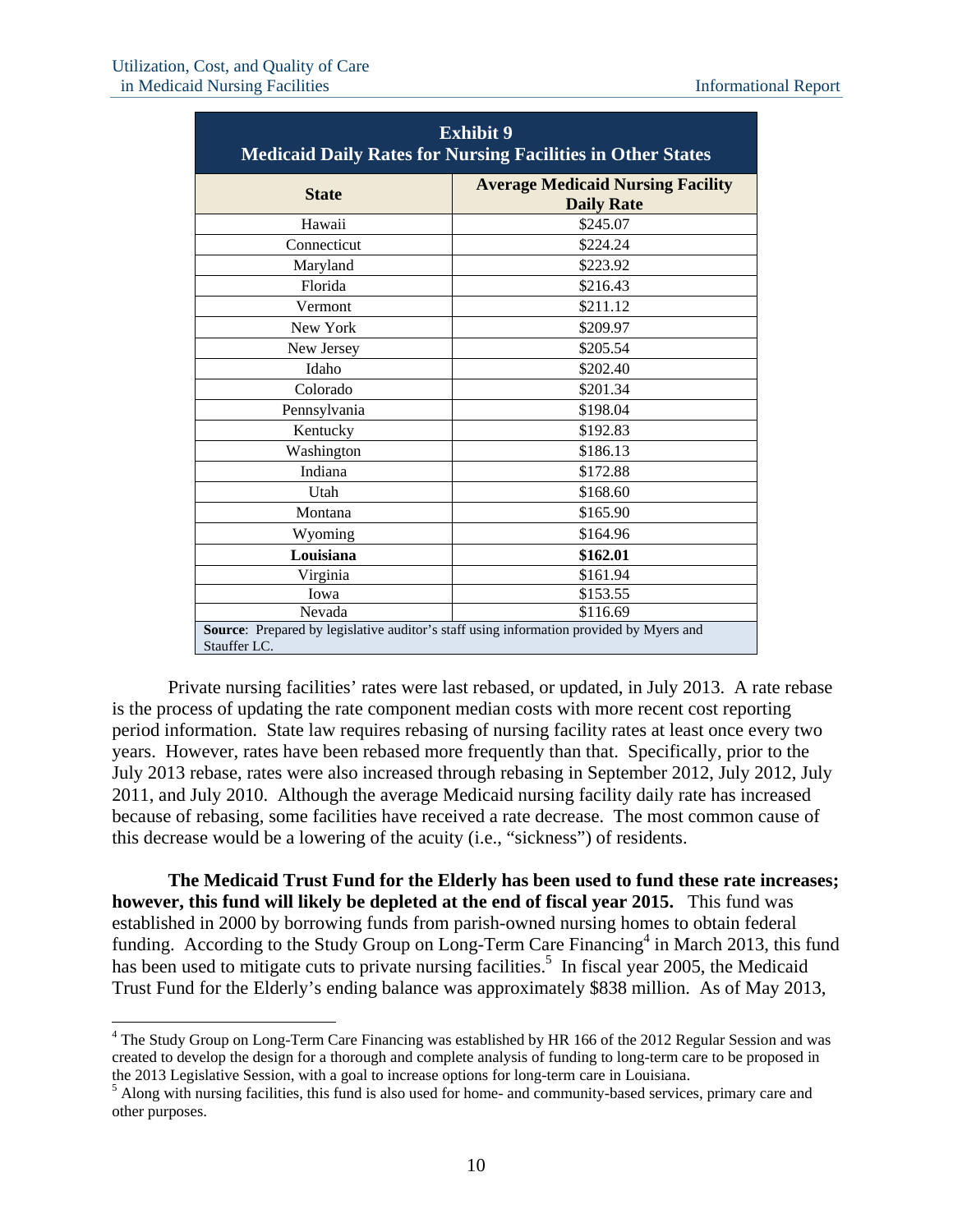the ending balance was approximately \$409 million, a decrease of over 50% in eight years. Exhibit 10 shows additional information on the ending balance by year for this fund.

| <b>Exhibit 10</b><br><b>Medicaid Trust Fund for the Elderly Fund</b><br><b>Balance History</b>                                                                                              |                       |  |
|---------------------------------------------------------------------------------------------------------------------------------------------------------------------------------------------|-----------------------|--|
| <b>Fiscal Year</b>                                                                                                                                                                          | <b>Ending Balance</b> |  |
| 2005                                                                                                                                                                                        | \$838,325,471.47      |  |
| 2006                                                                                                                                                                                        | \$841,616,752.36      |  |
| 2007                                                                                                                                                                                        | \$843,745,743.77      |  |
| 2008                                                                                                                                                                                        | \$828,277,970.13      |  |
| 2009                                                                                                                                                                                        | \$808,635,614.21      |  |
| 2010                                                                                                                                                                                        | \$711,892,829.37      |  |
| 2011                                                                                                                                                                                        | \$602,996,753.23      |  |
| 2012                                                                                                                                                                                        | \$519,482,546.82      |  |
| $2013*$                                                                                                                                                                                     | \$409,430,605.54      |  |
| *FY13 balance is as of 5/13/13 and is less than the FY13<br>appropriation.<br>Source: Prepared by legislative auditor's staff using information<br>provided by House Fiscal Division staff. |                       |  |

The Study Group on Long-Term Care Financing concluded in March 2013 that this fund is likely to be depleted within five years, and will then require a large increase in state general fund spending or an alternate means of financing to replace this fund. The Legislative Fiscal Office stated in February 2014 that this fund may be nearly depleted in fiscal year 2015.

## **In 2014, the public will vote on a constitutional amendment that will lock nursing facility rates into their current amount (on average, \$161.56 per resident per day).**

Because the Medicaid Trust Fund for the Elderly will be depleted soon, Act 439 of the 2013 Regular Legislative Session requires voters to decide whether the Louisiana Medical Assistance Trust Fund will be created as a constitutional fund. Figure 1 contains the wording that will appear on the ballot. However, according to Act 439 of the 2013 Regular Legislative Session, if voters approve this constitutional amendment in November 2014, the Legislature will be able to appropriate funds at the established base rate (which may be increased) for each provider group that pays fees into this fund, including nursing facilities. Other providers that are included in this proposed amendment are pharmacies and ICF/DDs (intermediate care facilities for people with developmental disabilities).

### **Figure 1 November 2014 Proposition to Amend Louisiana's Constitution**

Do you support an amendment to authorize the legislature to create the Louisiana Medical Assistance Trust Fund, for the payment of Medicaid reimbursement to the health care provider groups paying fees into the fund? (Adds Article VII, Section 10.14)

**Source:** Act 439 of 2013 Legislative Session

In addition, the passage of this constitutional amendment would lock in current nursing facility Medicaid rates as established for fiscal year 2014 and would require that the appropriation only be reduced in the future if it does not exceed the average reduction made to other Medicaid providers and is agreed to in writing by two-thirds of the Legislature or two-thirds of the Joint Legislative Committee on the Budget.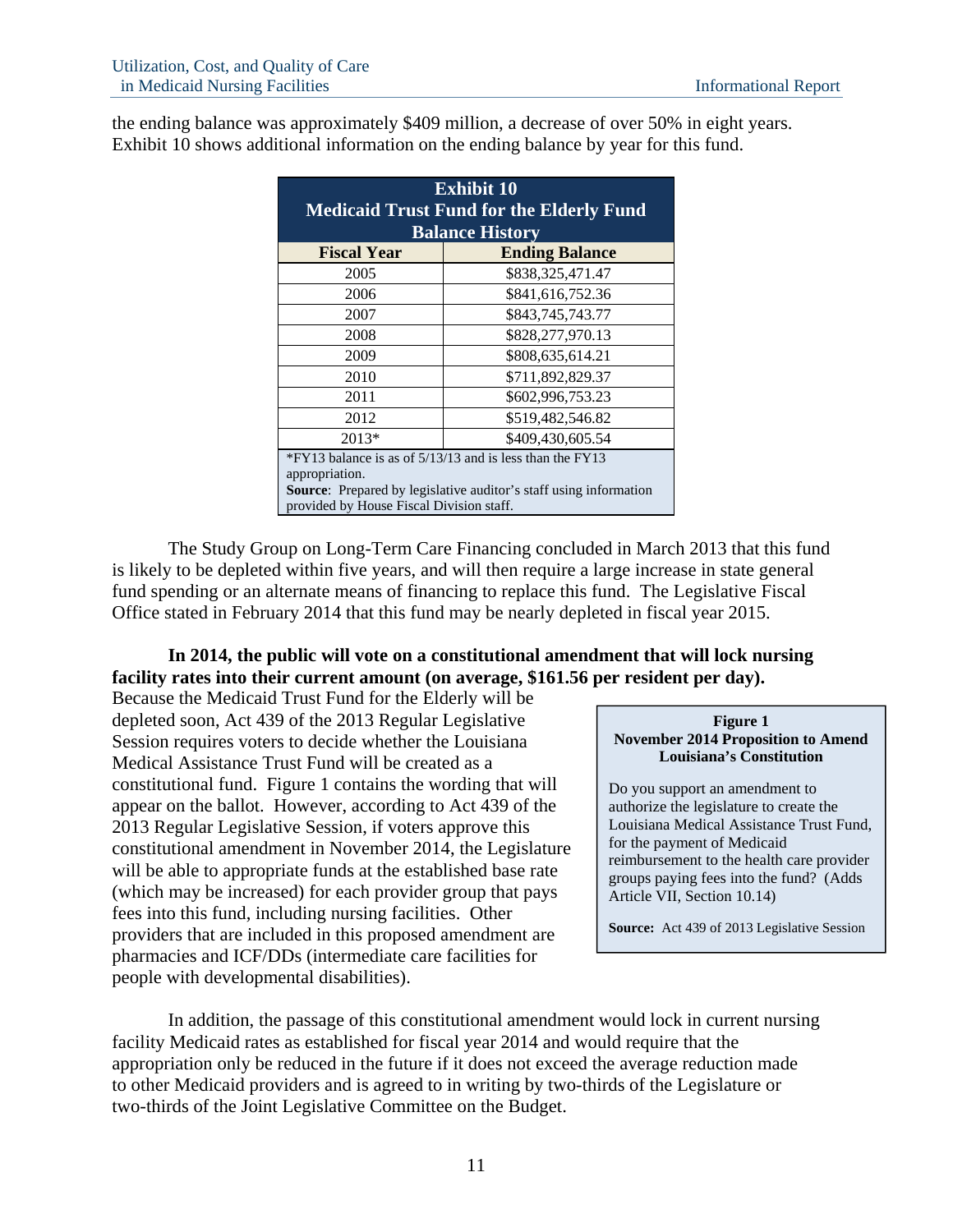# **Section 3: Quality of Care in Medicaid Nursing Facilities**

According to a September 2011 comprehensive report on long-term care services across the country,<sup>6</sup> nursing facility residents are a vulnerable population with physical, mental, and emotional conditions that largely depend on the quality of care they receive in nursing facilities. The federal Department of Health and Human Services and the Centers for Medicaid and Medicare Services routinely collect data on quality in nursing facilities. DHH also evaluates the quality of care provided in nursing facilities through its survey process.

DHH's Health Standards Section (HSS) performs unannounced surveys at least once every 15 months to ensure that nursing facilities are in compliance with state and federal regulations. A standard survey is a periodic, resident-centered inspection that gathers information about the quality of services furnished in a facility to determine compliance with program requirements. See Figure 2 for the steps in the survey process. In addition to these standard surveys, HSS conducts complaint surveys on an as-needed basis.

Based on the survey results, nursing facilities may be found to be in violation of program regulations - resulting in a deficiency - and may be assessed a state or federal sanction. CMS determines federal sanctions and HSS determines state sanctions.

 $\overline{a}$ 

#### **Figure 2 Nursing Home Survey Process Steps**

- Offsite/onsite survey preparation
- Entrance conference/facility tour/select sample
- Stage One: preliminary investigation, including resident, family, and staff interviews; observations; record reviews
- Stage Two: Investigations based on Stage One findings
- Analysis and Decision Making: determine if deficiencies will be cited
- Exit conference

**Source:** Prepared by legislative auditor's staff using information provided by CMS.

**From state fiscal year 2011 through 2013, Louisiana nursing facilities were cited for 7,666 deficiencies.** Although most of these deficiencies (6,978 or 91%) were for violations categorized as "no actual harm with potential for more than minimal harm," 284 (3.7%) were for immediate jeopardy violations meaning that the violation was likely to cause serious injury, harm, impairment, or death to a resident. In addition, 41% (3,165 of 7,666) of the total deficiencies cited were repeat deficiencies. Appendix A contains the number of deficiencies by Medicaid nursing facility. Exhibit 11 lists the top 10 providers with the most deficiencies.

<sup>6</sup> *Raising Expectations: A State Scorecard on Long-Term Services and Supports for Older Adults, People with Physical Disabilities, and Family Caregivers* (AARP, The Commonwealth Fund, The Scan Foundation) 7

 $^7$  According to HSS, it receives approximately 1,200-1,500 complaints per year (across all provider types).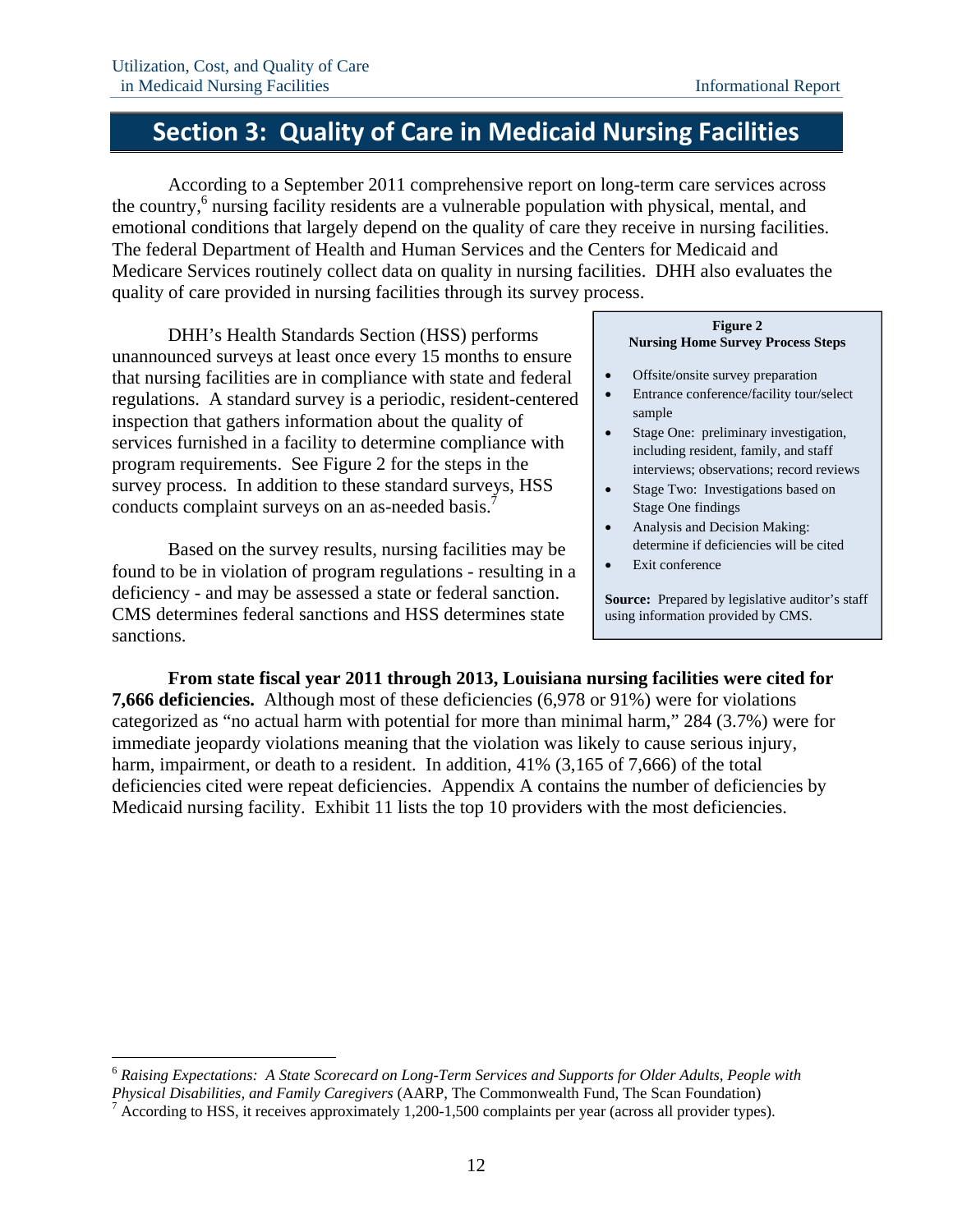| <b>Exhibit 11</b><br><b>Nursing Facilities with the Highest Number of Deficiencies</b><br><b>Fiscal Year 2011-2013</b> |                    |                                     |  |  |
|------------------------------------------------------------------------------------------------------------------------|--------------------|-------------------------------------|--|--|
| <b>Nursing Facility</b>                                                                                                | <b>City</b>        | <b>Total</b><br><b>Deficiencies</b> |  |  |
| Lake Charles Care Center                                                                                               | Lake Charles       | 86                                  |  |  |
| <b>Evangeline Oaks Guest House</b>                                                                                     | Carencro           | 82                                  |  |  |
| Villa Feliciana                                                                                                        | Jackson            | 80                                  |  |  |
| Golden Age of Welsh, LLC                                                                                               | Welsh              | 80                                  |  |  |
| Affinity Nursing & Rehab Center                                                                                        | <b>Baton Rouge</b> | 79                                  |  |  |
| Lafayette Care Center                                                                                                  | Lafayette          | 77                                  |  |  |
| Grand Cove Nursing & Rehabilitation Center                                                                             | Lake Charles       | 77                                  |  |  |
| Patterson Healthcare Center                                                                                            | Patterson          | 74                                  |  |  |
| Carrington Place of Baton Rouge                                                                                        | <b>Baton Rouge</b> | 74                                  |  |  |
| Courtyard Manor Nurse Care Center & Assisted Living                                                                    | Lafayette          | 71                                  |  |  |
| Source: Prepared by legislative auditor's staff using January 2014 Nursing Home Compare data.                          |                    |                                     |  |  |

**From fiscal years 2011 through 2013, the most frequently cited deficiency was a**  failure to implement residents' written plans of care. Other frequently cited deficiencies included issues with sanitation, safety, and other resident care issues. Exhibit 12 summarizes the top 10 most cited nursing facility deficiencies from fiscal years 2011 through 2013.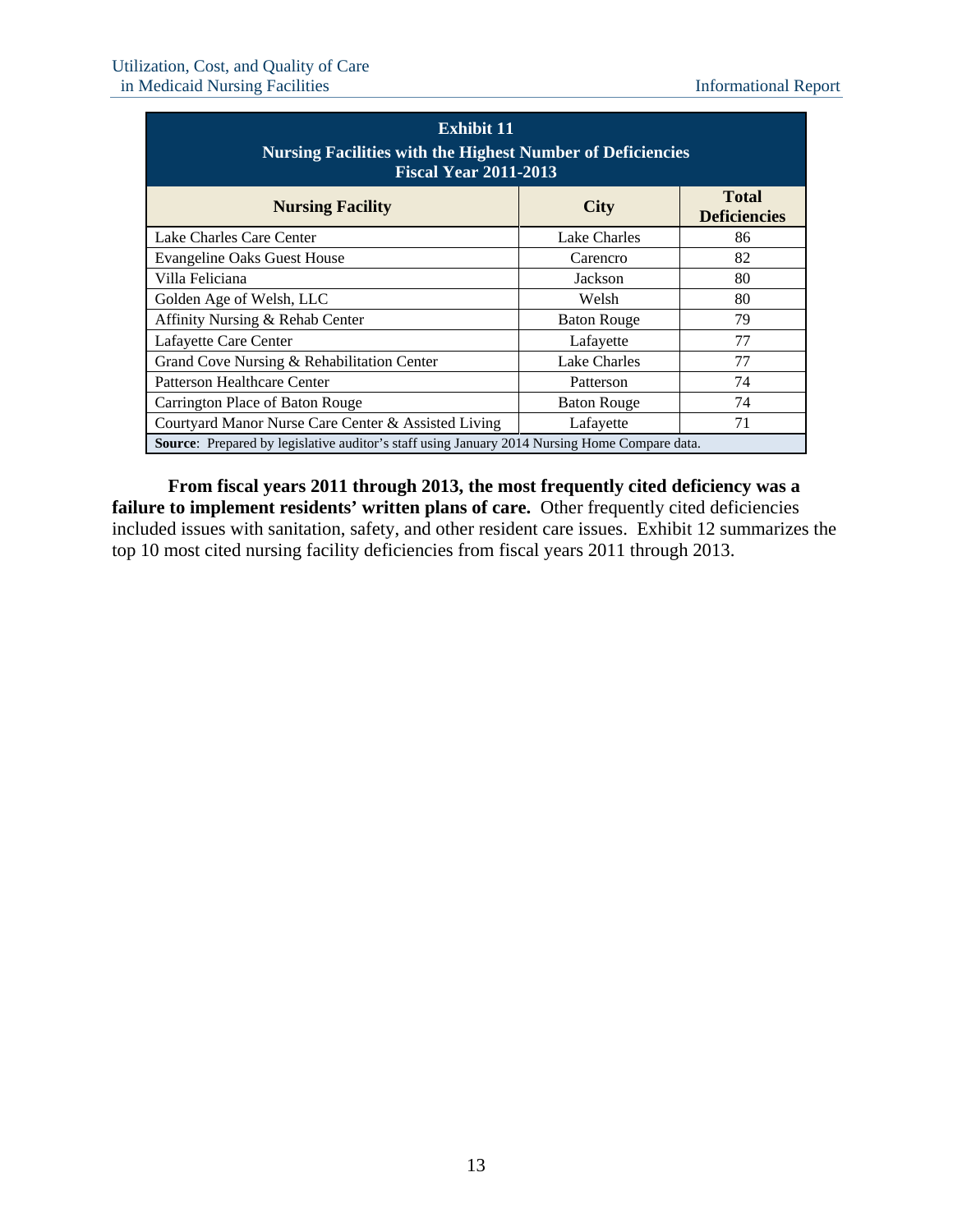|                | <b>Exhibit 12</b>                                                                                                                                                                |                                  |                                                                                                                                                                                                                                                              |  |  |  |
|----------------|----------------------------------------------------------------------------------------------------------------------------------------------------------------------------------|----------------------------------|--------------------------------------------------------------------------------------------------------------------------------------------------------------------------------------------------------------------------------------------------------------|--|--|--|
|                | <b>Ten Most Cited Nursing Facility Deficiencies</b><br><b>Fiscal Year 2011-2013</b>                                                                                              |                                  |                                                                                                                                                                                                                                                              |  |  |  |
| $\#$           | <b>Deficiency</b>                                                                                                                                                                | <b>Total</b><br><b>Citations</b> | <b>Examples</b>                                                                                                                                                                                                                                              |  |  |  |
| $\mathbf 1$    | Provide care by qualified persons according to<br>each resident's written plan of care.                                                                                          | 437                              | Failure to implement care plan interventions, such as oral<br>care, reporting skin changes to nurses, or providing<br>showers according to plan of care.                                                                                                     |  |  |  |
| $\overline{2}$ | Allow residents the right to participate in the<br>planning or revision of care and treatment.                                                                                   | 316                              | Failure to reassess the care plan and include the resident<br>and/or their family in this process.                                                                                                                                                           |  |  |  |
| 3              | Ensure that a nursing facility area is free from<br>accident hazards and provides adequate<br>supervision to prevent avoidable accidents.                                        | 311                              | Failure to ensure wheelchairs have footrests or securing<br>dangerous chemicals in the shower rooms.                                                                                                                                                         |  |  |  |
| 4              | Develop a complete care plan that meets all the<br>resident's needs, with timetables and actions that<br>can be measured.                                                        | 307                              | Failure to develop a care plan to address pressure ulcers,<br>hospice care, or foot care for diabetic residents.                                                                                                                                             |  |  |  |
| 5              | Conduct initial and periodic assessments of each<br>resident's functional capacity.                                                                                              | 291                              | Failure to conduct an accurate initial or ongoing<br>assessment of resident's activities of daily living, dental<br>problems, or transfer needs.                                                                                                             |  |  |  |
| 6              | Have a program that investigates, controls, and<br>keeps infection from spreading.                                                                                               | 288                              | Failure to ensure blood glucose monitoring strips were<br>not contaminated before use, clean the shower rooms, or<br>perform hand hygiene during wound care.                                                                                                 |  |  |  |
| $\tau$         | Store, cook, and serve food in a safe and clean<br>way.                                                                                                                          | 261                              | Failure to close food containers, maintain proper<br>temperature in the dry storage room, clean grease and<br>dust buildup on the back of the oven, properly store ice<br>scoops, or follow instructions for the sanitization of pots,<br>pan, and utensils. |  |  |  |
| 8              | Ensure that each resident's (1) entire<br>drug/medication regimen is free from<br>unnecessary drugs; and (2) is managed and<br>monitored to achieve highest level of well-being. | 231                              | Failure to monitor residents on psychoactive medication,<br>ensure residents do not take unnecessary medications, or<br>gradually reduce dose reductions for residents on<br>antipsychotic medications in the absence of behaviors.                          |  |  |  |
| 9              | Keep accurate, complete and organized clinical<br>records on each resident that meet professional<br>standards.                                                                  | 191                              | Failure to document resident's behavior, correct<br>medication dosages, or weekly weights.                                                                                                                                                                   |  |  |  |
| 10             | Provide care for residents in a way that maintains<br>or improves their dignity and respect in full<br>recognition of their individuality.                                       | 182                              | Failure to sufficiently cover residents from their room to<br>the shower, knock on the door before entering, or serving<br>meals/beverages in disposable dishware with plastic<br>cutlery.                                                                   |  |  |  |
|                | Source: Prepared by legislative auditor's staff using January 2014 Nursing Home Compare data and information provided by<br>DHH.                                                 |                                  |                                                                                                                                                                                                                                                              |  |  |  |

**Although Louisiana had the lowest overall nurse staffing (an average of 3.6 hours per resident per day) out of all 50 states, all Louisiana nursing facilities met state regulations regarding staffing.** Nursing facilities must provide nursing services "to attain or maintain the highest practicable physical, mental, and psychosocial well-being of each resident."

Nursing facilities in Louisiana are staffed by registered nurses (RN), licensed practical nurses (LPN), certified nurse assistants (CNA) and other staff to provide care for residents. According to CMS, higher staffing levels of all types in nursing facilities result in higher quality of care for residents.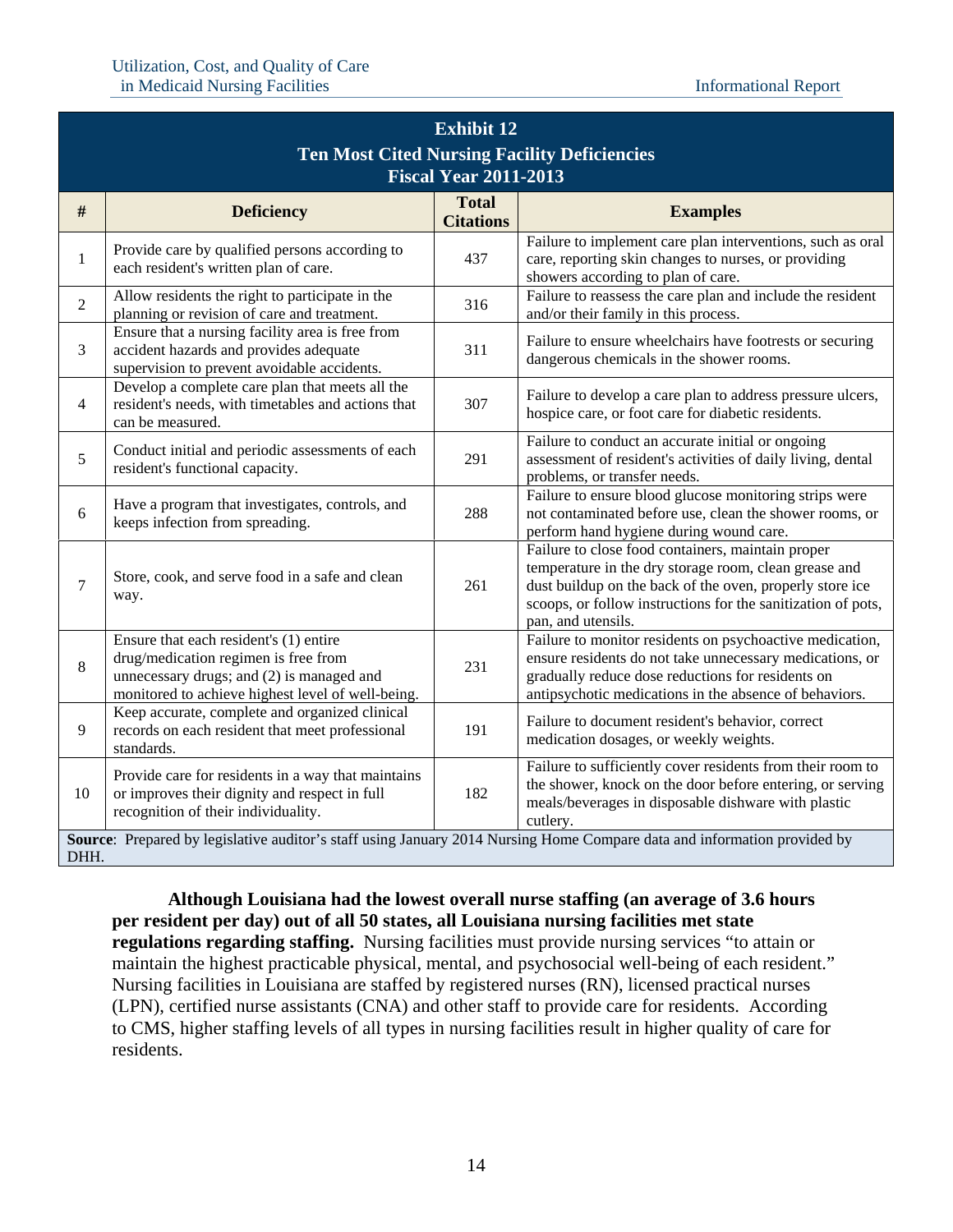Federal regulations require Medicaid certified nursing facilities to have a registered nurse (RN) on duty at least 8 hours a day and a licensed practical nurse (LPN) on duty 24 hours a day. However, the federal government has not developed standardized staffing ratios that states must follow. Louisiana's state regulations require 1.5 hours of minimum nursing care per resident each day for licensed facilities and 2.35 hours of minimum nursing care per resident per day for Medicaid certified facilities.<sup>8</sup> Exhibit 13 lists Louisiana's average staffing hours per resident per day (for RNs, LPNs, and CNAs), the national average, and Louisiana's ranking when compared to other states. Louisiana ranks  $10^{th}$  for its LPN staffing levels, and  $51^{st}$  and  $47^{th}$ , respectively, for RN and CNA staffing levels.

| <b>Exhibit 13</b><br><b>Average Staffing Hours for Medicaid Nursing Facilities</b><br><b>Fiscal Year 2011-2013</b>                                                                                                             |      |      |                  |  |  |
|--------------------------------------------------------------------------------------------------------------------------------------------------------------------------------------------------------------------------------|------|------|------------------|--|--|
| <b>Average Staffing</b><br><b>Average Staffing</b><br>Louisiana's<br><b>Hours Per Resident</b><br><b>Hours Per Resident</b><br><b>Nursing Staff Type</b><br><b>Ranking</b><br><b>Per Day - National</b><br>Per Day - Louisiana |      |      |                  |  |  |
| Registered Nurse (RN)                                                                                                                                                                                                          | 0.42 | 0.75 | 51 <sup>st</sup> |  |  |
| Licensed Practical Nurse (LPN)                                                                                                                                                                                                 | 0.94 | 0.82 | 10th             |  |  |
| Certified Nurse Assistant (CNA)                                                                                                                                                                                                | 2.23 | 2.45 | 47 <sup>th</sup> |  |  |
| <b>All Nursing Staff</b><br>(RN, LPN, & CNA)<br>4.02<br>3.59<br><b>51st</b>                                                                                                                                                    |      |      |                  |  |  |
| Note: Staffing data is self-reported by nursing facilities.<br>Source: Prepared by legislative auditor's staff using January 2014 Nursing Home Compare data.                                                                   |      |      |                  |  |  |

**During fiscal years 2011-2013, Louisiana nursing facilities were assessed approximately \$4.9 million in sanctions for deficiencies.** Of this total, approximately \$2.5 million  $(51\%)$  were federal fines, while approximately \$2.4 million  $(49\%)$  were state fines.<sup>9</sup> In addition, Louisiana nursing facilities were denied payment for 1,648 days. Denials of payments are federal sanctions in which nursing facility payments are suspended for a certain amount of time. When compared to other states, Louisiana had the  $14<sup>th</sup>$  highest federal fine assessment (approximately \$2.5 million) in state fiscal years 2011-2013. Exhibit 14 lists statewide fiscal years 2011-2013 federal and state sanctions. Appendix A contains a list of federal and state sanctions by Medicaid nursing facility.

1

 $8$  The 1.5 hour and 2.35 hour requirements include RN, LPN, and CNA hours.

<sup>&</sup>lt;sup>9</sup> According to DHH, state fines may be offset by federal fines, so that nursing homes are not penalized twice for the same violation.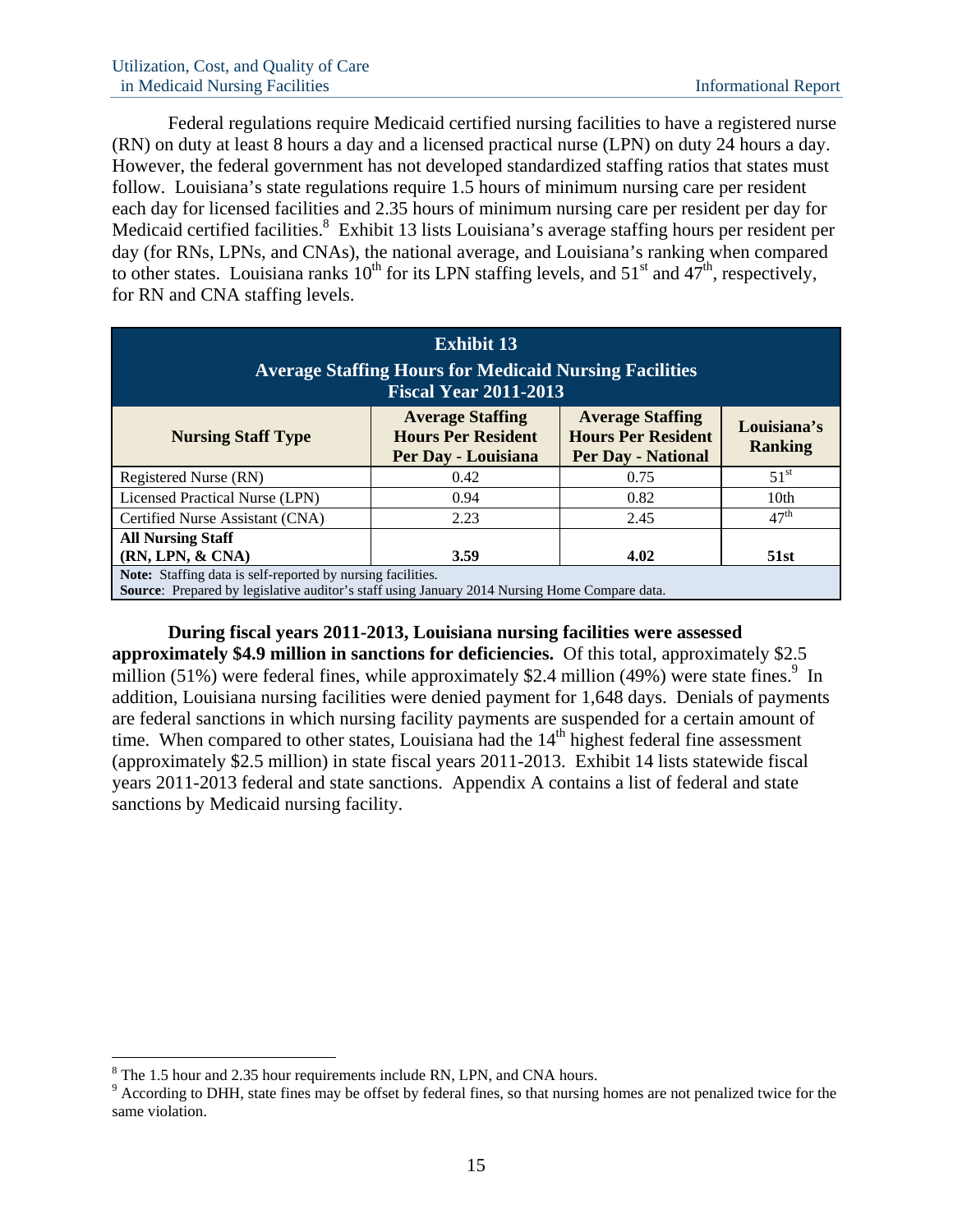| <b>Exhibit 14</b>                                                                                                       |                    |                                     |  |
|-------------------------------------------------------------------------------------------------------------------------|--------------------|-------------------------------------|--|
| <b>Louisiana Nursing Facility Federal and State Sanctions</b><br>2011-2013                                              |                    |                                     |  |
| Year                                                                                                                    | <b>Total Fines</b> | <b>Total Days of Payment Denied</b> |  |
| 2011                                                                                                                    | \$1,144,682        | 468                                 |  |
| 2012                                                                                                                    | \$1,583,745        | 812                                 |  |
| 2013                                                                                                                    | \$2,176,902        | 368                                 |  |
| <b>Total</b>                                                                                                            | \$4,905,329        | 1,648                               |  |
| <b>Source:</b> Prepared by legislative auditor's staff using January 2014 Nursing Home Compare and state sanction data. |                    |                                     |  |

**According to May 2011 data from the U.S. Agency for Healthcare Research and Quality (AHRQ), Louisiana is "far from the benchmark" for several quality of care indicators.** The AHRQ routinely collects benchmark data from states on quality of care measures. According to this data, Louisiana has eight quality measures that achieved the benchmark or better, one quality measure close to the benchmark, and 10 quality measures that are far from the benchmark. For example, the percentage of residents spending most of their time in a bed or wheelchair in Louisiana was 7.3%, compared to the benchmark of 1.43%, and the percentage of residents in physical restraints in Louisiana was 6.09%, compared to the benchmark of 1.35%. However, the percentage of residents receiving and being assessed for flu and pneumonia vaccinations in Louisiana achieved the benchmark.Exhibit 15 summarizes these results.

### **Exhibit 15 Louisiana's Performance When Compared to AHRQ Benchmark Data May 2011 Measure LA Benchmark LA Benchmark Achieved Benchmark or Better**  Low-risk long-stay nursing facility residents with pressure sores 1.46 1.52 Long-stay nursing facility residents whose ability to move about in and around their room decreased 11.8 11.9 Short-stay nursing facilities with moderate to severe pain 14.6 14.5 Long-stay nursing facility residents who received influenza vaccination 91.6 91.6 94.9 Long-stay nursing facility residents who were assessed for pneumococcal vaccination 87.6 94 Short-stay nursing facility residents who received influenza vaccination 84.1 | 90.4 Low-risk long-stay nursing facility residents with loss of control of bowels or bladder 42.8 39.8 Short-stay nursing facility residents who were assessed for pneumococcal vaccination  $\begin{bmatrix} 81.3 \\ 89.1 \end{bmatrix}$  89.1 **Close to Benchmark**  Long-stay nursing facility residents with too much weight loss  $\begin{array}{|l} \hline \text{8.46} \end{array}$  8.46 6.68 **Far from Benchmark**  Short-stay nursing facility residents with pressure sores 18 12 Long-stay nursing facility residents whose need for help with daily activities increased 20.3 12.7 Long-stay nursing residents whose depression or anxiety increased 14.9 14.9 9.3 Long-stay nursing facility residents with a urinary tract infection 10.4 6.14 6.14 Low-risk long-stay nursing facility residents with a catheter inserted and left in the bladder 6.66 3.94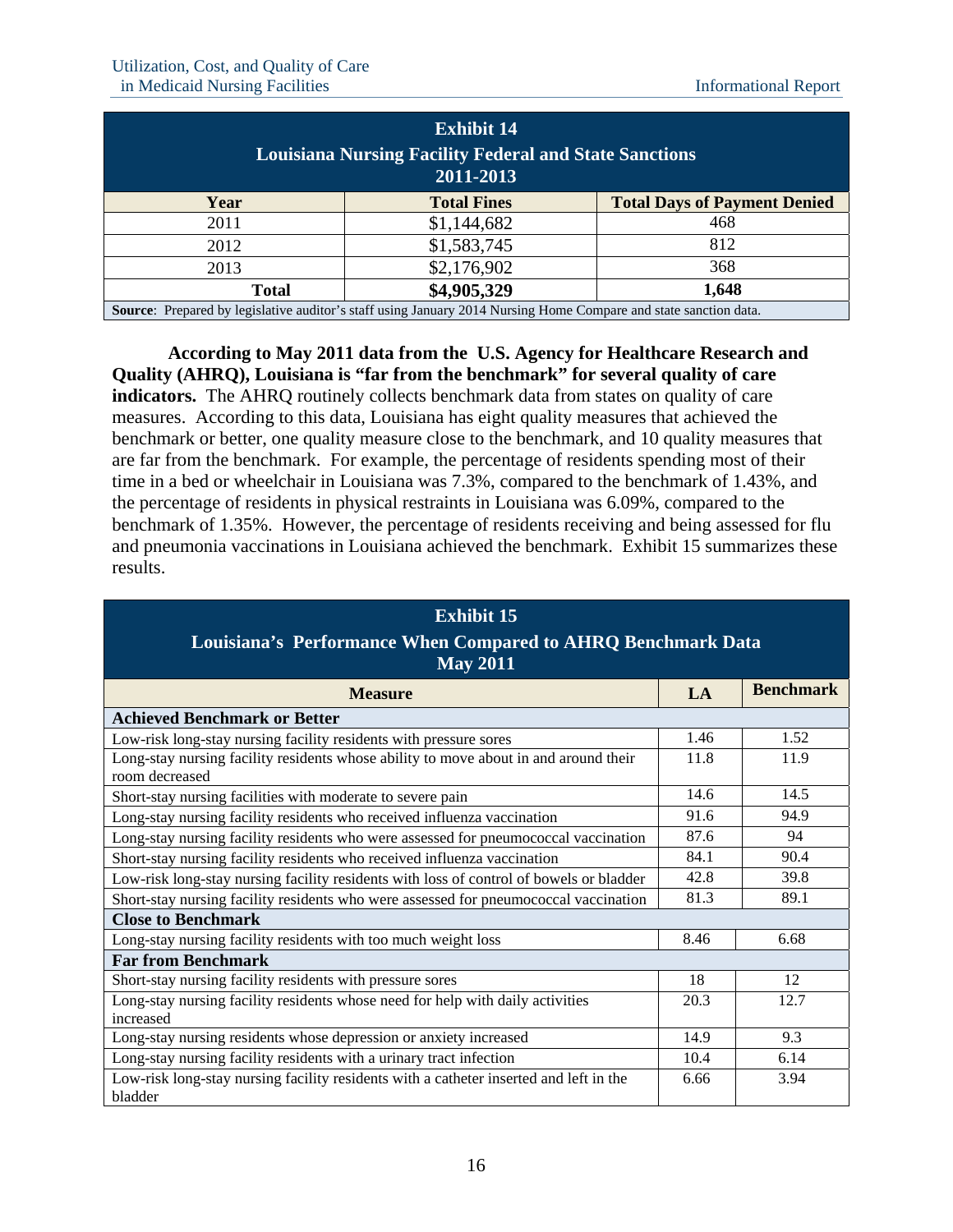$\overline{a}$ 

| <b>Exhibit 15</b>                                                                       |      |                  |  |
|-----------------------------------------------------------------------------------------|------|------------------|--|
| Louisiana's Performance When Compared to AHRQ Benchmark Data<br><b>May 2011</b>         |      |                  |  |
| <b>Measure</b>                                                                          | LA   | <b>Benchmark</b> |  |
| <b>Far from Benchmark (Cont.)</b>                                                       |      |                  |  |
| High-risk long-stay nursing facility residents with pressure sores                      | 14.1 | 7.14             |  |
| Long-stay nursing facility residents with moderate to severe pain                       | 6.8  | 3.37             |  |
| Short-stay nursing facility residents with delirium                                     | 4.4  | 1.38             |  |
| Long-stay nursing facility residents with physical restraints                           | 6.09 | 1.35             |  |
| Long-stay nursing facility residents with most of their time spent in bed or in a chair | 7.3  | 1.43             |  |
| Source: Prepared by legislative auditor's staff using February 2014 AHRQ report.        |      |                  |  |

**Louisiana ranks at or near the bottom when comparing quality indicators among** 

**states.** According to a September 2011 comprehensive report on long-term care services across the country,<sup>10</sup> Louisiana ranked  $43<sup>rd</sup>$  across all long-term care indicators measured, including five indicators specifically associated with nursing facilities. For example,

 *Louisiana ranked 50th for the percent of high risk nursing facility residents with pressure sores.* According to the report, pressure sores (areas of damaged skin resulting from staying in one position too long) may occur when residents receive inadequate care or who have limited mobility, which can lead to serious and/or severe, potentially lifethreatening, infection.



- *Louisiana ranked 48th for the percent of longstay nursing facility residents who were physically restrained.* According to the report, use of restraints may result in increased prevalence of pressure sores, social isolation, and emotional distress.
- *Louisiana ranked 47th for the percent of nursing home residents with low care needs.* According to the report, a higher percentage of residents with low care needs may indicate the state offers too few home- and community-based services, or that these residents chose a nursing home without knowing of alternative placements.
- *Louisiana ranked 47th for the percent of long-stay nursing home residents with a hospital admission.* According to the report, admissions and readmissions can be reduced through timely and effective preventative services, early treatment of acute illness, and effective management of chronic conditions.

<sup>&</sup>lt;sup>10</sup> Raising Expectations: A State Scorecard on Long-Term Services and Supports for Older Adults, People with *Physical Disabilities, and Family Caregivers* (AARP, The Commonwealth Fund, The Scan Foundation)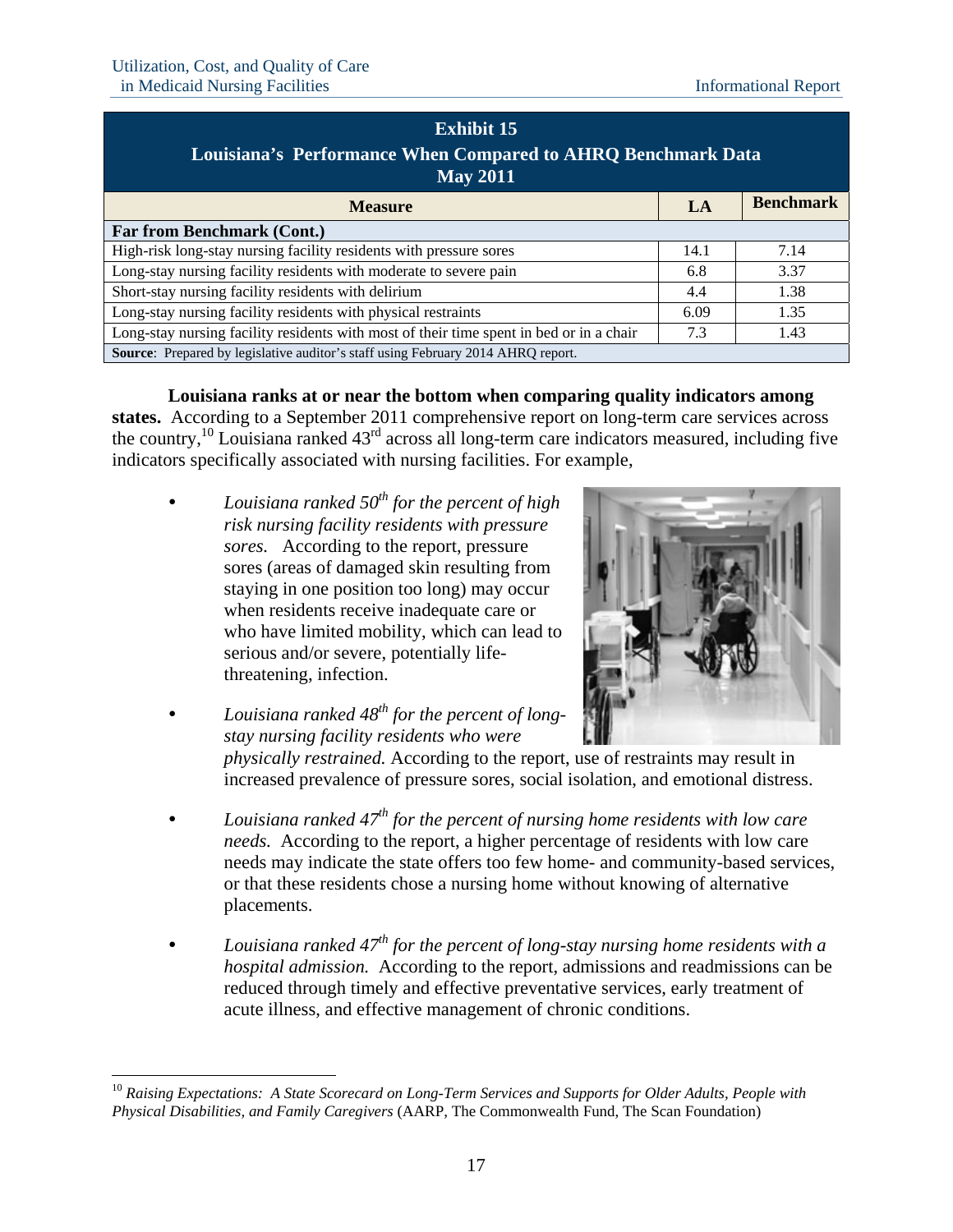However, the report noted one positive indicator as Louisiana ranked  $9<sup>th</sup>$  in nursing home staffing turnover, with a lower percentage (33.9%) than the median across all states (46.9%). Exhibit 16 shows a pictorial representation of Louisiana's overall ranking with regard to other states.





**CMS's Five-Star Rating system also provides consumers with information on quality. As of January 2014, 37 (14%) of 259 nursing facilities in Louisiana had five stars.**  The U.S. CMS developed and implemented the Five-Star Quality Rating System in 2008 to provide helpful information to consumers and improve provider quality. The system assigns each nursing facility an overall rating and three component ratings (health inspections, staffing, and quality measures) based on the extent to which the nursing facility meets CMS's quality standards and other measures. The rating scale ranges from one to five stars, with more stars indicating higher quality.

Although the rating system provides consumers with easy to understand information, several stakeholders have raised concerns regarding this data. The Government Accountability Office released a report in March 2012 questioning whether CMS has strategic tools in place to ensure its implementation goals are met. In addition, advocacy groups have raised concerns regarding the methodology used to develop the ratings. For example, both the health inspection and quality ratings distribute scores across nursing facilities in the state using a set distribution. Specifically, quality measure and health inspection ratings are assigned to generally achieve a distribution where the top 10% of nursing homes receive five stars, the bottom 20% receive one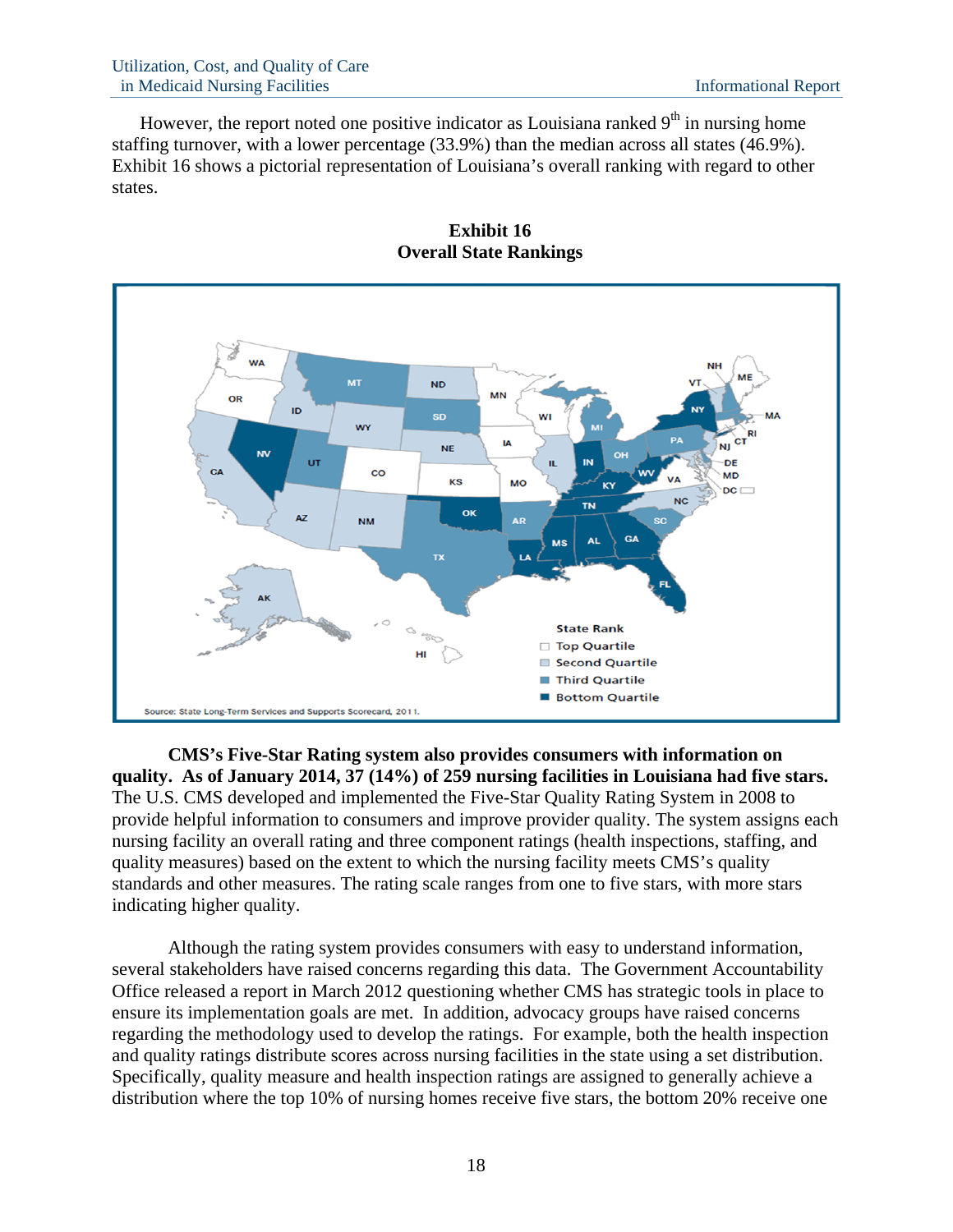star, and the middle 70% of nursing homes receive two, three, or four stars, with equal proportions (23.33%) in each category. Exhibit 17 indicates Louisiana's overall nursing facility rankings. See Appendix A for the overall star rating for each 2013 Medicaid nursing facility as of January 2014.

|                                                                                                         | <b>Exhibit 17</b><br><b>Louisiana's Overall Nursing Facility Compare Rankings</b><br>As of January 2014 |  |  |  |  |  |  |  |  |  |
|---------------------------------------------------------------------------------------------------------|---------------------------------------------------------------------------------------------------------|--|--|--|--|--|--|--|--|--|
| <b>Overall Star Rating</b>                                                                              | <b>Total Nursing Facilities (%)</b>                                                                     |  |  |  |  |  |  |  |  |  |
| 5                                                                                                       | 37 (14%)                                                                                                |  |  |  |  |  |  |  |  |  |
| 4                                                                                                       | 49 (19%)                                                                                                |  |  |  |  |  |  |  |  |  |
| 3                                                                                                       | 56 (22%)                                                                                                |  |  |  |  |  |  |  |  |  |
| 2                                                                                                       | 63 (24%)                                                                                                |  |  |  |  |  |  |  |  |  |
|                                                                                                         | 54 (21%)                                                                                                |  |  |  |  |  |  |  |  |  |
| <b>Total</b>                                                                                            | 259                                                                                                     |  |  |  |  |  |  |  |  |  |
| <b>Source:</b> Prepared by legislative auditor's staff using January 2014 Nursing Home Compare<br>data. |                                                                                                         |  |  |  |  |  |  |  |  |  |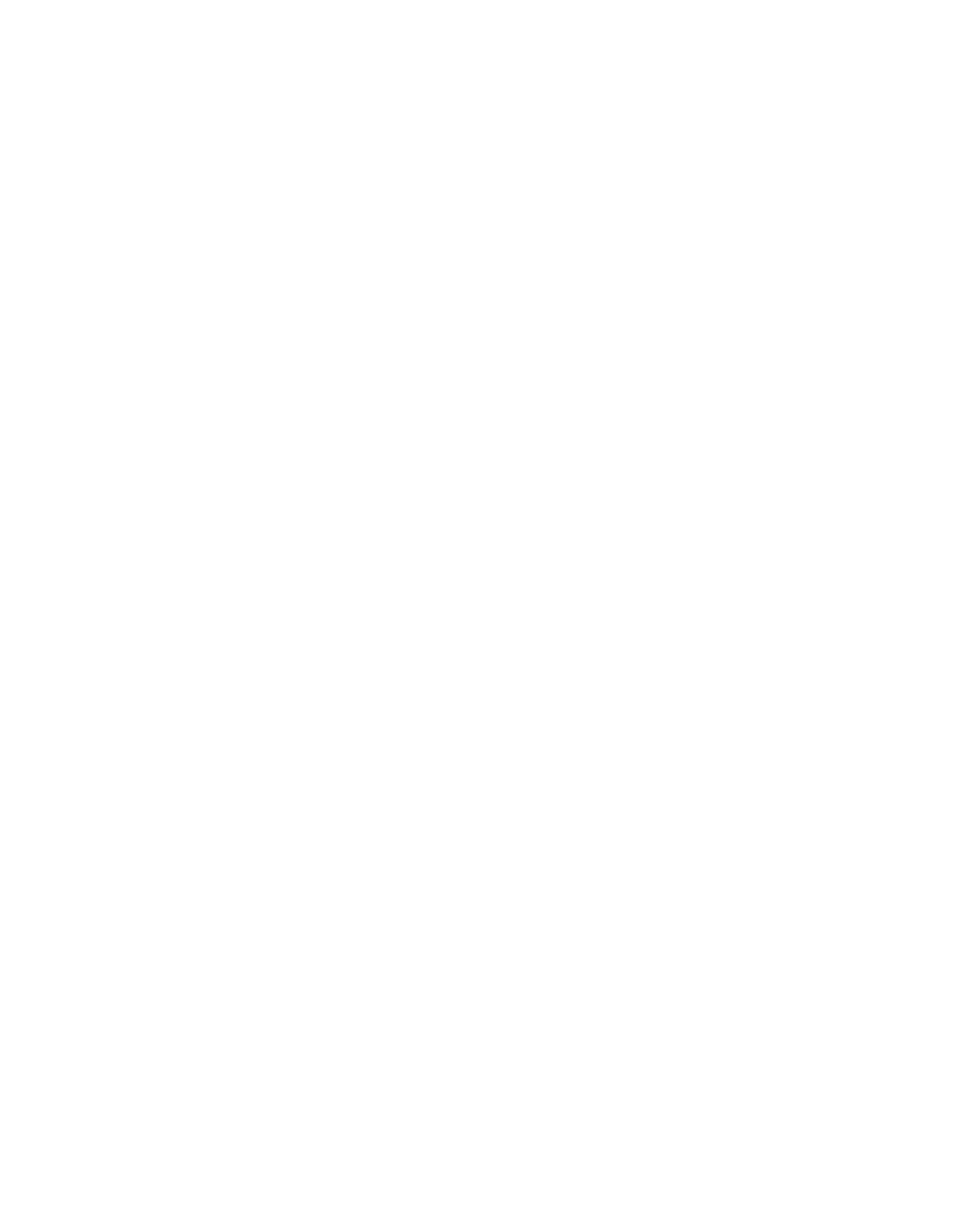**APPENDIX A: INFORMATION ON UTILIZATION, COST, AND QUALITY BY NURSING FACILITY, AS OF JULY 2013**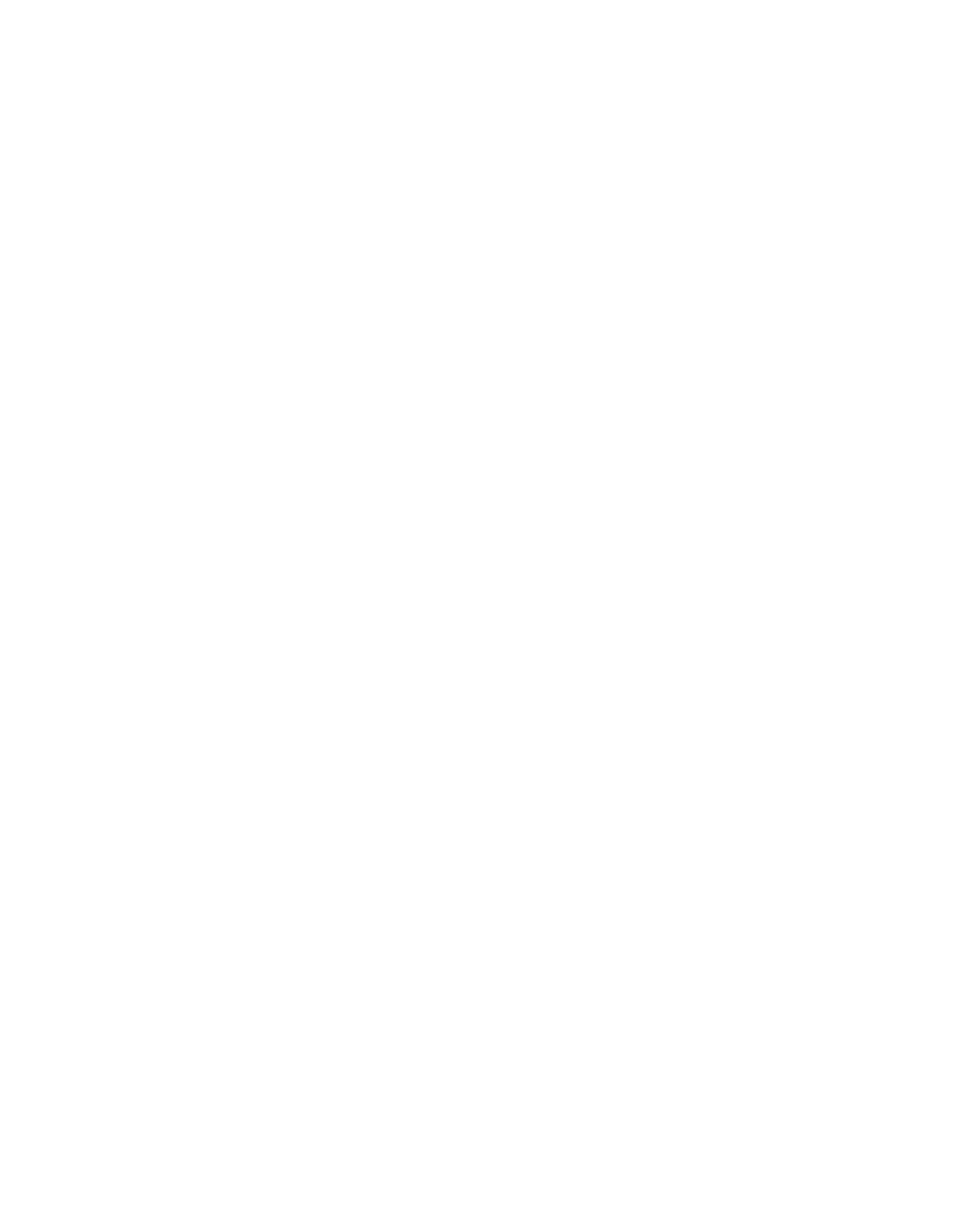| Facility Name <sup>11</sup>                | <b>Overall</b><br><b>CMS</b><br>5-Star<br><b>Rating</b><br>(1/2014) | Parish    | <b>Medicaid</b><br>Per<br><b>Diem</b><br>(10/2013) | <b>Medicaid</b><br><b>Reimbursement</b><br>(FY 2013) | <b>Medicaid</b><br><b>Licensed</b><br><b>Beds</b><br>(11/2013) | <b>Occupancy</b><br>Rate<br>(Rate Year)<br>$2013)^{12}$ | <b>DHH</b><br><b>Occupancy</b><br>Rate<br>$(FY 2013)^{13}$ | <b>Deficiencies</b><br>(FY 2013) | Federal<br><b>Fines</b><br>(FY<br>2013) | Federal<br><b>Payment</b><br><b>Denial Days</b><br>(FY 2013) | <b>State Fines</b><br>$(FY 2013)^{14}$ |
|--------------------------------------------|---------------------------------------------------------------------|-----------|----------------------------------------------------|------------------------------------------------------|----------------------------------------------------------------|---------------------------------------------------------|------------------------------------------------------------|----------------------------------|-----------------------------------------|--------------------------------------------------------------|----------------------------------------|
| <b>Region 1 - Greater New Orleans Area</b> |                                                                     |           |                                                    |                                                      |                                                                |                                                         |                                                            |                                  |                                         |                                                              |                                        |
| <b>Bayside Healthcare</b><br>Center        | 5                                                                   | Jefferson | \$167.18                                           | \$3,419,887                                          | 151                                                            | 58.52%                                                  | 58.78%                                                     | 11                               | \$0                                     | $\overline{0}$                                               | \$0                                    |
| <b>Belle Vie Living</b><br>Center, LLC     | $\overline{2}$                                                      | Jefferson | \$161.74                                           | \$2,188,220                                          | 89                                                             | 71.93%                                                  | 84.87%                                                     | $\overline{7}$                   | \$0                                     | $\overline{0}$                                               | \$0                                    |
| Chateau Living<br>Center                   |                                                                     | Jefferson | \$170.09                                           | \$6,414,561                                          | 256                                                            | 79.38%                                                  | 77.49%                                                     | 15                               | \$0                                     | $\mathbf{0}$                                                 | \$6,200                                |
| <b>Colonial Oaks</b><br>Living Center      | $\overline{4}$                                                      | Jefferson | \$158.54                                           | \$2,286,819                                          | 67                                                             | 86.25%                                                  | 95.07%                                                     | $\overline{4}$                   | \$0                                     | $\mathbf{0}$                                                 | \$1,100                                |
| Jefferson<br>Healthcare Center             |                                                                     | Jefferson | \$168.92                                           | \$6,840,513                                          | 276                                                            | 66.00%                                                  | 62.87%                                                     | 16                               | \$4,550                                 | $\mathbf{0}$                                                 | \$0                                    |
| Maison De'Ville<br>Nrsg Home of<br>Harvey  | $\overline{2}$                                                      | Jefferson | \$148.85                                           | \$3,745,182                                          | 100                                                            | 92.32%                                                  | 96.04%                                                     | 16                               | \$163,434                               | $\mathbf{0}$                                                 | \$2,500                                |
| Marrero Healthcare<br>Center               | $\overline{4}$                                                      | Jefferson | \$165.31                                           | \$2,936,584                                          | 134                                                            | 58.66%                                                  | 60.32%                                                     | 13                               | \$0                                     | $\overline{0}$                                               | \$0                                    |
| Metairie<br><b>Healthcare Center</b>       | $\overline{4}$                                                      | Jefferson | \$163.22                                           | \$3,905,815                                          | 202                                                            | 58.36%                                                  | 58.02%                                                     | 2                                | \$0                                     | $\overline{0}$                                               | \$300                                  |
| St. Anthony's<br>Nursing Home              | $\overline{4}$                                                      | Jefferson | \$160.91                                           | \$2,905,003                                          | 122                                                            | 67.33%                                                  | 74.87%                                                     | $7\phantom{.0}$                  | \$0                                     | $\overline{0}$                                               | \$1,000                                |
| St. Joseph of<br>Harahan                   | $\overline{2}$                                                      | Jefferson | \$168.63                                           | \$4,266,677                                          | 206                                                            | 73.94%                                                  | 72.78%                                                     | 8                                | \$0                                     | $\overline{0}$                                               | \$0                                    |
| Waldon Health<br>Care Center               |                                                                     | Jefferson | \$166.41                                           | \$3,580,545                                          | 205                                                            | 53.62%                                                  | 56.61%                                                     | 9                                | \$0                                     | $\overline{0}$                                               | \$2,400                                |
| West Jefferson<br><b>Health Care</b>       | 2                                                                   | Jefferson | \$149.80                                           | \$3,781,561                                          | 104                                                            | 88.35%                                                  | 94.27%                                                     | 14                               | \$3,575                                 | $\overline{0}$                                               | \$7,700                                |
| Wynhoven Health<br>Care Center             | 5                                                                   | Jefferson | \$166.65                                           | \$4,583,811                                          | 180                                                            | 85.01%                                                  | 82.86%                                                     | 3                                | \$0                                     | $\mathbf{0}$                                                 | \$0                                    |

 $11$  Facility name used by DHH Rate and Audit Review contractor.

 $12$  Although cost report data used in rate setting is audited, occupancy rates are from 2011.

<sup>&</sup>lt;sup>13</sup> DHH's LTC 2 reports have data reliability issues because occupancy rate calculations are not consistent for all nursing homes.

 $14$  Includes reductions.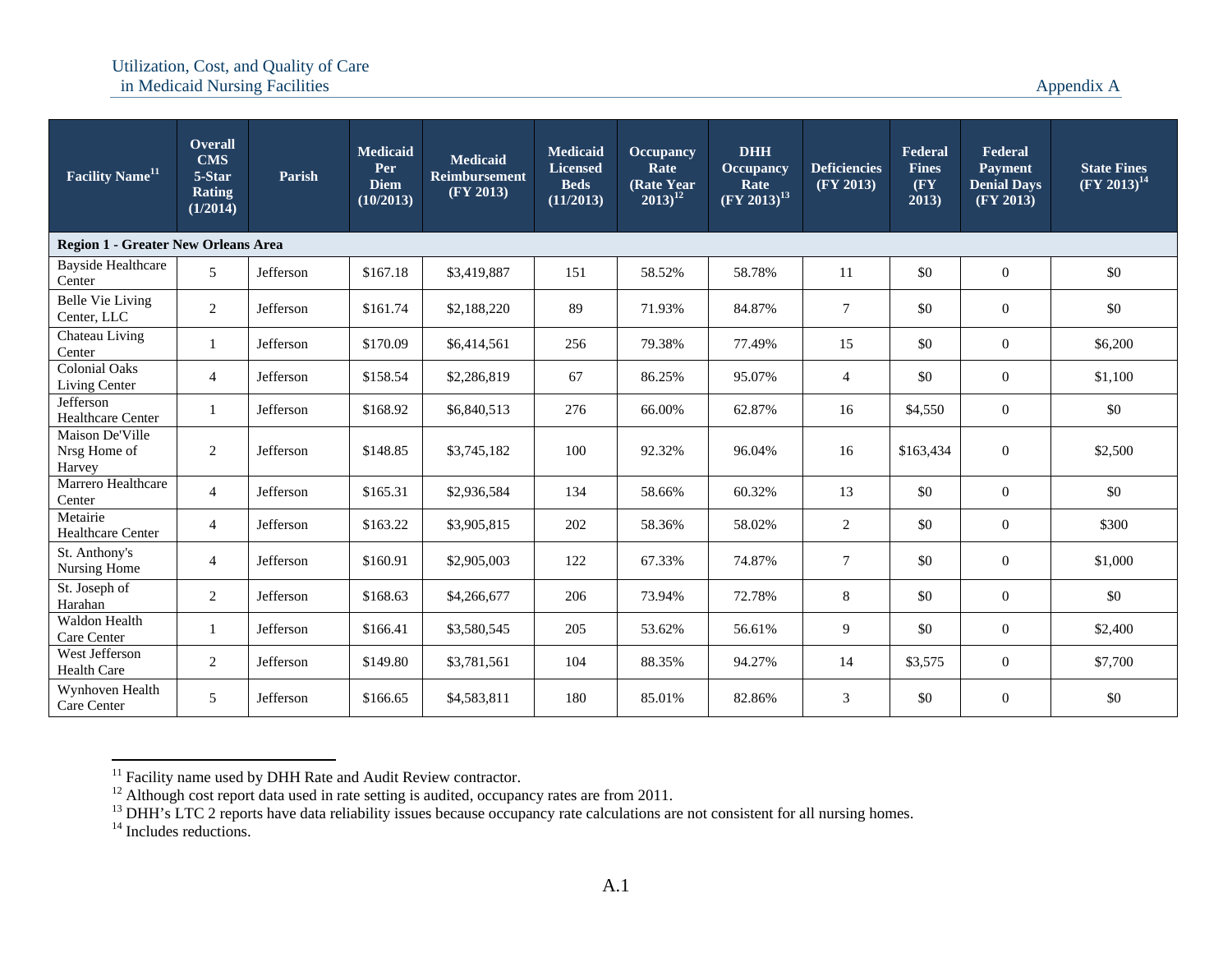| Facility Name <sup>11</sup>                                 | <b>Overall</b><br><b>CMS</b><br>5-Star<br><b>Rating</b><br>(1/2014) | Parish      | <b>Medicaid</b><br>Per<br><b>Diem</b><br>(10/2013) | <b>Medicaid</b><br><b>Reimbursement</b><br>(FY 2013) | <b>Medicaid</b><br><b>Licensed</b><br><b>Beds</b><br>(11/2013) | <b>Occupancy</b><br>Rate<br>(Rate Year)<br>$2013)^{12}$ | <b>DHH</b><br><b>Occupancy</b><br>Rate<br>$(FY 2013)^{13}$ | <b>Deficiencies</b><br>(FY 2013) | Federal<br><b>Fines</b><br>(FY)<br>2013) | Federal<br><b>Payment</b><br><b>Denial Days</b><br>(FY 2013) | <b>State Fines</b><br>$(\text{FY } 2013)^{14}$ |
|-------------------------------------------------------------|---------------------------------------------------------------------|-------------|----------------------------------------------------|------------------------------------------------------|----------------------------------------------------------------|---------------------------------------------------------|------------------------------------------------------------|----------------------------------|------------------------------------------|--------------------------------------------------------------|------------------------------------------------|
| Carrington Place of<br>New Orleans                          | $\mathbf{1}$                                                        | Orleans     | \$161.97                                           | \$4,650,043                                          | 186                                                            | 54.67%                                                  | 66.27%                                                     | $\overline{9}$                   | \$0                                      | $\boldsymbol{0}$                                             | \$1,000                                        |
| Chateau de Notre<br>Dame                                    | $\mathfrak{Z}$                                                      | Orleans     | \$168.01                                           | \$2,743,720                                          | 171                                                            | 91.44%                                                  | 93.27%                                                     | 6                                | \$0                                      | $\mathbf{0}$                                                 | \$0                                            |
| Covenant Home                                               | 5                                                                   | Orleans     | \$151.59                                           | \$2,608,379                                          | 96                                                             | 88.96%                                                  | 89.82%                                                     | $\overline{7}$                   | \$0                                      | $\theta$                                                     | \$0                                            |
| <b>Crescent City</b><br>Health Care Center                  | Not<br>available                                                    | Orleans     | \$169.58                                           | \$3,255,356                                          | 166                                                            | 29.99%                                                  | 47.28%                                                     | <b>Not</b><br>available          | <b>Not</b><br>available                  | <b>Not</b><br>available                                      | \$1,000                                        |
| <b>Ferncrest Manor</b><br>Living Center                     | $\mathfrak{Z}$                                                      | Orleans     | \$166.47                                           | \$6,160,973                                          | 200                                                            | 71.90%                                                  | 73.97%                                                     | $\,8\,$                          | \$0                                      | $\boldsymbol{0}$                                             | \$2,500                                        |
| Good Samaritan<br>Rehab and Nursing<br>Center               | 5                                                                   | Orleans     | \$154.34                                           | \$5,462,759                                          | 200                                                            | 66.94%                                                  | 67.78%                                                     | $\overline{4}$                   | \$0                                      | $\mathbf{0}$                                                 | \$3,500                                        |
| Jo Ellen Smith<br>Convalescent<br>Center                    | 3                                                                   | Orleans     | \$153.32                                           | \$5,678,305                                          | 180                                                            | 84.57%                                                  | 91.67%                                                     | 9                                | \$0                                      | $\overline{0}$                                               | \$3,500                                        |
| <b>Lafon Nursing</b><br>Facility of the Holy<br>Family      | $\mathfrak{Z}$                                                      | Orleans     | \$162.04                                           | \$3,182,298                                          | 155                                                            | 39.32%                                                  | 62.40%                                                     | 6                                | \$0                                      | $\boldsymbol{0}$                                             | \$0                                            |
| New Orleans Home<br>for the Incurables -<br>John J. Hainkel | $\overline{2}$                                                      | Orleans     | \$164.26                                           | \$3,756,106                                          | 142                                                            | 70.59%                                                  | 56.81%                                                     | 9                                | \$0                                      | $\overline{0}$                                               | \$15,650                                       |
| Our Lady of<br>Wisdom HCC                                   | 2                                                                   | Orleans     | \$161.45                                           | \$2,710,685                                          | 118                                                            | 92.35%                                                  | 93.89%                                                     | 6                                | \$0                                      | $\overline{0}$                                               | \$0                                            |
| St. Luke's Living<br>Center                                 | 5                                                                   | Orleans     | \$157.50                                           | \$3,236,212                                          | 104                                                            | 91.82%                                                  | 93.27%                                                     | 8                                | \$0                                      | $\boldsymbol{0}$                                             | \$0                                            |
| St. Margaret's<br>Daughters' Home                           | $5\overline{)}$                                                     | Orleans     | \$164.21                                           | \$4,059,498                                          | 112                                                            | 89.81%                                                  | 93.51%                                                     | 5                                | \$0                                      | $\overline{0}$                                               | \$0                                            |
| Unity Nursing and<br>Rehab Center                           | $\mathbf{1}$                                                        | Orleans     | \$157.84                                           | \$3,794,418                                          | 116                                                            | 80.96%                                                  | 81.34%                                                     | 20                               | \$0                                      | $\boldsymbol{0}$                                             | \$0                                            |
| Willow Wood at<br>Woldenberg<br>Village                     | 2                                                                   | Orleans     | \$167.50                                           | \$2,597,071                                          | 96                                                             | 93.42%                                                  | 98.11%                                                     | $7\phantom{.0}$                  | \$0                                      | $\overline{0}$                                               | \$0                                            |
| <b>Riverbend Nursing</b><br>and Rehabilitation              | $\mathfrak{F}$                                                      | Plaquemines | \$172.63                                           | \$3,881,549                                          | 120                                                            | 96.34%                                                  | 97.36%                                                     | 2                                | \$0                                      | $\boldsymbol{0}$                                             | \$0                                            |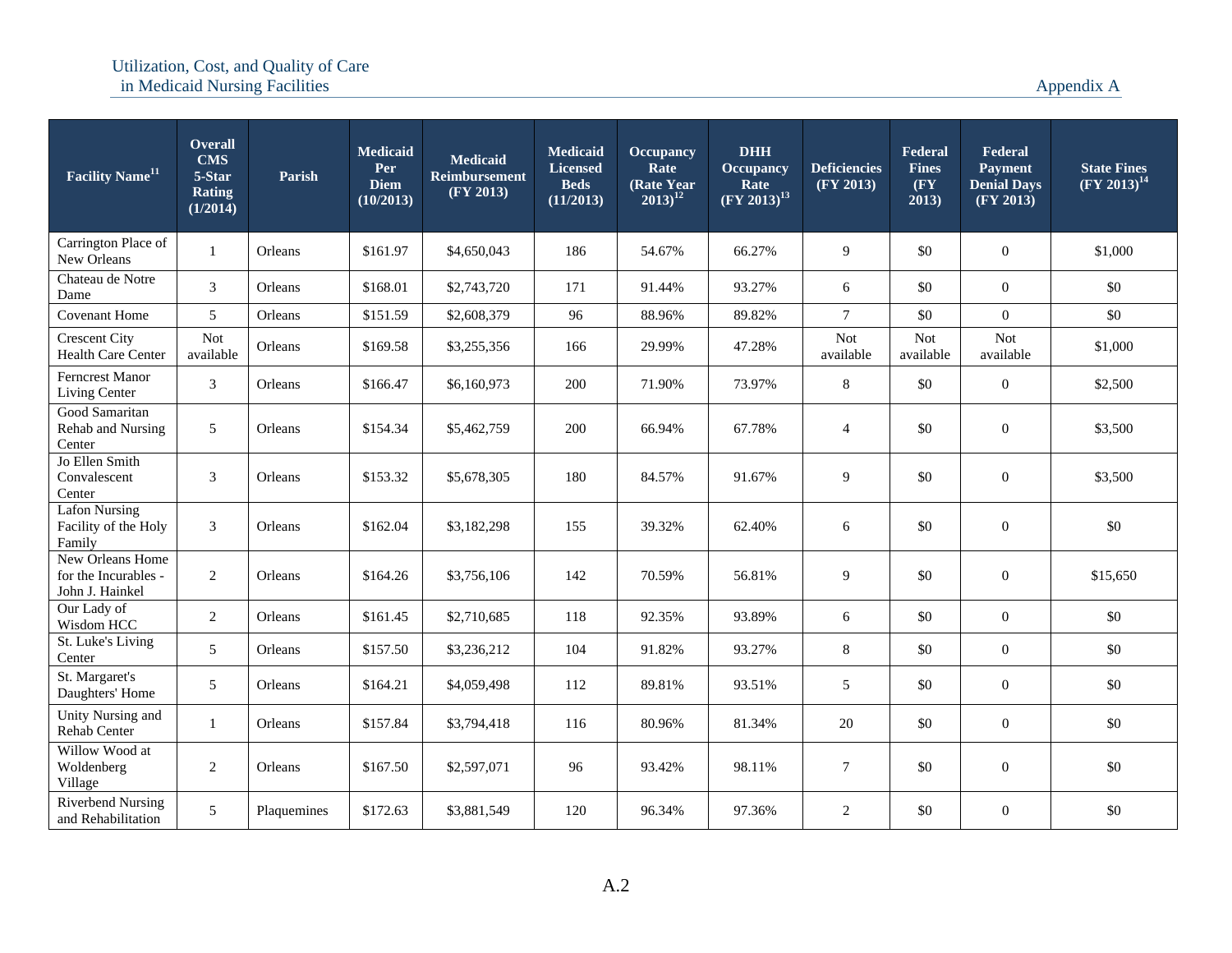| Facility Name <sup>11</sup>                                    | <b>Overall</b><br><b>CMS</b><br>5-Star<br><b>Rating</b><br>(1/2014) | Parish            | <b>Medicaid</b><br>Per<br><b>Diem</b><br>(10/2013) | <b>Medicaid</b><br><b>Reimbursement</b><br>(FY 2013) | <b>Medicaid</b><br><b>Licensed</b><br><b>Beds</b><br>(11/2013) | <b>Occupancy</b><br>Rate<br>(Rate Year)<br>$2013)^{12}$ | <b>DHH</b><br>Occupancy<br>Rate<br>$(FY 2013)^{13}$ | <b>Deficiencies</b><br>(FY 2013) | Federal<br><b>Fines</b><br>$(\mathbf{F}\mathbf{Y})$<br>2013) | Federal<br><b>Payment</b><br><b>Denial Days</b><br>(FY 2013) | <b>State Fines</b><br>$(FY 2013)^{14}$ |
|----------------------------------------------------------------|---------------------------------------------------------------------|-------------------|----------------------------------------------------|------------------------------------------------------|----------------------------------------------------------------|---------------------------------------------------------|-----------------------------------------------------|----------------------------------|--------------------------------------------------------------|--------------------------------------------------------------|----------------------------------------|
| Region 2 - Capital Area                                        |                                                                     |                   |                                                    |                                                      |                                                                |                                                         |                                                     |                                  |                                                              |                                                              |                                        |
| <b>Ascension Oaks</b><br>Nursing &<br>Rehabilitation<br>Center | $\overline{4}$                                                      | Ascension         | \$160.83                                           | \$3,507,578                                          | 102                                                            | 72.16%                                                  | 98.13%                                              | $\mathbf{1}$                     | \$0                                                          | $\boldsymbol{0}$                                             | \$600                                  |
| Chateau D'Ville<br>Rehab and<br>Retirement                     | $\overline{4}$                                                      | Ascension         | \$154.80                                           | \$3,121,458                                          | <b>Not</b><br>available                                        | 68.07%                                                  | Not available                                       | 13                               | \$0                                                          | $\overline{0}$                                               | \$0                                    |
| Gonzales<br>Healthcare Center                                  | $\overline{2}$                                                      | Ascension         | \$162.44                                           | \$2,816,280                                          | 124                                                            | 73.05%                                                  | 73.66%                                              | 3                                | \$4,500                                                      | $\overline{0}$                                               | \$20,650                               |
| <b>Affinity Nursing</b><br>and Rehab Center                    | $\overline{2}$                                                      | E. Baton<br>Rouge | \$145.01                                           | \$4,803,340                                          | 184                                                            | 60.72%                                                  | 64.50%                                              | 32                               | \$6,678                                                      | 34                                                           | \$10,700                               |
| <b>Baton Rouge</b><br>Health Care Corp                         | $\overline{4}$                                                      | E. Baton<br>Rouge | \$151.23                                           | \$3,361,655                                          | 145                                                            | 62.13%                                                  | 67.07%                                              | $\overline{7}$                   | \$0                                                          | $\theta$                                                     | \$3,200                                |
| <b>Baton Rouge</b><br>Heritage House                           | $\overline{4}$                                                      | E. Baton<br>Rouge | \$156.60                                           | \$4,062,976                                          | 130                                                            | 76.18%                                                  | 75.41%                                              | 17                               | \$3,575                                                      | 11                                                           | \$2,600                                |
| Capitol House<br>Nursing                                       | 1                                                                   | E. Baton<br>Rouge | \$166.43                                           | \$4,448,177                                          | 125                                                            | 71.49%                                                  | 71.13%                                              | 6                                | \$0                                                          | $\overline{0}$                                               | \$0                                    |
| Carrington Place of<br><b>Baton Rouge</b>                      | $\overline{c}$                                                      | E. Baton<br>Rouge | \$168.17                                           | \$3,105,652                                          | 141                                                            | 66.19%                                                  | 52.99%                                              | 26                               | \$4,550                                                      | $\mathbf{0}$                                                 | \$1,200                                |
| <b>Colonial Care</b><br><b>Retirement Center</b>               | 1                                                                   | E. Baton<br>Rouge | \$163.72                                           | \$1,770,792                                          | 54                                                             | 52.50%                                                  | 92.40%                                              | 23                               | \$0                                                          | $\overline{0}$                                               | \$7,100                                |
| <b>Flannery Oaks</b><br><b>Guest House</b>                     | $\overline{2}$                                                      | E. Baton<br>Rouge | \$168.39                                           | \$3,297,183                                          | 130                                                            | 69.93%                                                  | 72.46%                                              | None listed                      | \$0                                                          | $\mathbf{0}$                                                 | \$1,600                                |
| Heritage Manor of<br><b>Baton Rouge</b>                        | $\mathbf{1}$                                                        | E. Baton<br>Rouge | \$164.73                                           | \$3,645,995                                          | 144                                                            | 69.28%                                                  | 72.24%                                              | 8                                | \$0                                                          | $\boldsymbol{0}$                                             | \$0                                    |
| Jefferson Manor<br>Nursing & Rehab                             | $\overline{2}$                                                      | E. Baton<br>Rouge | \$161.98                                           | \$4,295,266                                          | 122                                                            | 90.82%                                                  | 91.60%                                              | 8                                | \$0                                                          | $\overline{0}$                                               | \$0                                    |
| Landmark of Baton<br>Rouge                                     | 3                                                                   | E. Baton<br>Rouge | \$165.73                                           | \$3,734,793                                          | 139                                                            | 88.03%                                                  | 94.26%                                              | None listed                      | \$0                                                          | $\overline{0}$                                               | \$4,800                                |
| Lane Memorial<br>Hosp. Geriatric<br><b>LTC</b>                 | $\overline{4}$                                                      | E. Baton<br>Rouge | \$140.26                                           | \$1,147,150                                          | 39                                                             | 94.27%                                                  | 95.26%                                              | 2                                | \$0                                                          | $\mathbf{0}$                                                 | \$0                                    |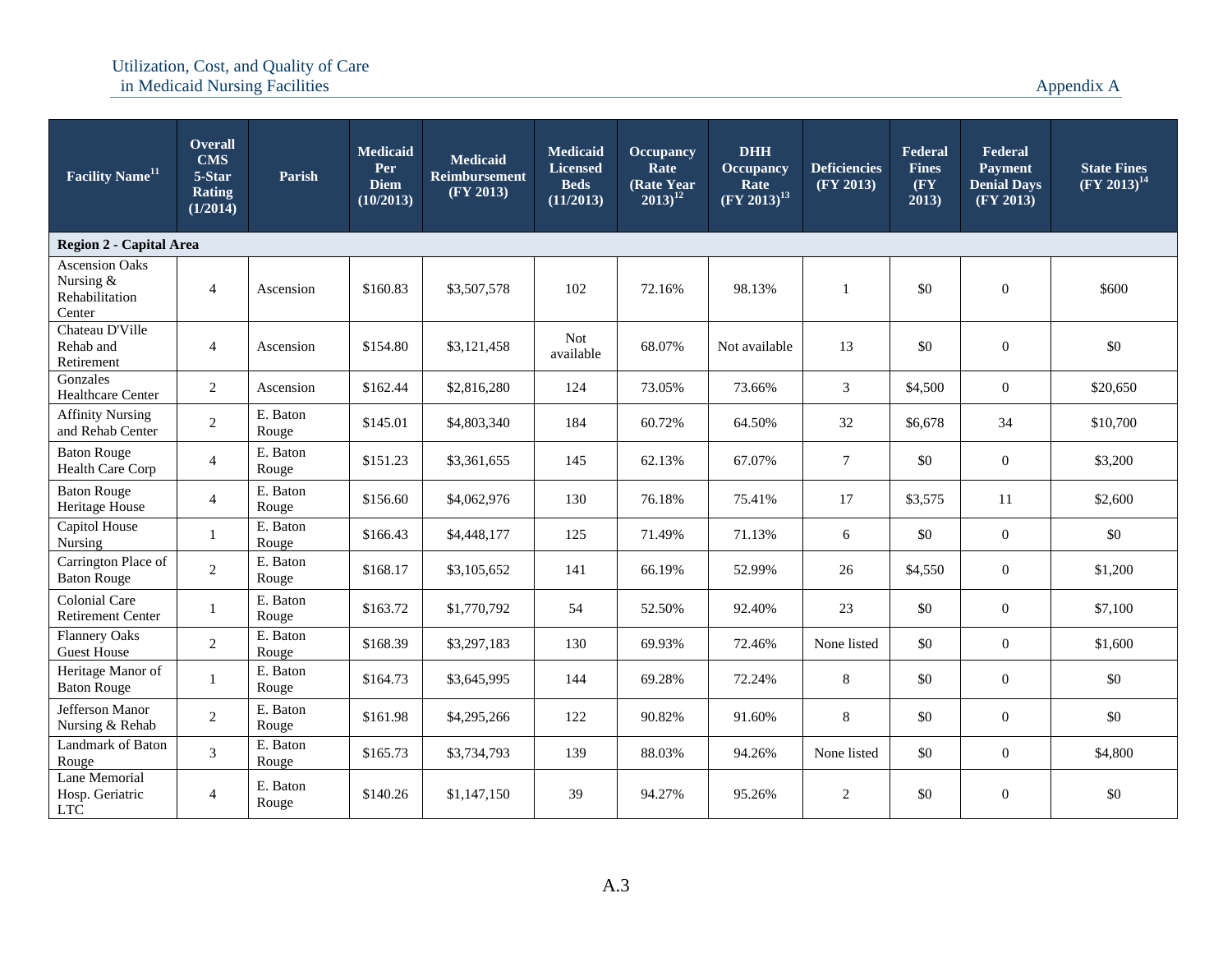| Facility Name <sup>11</sup>                        | Overall<br><b>CMS</b><br>5-Star<br><b>Rating</b><br>(1/2014) | Parish            | <b>Medicaid</b><br>Per<br><b>Diem</b><br>(10/2013) | <b>Medicaid</b><br><b>Reimbursement</b><br>(FY 2013) | <b>Medicaid</b><br><b>Licensed</b><br><b>Beds</b><br>(11/2013) | <b>Occupancy</b><br>Rate<br>(Rate Year<br>$2013)^{12}$ | <b>DHH</b><br><b>Occupancy</b><br>Rate<br>$(FY 2013)^{13}$ | <b>Deficiencies</b><br>(FY 2013) | Federal<br><b>Fines</b><br>$(\mathbf{F}\mathbf{Y})$<br>2013) | Federal<br>Payment<br><b>Denial Days</b><br>(FY 2013) | <b>State Fines</b><br>$(FY 2013)^{14}$ |
|----------------------------------------------------|--------------------------------------------------------------|-------------------|----------------------------------------------------|------------------------------------------------------|----------------------------------------------------------------|--------------------------------------------------------|------------------------------------------------------------|----------------------------------|--------------------------------------------------------------|-------------------------------------------------------|----------------------------------------|
| North Point<br><b>Healthcare Center</b>            | $\overline{4}$                                               | E. Baton<br>Rouge | \$150.68                                           | \$1,367,512                                          | 123                                                            | 7.93%                                                  | 33.58%                                                     | 12                               | \$0                                                          | $\boldsymbol{0}$                                      | \$0                                    |
| Northridge Care<br>Center, LLC                     | 5                                                            | E. Baton<br>Rouge | \$151.36                                           | \$4,015,952                                          | 132                                                            | 75.23%                                                 | 79.06%                                                     | $\tau$                           | \$0                                                          | $\mathbf{0}$                                          | \$0                                    |
| Nottingham<br>Regional Rehab<br>Center             | $\overline{2}$                                               | E. Baton<br>Rouge | \$164.24                                           | \$4,143,925                                          | 120                                                            | 82.33%                                                 | 91.09%                                                     | 21                               | \$325,338                                                    | $\overline{0}$                                        | \$24,650                               |
| Old Jefferson<br><b>Community Care</b><br>Center   | $\mathfrak{Z}$                                               | E. Baton<br>Rouge | \$167.02                                           | \$2,844,321                                          | 136                                                            | 89.82%                                                 | 92.59%                                                     | 9                                | \$0                                                          | $\boldsymbol{0}$                                      | \$0                                    |
| Regency Place                                      | $\mathbf{1}$                                                 | E. Baton<br>Rouge | \$159.95                                           | \$3,026,398                                          | 85                                                             | 71.27%                                                 | 80.37%                                                     | 26                               | \$0                                                          | $\boldsymbol{0}$                                      | \$4,800                                |
| St. Clare Manor                                    | 3                                                            | E. Baton<br>Rouge | \$155.78                                           | \$4,069,091                                          | 120                                                            | 100.00%                                                | 92.65%                                                     | 14                               | \$0                                                          | $\boldsymbol{0}$                                      | \$1,700                                |
| <b>Sterling Place</b><br>Nursing Home              | 1                                                            | E. Baton<br>Rouge | \$169.00                                           | \$4,490,146                                          | 160                                                            | 67.32%                                                 | 66.33%                                                     | 13                               | \$9,035                                                      | 33                                                    | \$6,000                                |
| The Care Center                                    | 3                                                            | E. Baton<br>Rouge | \$159.99                                           | \$2,603,528                                          | 104                                                            | 59.99%                                                 | 68.95%                                                     | $\overline{4}$                   | \$0                                                          | $\boldsymbol{0}$                                      | \$0                                    |
| The Guest House<br>of Baton Rouge,<br>$_{\rm LLC}$ | $\mathfrak{Z}$                                               | E. Baton<br>Rouge | \$162.59                                           | \$4,259,661                                          | 126                                                            | 72.11%                                                 | 81.45%                                                     | 16                               | \$0                                                          | $\mathbf{0}$                                          | \$0                                    |
| Zachary Manor<br>Nursing and Rehab                 | $\overline{4}$                                               | E. Baton<br>Rouge | \$148.27                                           | \$2,452,392                                          | 110                                                            | 100.00%                                                | 73.92%                                                     | 3                                | \$0                                                          | $\boldsymbol{0}$                                      | \$0                                    |
| <b>Grace Nursing</b><br>Home                       | $\overline{4}$                                               | East Feliciana    | \$160.40                                           | \$3,644,873                                          | 128                                                            | 87.49%                                                 | 97.78%                                                     | 14                               | \$0                                                          | $\overline{0}$                                        | \$0                                    |
| Villa Feliciana<br><b>Medical Complex</b>          | 2                                                            | East Feliciana    | n/a                                                | \$17,139,367                                         | 297                                                            | Not<br>available                                       | 46.01%                                                     | 28                               | \$87,295                                                     | 43                                                    | \$0                                    |
| Plaquemine Caring,<br><b>LLC</b>                   | $\overline{2}$                                               | <b>Iberville</b>  | \$157.69                                           | \$5,015,283                                          | 150                                                            | 61.58%                                                 | 80.39%                                                     | 3                                | \$0                                                          | $\overline{0}$                                        | \$1,000                                |
| Plaquemine Manor<br>Nursing Home, Inc.             | $\overline{2}$                                               | Iberville         | \$151.98                                           | \$2,305,615                                          | 106                                                            | 54.62%                                                 | 56.39%                                                     | 5                                | \$0                                                          | $\overline{0}$                                        | \$9,450                                |
| Lakeview Manor<br>Nursing Home                     | $\overline{4}$                                               | Pointe Coupee     | \$155.96                                           | \$3,709,433                                          | 120                                                            | 79.26%                                                 | 79.28%                                                     | 3                                | \$0                                                          | $\boldsymbol{0}$                                      | \$1,200                                |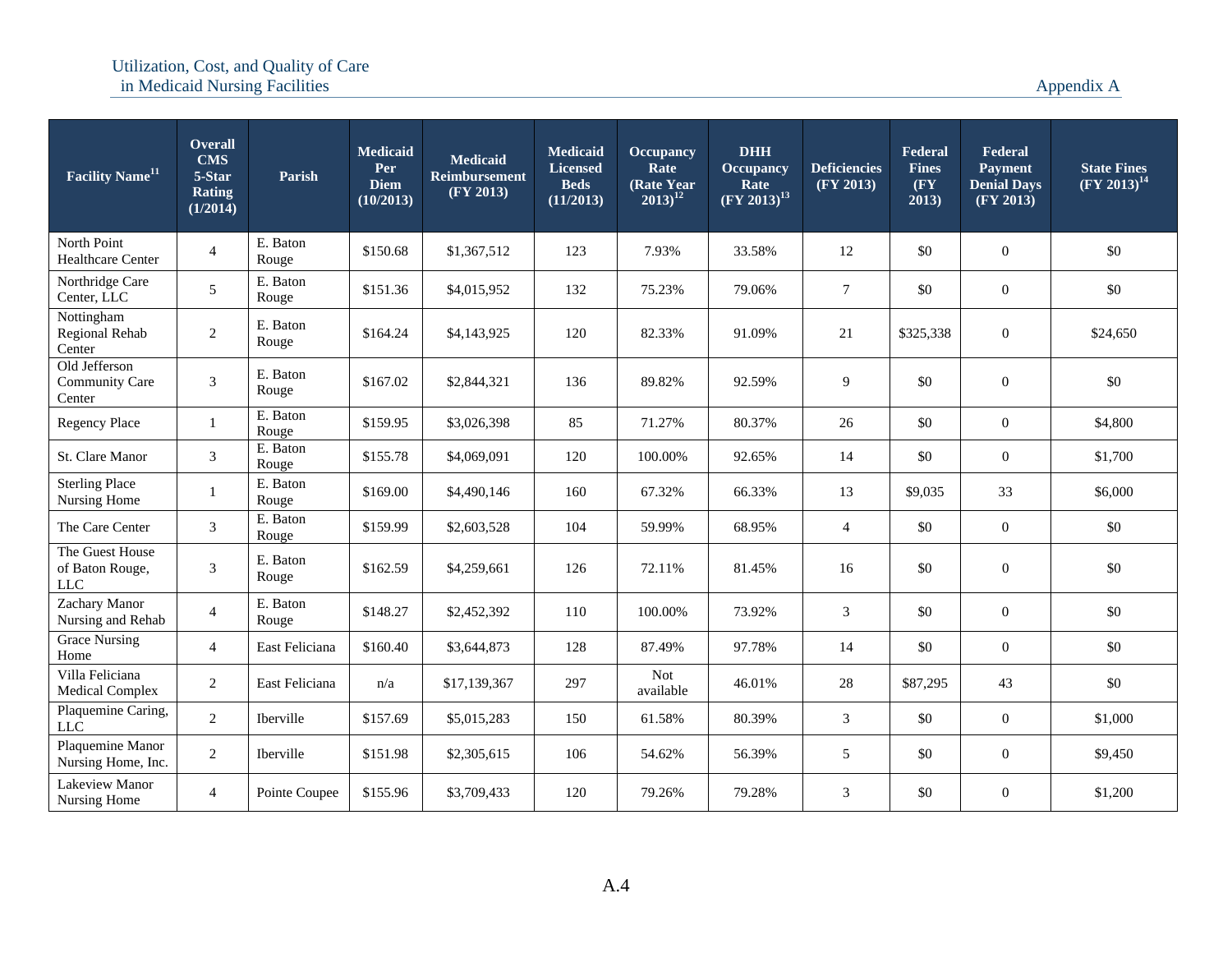| <b>Facility Name</b> <sup>11</sup>               | <b>Overall</b><br><b>CMS</b><br>5-Star<br>Rating<br>(1/2014) | Parish                     | <b>Medicaid</b><br>Per<br><b>Diem</b><br>(10/2013) | <b>Medicaid</b><br><b>Reimbursement</b><br>(FY 2013) | Medicaid<br><b>Licensed</b><br><b>Beds</b><br>(11/2013) | <b>Occupancy</b><br>Rate<br>(Rate Year)<br>$2013)^{12}$ | <b>DHH</b><br><b>Occupancy</b><br>Rate<br>$(FY 2013)^{13}$ | <b>Deficiencies</b><br>(FY 2013) | Federal<br><b>Fines</b><br>$(\mathbf{F}\mathbf{Y})$<br>2013) | Federal<br><b>Payment</b><br><b>Denial Days</b><br>(FY 2013) | <b>State Fines</b><br>$(FY 2013)^{14}$ |
|--------------------------------------------------|--------------------------------------------------------------|----------------------------|----------------------------------------------------|------------------------------------------------------|---------------------------------------------------------|---------------------------------------------------------|------------------------------------------------------------|----------------------------------|--------------------------------------------------------------|--------------------------------------------------------------|----------------------------------------|
| Pointe Coupee<br>Healthcare                      | $\overline{2}$                                               | Pointe Coupee              | \$169.81                                           | \$4,477,672                                          | 120                                                     | 96.34%                                                  | 98.55%                                                     | 14                               | \$0                                                          | $\mathbf{0}$                                                 | \$0                                    |
| Port Allen Care<br>Center, LLC                   | 5 <sup>5</sup>                                               | W. Baton<br>Rouge          | \$139.72                                           | \$2,682,452                                          | 120                                                     | 70.42%                                                  | 66.32%                                                     | 11                               | \$0                                                          | $\mathbf{0}$                                                 | \$250                                  |
| St. Francisville<br>Country Manor,<br><b>LLC</b> | $\overline{2}$                                               | West Feliciana             | \$155.47                                           | \$4,433,197                                          | 128                                                     | 90.88%                                                  | 91.81%                                                     | $\,8\,$                          | \$0                                                          | $\boldsymbol{0}$                                             | \$10,450                               |
| Region 3 - South Central Louisiana               |                                                              |                            |                                                    |                                                      |                                                         |                                                         |                                                            |                                  |                                                              |                                                              |                                        |
| Heritage Manor of<br>Napoleonville               | 5                                                            | Assumption                 | \$160.78                                           | \$3,576,596                                          | 130                                                     | 74.18%                                                  | 72.83%                                                     | 13                               | \$0                                                          | $\mathbf{0}$                                                 | \$0                                    |
| Audubon Health<br>and Rehab                      | 5 <sup>5</sup>                                               | Lafourche                  | \$158.31                                           | \$4,039,230                                          | 180                                                     | 70.27%                                                  | 71.79%                                                     | -1                               | \$0                                                          | $\mathbf{0}$                                                 | \$0                                    |
| <b>Broadway Nursing</b><br>& Rehab Ctr.          | $\overline{4}$                                               | Lafourche                  | \$160.79                                           | \$4,017,893                                          | 126                                                     | 91.76%                                                  | 95.46%                                                     | $\mathbf{1}$                     | \$0                                                          | $\boldsymbol{0}$                                             | \$0                                    |
| Lafourche Home<br>for the Aged                   | 5                                                            | Lafourche                  | \$160.18                                           | \$2,226,588                                          | 64                                                      | 92.63%                                                  | 97.66%                                                     | 3                                | \$0                                                          | $\mathbf{0}$                                                 | \$0                                    |
| <b>Raceland Manor</b><br>Nursing Home, Inc.      | $\mathbf{1}$                                                 | Lafourche                  | \$157.67                                           | \$2,271,130                                          | 87                                                      | 63.80%                                                  | 71.14%                                                     | 27                               | \$0                                                          | $\mathbf{0}$                                                 | \$0                                    |
| Thibodaux<br><b>Healthcare Center</b>            | $\mathfrak{Z}$                                               | Lafourche                  | \$160.44                                           | \$2,180,925                                          | 68                                                      | 90.65%                                                  | 92.36%                                                     | 6                                | \$0                                                          | $\mathbf{0}$                                                 | \$0                                    |
| <b>Luling Living</b><br>Center                   | $\overline{2}$                                               | St. Charles                | \$152.37                                           | \$2,497,723                                          | 117                                                     | 67.71%                                                  | 65.76%                                                     | $\overline{4}$                   | \$0                                                          | $\mathbf{0}$                                                 | \$0                                    |
| Ormond Nursing &<br>Care Center                  | $\overline{2}$                                               | St. Charles                | \$160.07                                           | \$3,177,486                                          | 146                                                     | 83.54%                                                  | 86.47%                                                     | $6\,$                            | \$0                                                          | $\boldsymbol{0}$                                             | \$0                                    |
| Chateau St. James<br>Rehab and<br>Retirement     | $\overline{4}$                                               | St. James                  | \$151.60                                           | \$2,156,604                                          | <b>Not</b><br>available                                 | 57.89%                                                  | Not available                                              | $\tau$                           | \$0                                                          | $\mathbf{0}$                                                 | \$0                                    |
| <b>Twin Oaks Nursing</b><br>Home, Inc.           | $\overline{2}$                                               | St. John<br><b>Baptist</b> | \$170.98                                           | \$3,907,346                                          | 148                                                     | 75.03%                                                  | 73.80%                                                     | 10                               | \$0                                                          | $\mathbf{0}$                                                 | \$3,500                                |
| Franklin Health<br>Care Center                   | $\overline{2}$                                               | St. Mary                   | \$152.73                                           | \$3,518,412                                          | 152                                                     | 70.35%                                                  | 72.44%                                                     | 28                               | \$0                                                          | $\mathbf{0}$                                                 | \$0                                    |
| Morgan City<br>Health Care                       | 2                                                            | St. Mary                   | \$154.82                                           | \$2,534,794                                          | 87                                                      | 86.02%                                                  | 90.09%                                                     | 12                               | \$0                                                          | $\overline{0}$                                               | \$0                                    |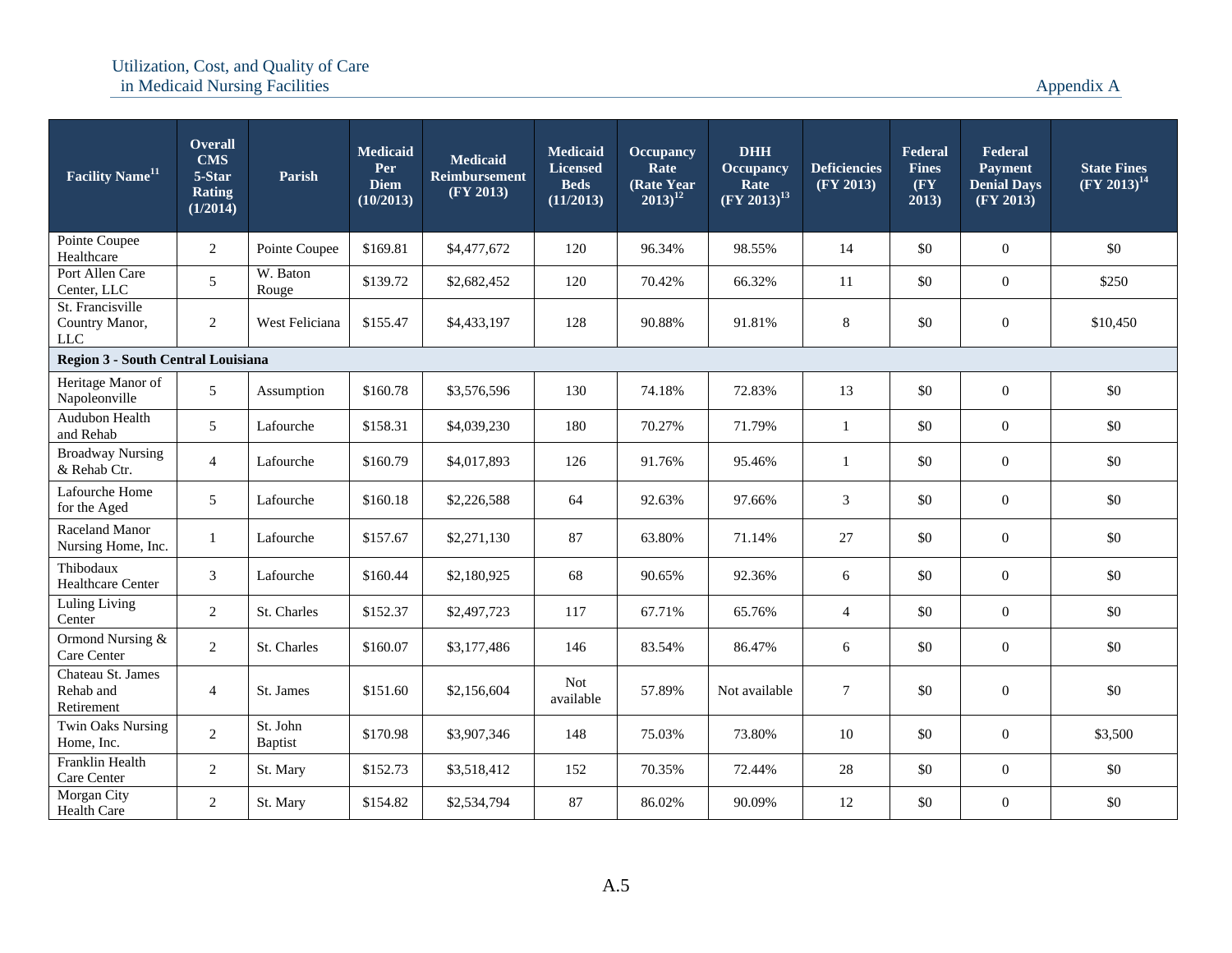| Facility Name <sup>11</sup>                                 | Overall<br><b>CMS</b><br>5-Star<br>Rating<br>(1/2014) | <b>Parish</b> | <b>Medicaid</b><br>Per<br><b>Diem</b><br>(10/2013) | <b>Medicaid</b><br><b>Reimbursement</b><br>(FY 2013) | <b>Medicaid</b><br><b>Licensed</b><br><b>Beds</b><br>(11/2013) | <b>Occupancy</b><br>Rate<br>(Rate Year<br>$2013)^{12}$ | <b>DHH</b><br><b>Occupancy</b><br>Rate<br>$(\overline{FY} 2013)^{13}$ | <b>Deficiencies</b><br>(FY 2013) | Federal<br><b>Fines</b><br>$(\mathbf{F}\mathbf{Y})$<br>2013) | Federal<br><b>Payment</b><br><b>Denial Days</b><br>(FY 2013) | <b>State Fines</b><br>$(FY 2013)^{14}$ |
|-------------------------------------------------------------|-------------------------------------------------------|---------------|----------------------------------------------------|------------------------------------------------------|----------------------------------------------------------------|--------------------------------------------------------|-----------------------------------------------------------------------|----------------------------------|--------------------------------------------------------------|--------------------------------------------------------------|----------------------------------------|
| Patterson<br>Healthcare Center                              | 1                                                     | St. Mary      | \$165.68                                           | \$2,941,096                                          | 130                                                            | 71.07%                                                 | 62.53%                                                                | 24                               | \$0                                                          | $\overline{0}$                                               | \$25,250                               |
| Chateau<br>Terrebonne<br>Healthcare Center                  | $\overline{2}$                                        | Terrebonne    | \$166.38                                           | \$6,493,479                                          | 198                                                            | 63.90%                                                 | 78.49%                                                                | 15                               | \$0                                                          | $\boldsymbol{0}$                                             | \$17,250                               |
| Heritage Manor of<br>Houma                                  | $\overline{4}$                                        | Terrebonne    | \$166.72                                           | \$3,675,914                                          | 120                                                            | 89.74%                                                 | 94.90%                                                                | 5                                | \$0                                                          | $\overline{0}$                                               | \$0                                    |
| Maison Deville of<br>Houma, Inc.                            | $\mathbf{1}$                                          | Terrebonne    | \$157.28                                           | \$4,962,536                                          | 120                                                            | 56.42%                                                 | 100.00%                                                               | 5                                | \$0                                                          | $\boldsymbol{0}$                                             | \$3,300                                |
| The Oaks of<br>Houma                                        | 3                                                     | Terrebonne    | \$166.10                                           | \$3,807,210                                          | 120                                                            | 84.46%                                                 | 93.36%                                                                | $\,8\,$                          | \$0                                                          | $\boldsymbol{0}$                                             | \$0                                    |
| Region 4 - Acadiana                                         |                                                       |               |                                                    |                                                      |                                                                |                                                        |                                                                       |                                  |                                                              |                                                              |                                        |
| Acadia St. Landry<br>Guest Home, Inc.                       | $\overline{4}$                                        | Acadia        | \$158.89                                           | \$3,721,497                                          | 152                                                            | 70.47%                                                 | 67.92%                                                                | 13                               | \$0                                                          | $\boldsymbol{0}$                                             | \$0                                    |
| <b>Camelot Place</b>                                        | $\overline{2}$                                        | Acadia        | \$165.69                                           | \$4,595,658                                          | 130                                                            | 86.84%                                                 | 93.90%                                                                | 18                               | \$2,925                                                      | $\overline{0}$                                               | \$5,000                                |
| Rayne Guest<br>Home, Inc.                                   | $\mathbf{1}$                                          | Acadia        | \$154.35                                           | \$3,440,054                                          | 120                                                            | 78.78%                                                 | 79.09%                                                                | 19                               | \$0                                                          | $\boldsymbol{0}$                                             | \$0                                    |
| Southwind Nursing<br>and Rehabilitation                     | 2                                                     | Acadia        | \$156.19                                           | \$3,226,772                                          | 99                                                             | 91.59%                                                 | 95.92%                                                                | $\tau$                           | \$0                                                          | $\boldsymbol{0}$                                             | \$2,500                                |
| The Encore<br>Healthcare And<br>Rehabilitation<br>Center    | $\overline{c}$                                        | Acadia        | \$162.51                                           | \$1,883,002                                          | <b>Not</b><br>available                                        | 62.42%                                                 | Not available                                                         | 16                               | \$0                                                          | $\boldsymbol{0}$                                             | \$0                                    |
| Basile Care Center,<br>Inc.                                 | $\mathbf{1}$                                          | Evangeline    | \$151.82                                           | \$1,888,709                                          | 78                                                             | 56.52%                                                 | 66.74%                                                                | 15                               | \$54,535                                                     | $\boldsymbol{0}$                                             | \$6,100                                |
| Heritage Manor of<br>Ville Platte                           | $\overline{4}$                                        | Evangeline    | \$163.52                                           | \$3,261,759                                          | 145                                                            | 62.64%                                                 | 60.85%                                                                | $\mathfrak{Z}$                   | \$0                                                          | $\boldsymbol{0}$                                             | \$0                                    |
| Prairie Manor<br>Nursing Home                               | $\overline{4}$                                        | Evangeline    | \$172.79                                           | \$3,057,007                                          | 100                                                            | 90.56%                                                 | 84.88%                                                                | 11                               | \$0                                                          | $\boldsymbol{0}$                                             | \$0                                    |
| Savoy Care Center                                           | $\overline{4}$                                        | Evangeline    | \$151.70                                           | \$2,372,609                                          | 112                                                            | 53.01%                                                 | 57.22%                                                                | 2                                | \$0                                                          | $\overline{0}$                                               | \$1,000                                |
| <b>Belle Teche</b><br>Nursing &<br>Rehabilitation<br>Center | 1                                                     | Iberia        | \$169.93                                           | \$4,252,611                                          | 150                                                            | 80.75%                                                 | 81.44%                                                                | 25                               | \$0                                                          | $\boldsymbol{0}$                                             | \$7,800                                |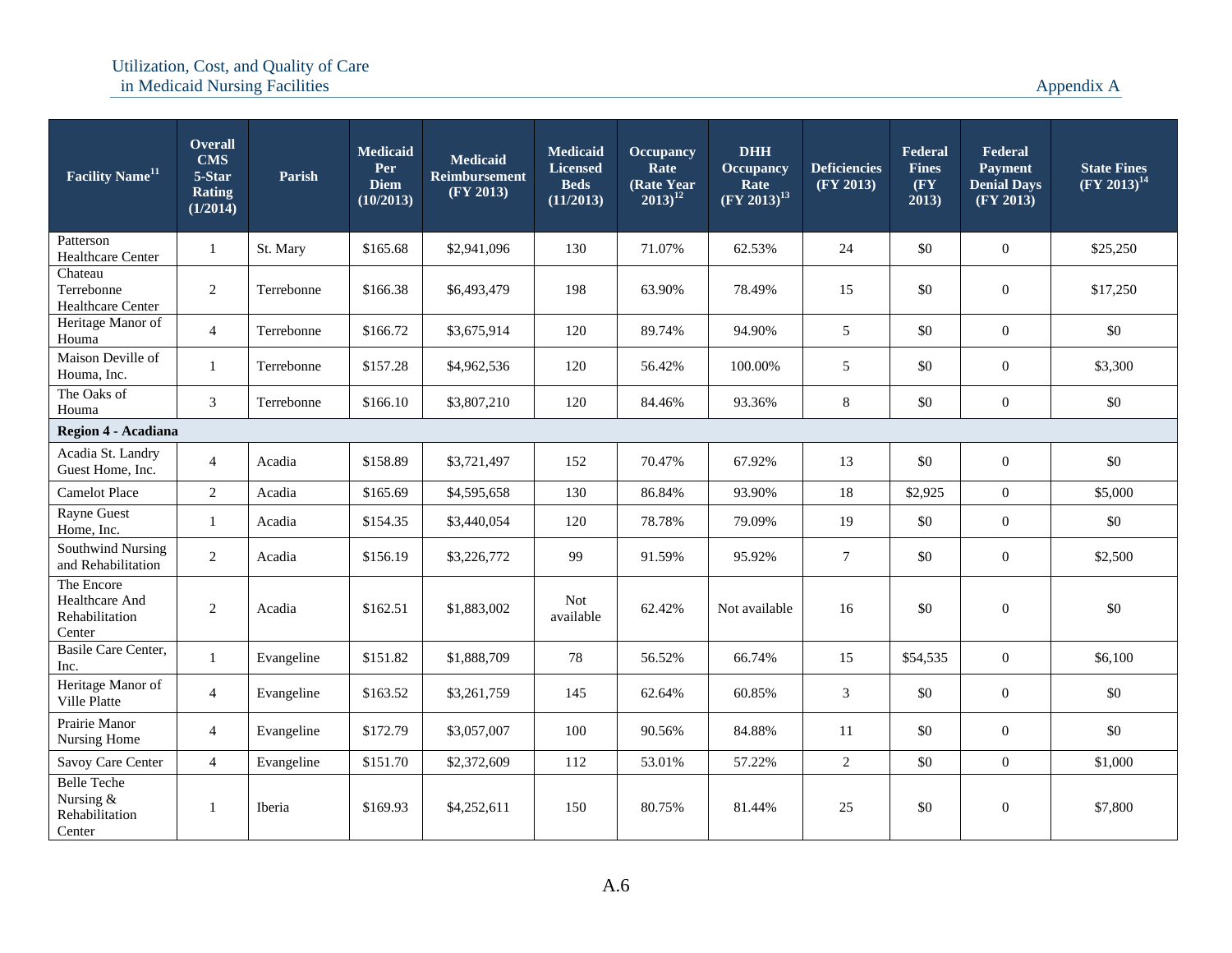| Facility Name <sup>11</sup>                                   | <b>Overall</b><br><b>CMS</b><br>5-Star<br><b>Rating</b><br>(1/2014) | Parish     | <b>Medicaid</b><br>Per<br><b>Diem</b><br>(10/2013) | <b>Medicaid</b><br><b>Reimbursement</b><br>(FY 2013) | <b>Medicaid</b><br><b>Licensed</b><br><b>Beds</b><br>(11/2013) | <b>Occupancy</b><br>Rate<br>(Rate Year)<br>$2013)^{12}$ | <b>DHH</b><br><b>Occupancy</b><br>Rate<br>$(\text{FY } 2013)^{13}$ | <b>Deficiencies</b><br>(FY 2013) | Federal<br><b>Fines</b><br>$(\mathbf{F}\mathbf{Y})$<br>2013) | Federal<br><b>Payment</b><br><b>Denial Days</b><br>(FY 2013) | <b>State Fines</b><br>$(\text{FY } 2013)^{14}$ |
|---------------------------------------------------------------|---------------------------------------------------------------------|------------|----------------------------------------------------|------------------------------------------------------|----------------------------------------------------------------|---------------------------------------------------------|--------------------------------------------------------------------|----------------------------------|--------------------------------------------------------------|--------------------------------------------------------------|------------------------------------------------|
| Consolata Home                                                | 3                                                                   | Iberia     | \$150.64                                           | \$2,705,635                                          | 114                                                            | 82.02%                                                  | 80.00%                                                             | 14                               | \$0                                                          | $\mathbf{0}$                                                 | \$1,000                                        |
| Maison Teche, Inc.                                            | $\overline{2}$                                                      | Iberia     | \$154.96                                           | \$2,109,450                                          | 121                                                            | 59.91%                                                  | 61.01%                                                             | 18                               | \$0                                                          | $\mathbf{0}$                                                 | \$0                                            |
| New Iberia Manor<br>North                                     | $\overline{2}$                                                      | Iberia     | \$168.52                                           | \$2,613,335                                          | 121                                                            | 62.98%                                                  | 57.36%                                                             | 21                               | \$88,000                                                     | $\theta$                                                     | \$15,500                                       |
| New Iberia Manor<br>South                                     | $\overline{2}$                                                      | Iberia     | \$164.43                                           | \$2,566,291                                          | 90                                                             | 76.30%                                                  | 80.55%                                                             | 2                                | \$0                                                          | $\overline{0}$                                               | \$4,400                                        |
| Amelia Manor<br>Nursing Home                                  | 3                                                                   | Lafayette  | \$154.12                                           | \$3,385,882                                          | 151                                                            | 68.49%                                                  | 69.58%                                                             | 19                               | \$0                                                          | $\overline{0}$                                               | \$0                                            |
| <b>Bethany Health</b><br>Care Center                          | $\overline{4}$                                                      | Lafayette  | \$162.58                                           | \$1,218,100                                          | 40                                                             | 96.07%                                                  | 96.80%                                                             | 9                                | \$0                                                          | $\boldsymbol{0}$                                             | \$0                                            |
| Camelot of<br><b>Broussard</b>                                | $\mathbf{1}$                                                        | Lafayette  | \$165.06                                           | \$4,891,603                                          | 148                                                            | 92.72%                                                  | 95.16%                                                             | 9                                | \$0                                                          | $\boldsymbol{0}$                                             | \$3,600                                        |
| Courtyard Manor<br>Nurse Care Ctr &<br><b>Assisted Living</b> | $\mathbf{1}$                                                        | Lafayette  | \$157.17                                           | \$2,012,339                                          | 92                                                             | 85.57%                                                  | 86.00%                                                             | 27                               | \$40,365                                                     | $\overline{0}$                                               | \$28,950                                       |
| <b>Evangeline Oaks</b><br><b>Guest House</b>                  | 2                                                                   | Lafayette  | \$155.86                                           | \$4,804,393                                          | 160                                                            | 76.72%                                                  | 77.32%                                                             | 19                               | \$0                                                          | 30                                                           | \$16,250                                       |
| Lady of the Oaks<br><b>Retirement Manor</b>                   | 2                                                                   | Lafayette  | \$167.89                                           | \$2,691,153                                          | 121                                                            | 23.62%                                                  | 58.47%                                                             | 24                               | \$9,913                                                      | $\overline{0}$                                               | \$0                                            |
| Lafayette Care<br>Center                                      | $\mathbf{1}$                                                        | Lafayette  | \$158.57                                           | \$1,605,446                                          | 60                                                             | 86.35%                                                  | 77.92%                                                             | 32                               | \$40,755                                                     | $\overline{0}$                                               | \$5,000                                        |
| Magnolia Estates                                              | $\overline{4}$                                                      | Lafayette  | \$161.11                                           | \$4,601,107                                          | 130                                                            | 90.25%                                                  | 93.19%                                                             | 14                               | \$0                                                          | $\theta$                                                     | \$0                                            |
| Maison de<br>Lafayette                                        | $\mathbf{1}$                                                        | Lafayette  | \$163.80                                           | \$5,110,166                                          | 120                                                            | 92.93%                                                  | 100.00%                                                            | 26                               | \$0                                                          | $\boldsymbol{0}$                                             | \$0                                            |
| <b>River Oaks</b><br><b>Retirement Manor</b>                  | $\overline{4}$                                                      | Lafayette  | \$162.17                                           | \$3,419,530                                          | 100                                                            | 93.83%                                                  | 94.82%                                                             | 8                                | \$0                                                          | $\overline{0}$                                               | \$0                                            |
| Heritage Manor of<br>Opelousas                                | 2                                                                   | St. Landry | \$168.97                                           | \$3,951,710                                          | 100                                                            | 91.17%                                                  | 94.22%                                                             | 9                                | \$0                                                          | $\overline{0}$                                               | \$3,500                                        |
| J. Michael Morrow<br><b>Memorial Nrsg</b><br>Home             | $\overline{2}$                                                      | St. Landry | \$156.84                                           | \$4,669,668                                          | 160                                                            | 84.82%                                                  | 76.79%                                                             | $\overline{4}$                   | \$0                                                          | $\mathbf{0}$                                                 | \$2,900                                        |
| Nursing Home of<br>Eunice LLC                                 | 3                                                                   | St. Landry | \$161.34                                           | \$4,821,416                                          | 126                                                            | 92.37%                                                  | 94.56%                                                             | 6                                | \$0                                                          | $\overline{0}$                                               | \$1,200                                        |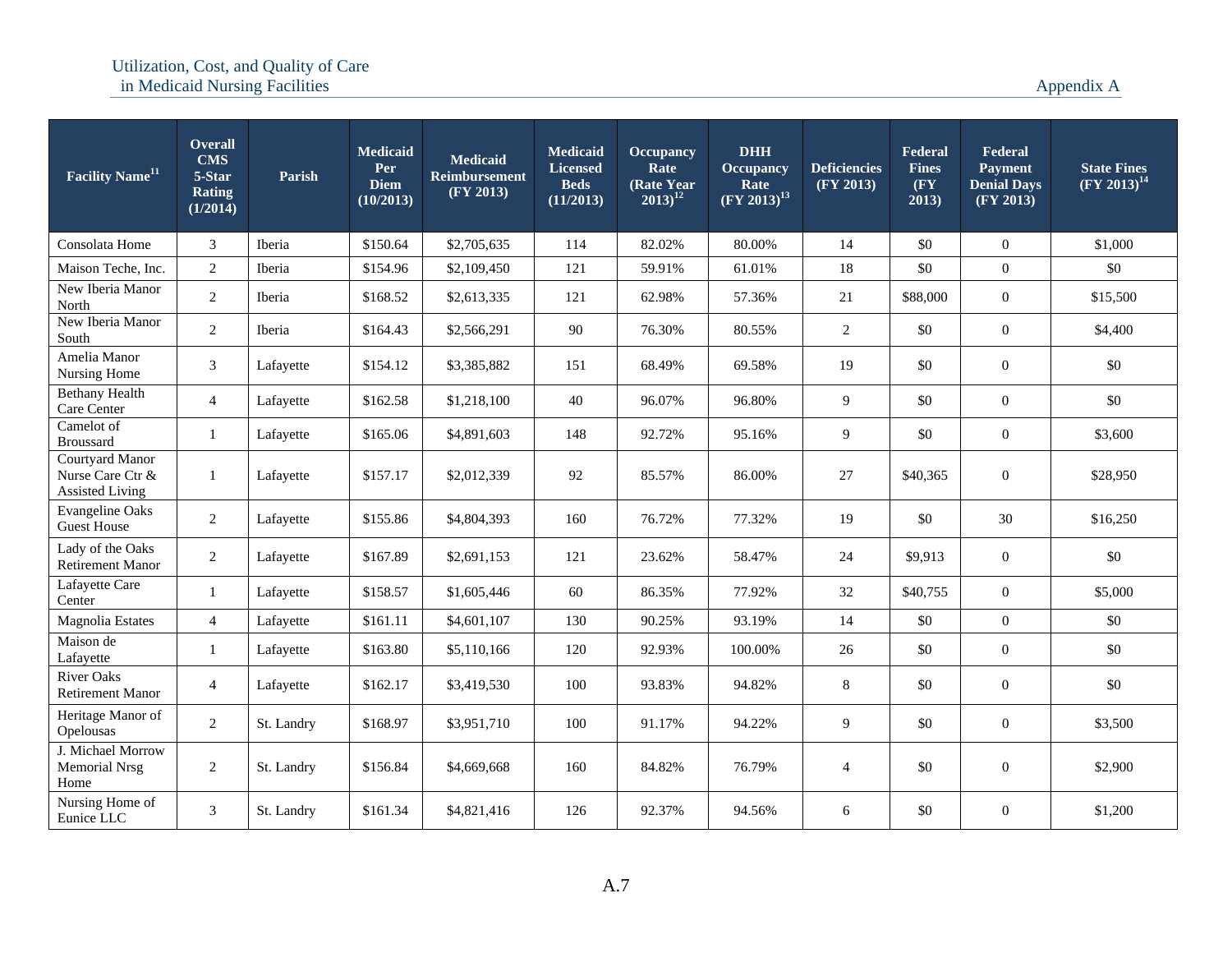| <b>Facility Name<sup>11</sup></b>                       | <b>Overall</b><br><b>CMS</b><br>5-Star<br><b>Rating</b><br>(1/2014) | <b>Parish</b> | <b>Medicaid</b><br>Per<br><b>Diem</b><br>(10/2013) | <b>Medicaid</b><br><b>Reimbursement</b><br>(FY 2013) | <b>Medicaid</b><br><b>Licensed</b><br><b>Beds</b><br>(11/2013) | <b>Occupancy</b><br>Rate<br>(Rate Year)<br>$2013)^{12}$ | <b>DHH</b><br><b>Occupancy</b><br>Rate<br>$(FY 2013)^{13}$ | <b>Deficiencies</b><br>(FY 2013) | Federal<br><b>Fines</b><br>$(\mathbf{F}\mathbf{Y})$<br>2013) | Federal<br>Payment<br><b>Denial Days</b><br>(FY 2013) | <b>State Fines</b><br>$(FY 2013)^{14}$ |
|---------------------------------------------------------|---------------------------------------------------------------------|---------------|----------------------------------------------------|------------------------------------------------------|----------------------------------------------------------------|---------------------------------------------------------|------------------------------------------------------------|----------------------------------|--------------------------------------------------------------|-------------------------------------------------------|----------------------------------------|
| Oak Lane Wellness<br>& Rehabilitative<br>Center         | $\mathbf{1}$                                                        | St. Landry    | \$156.76                                           | \$3,577,551                                          | 120                                                            | 81.24%                                                  | 87.55%                                                     | 30                               | \$126,040                                                    | 27                                                    | \$0                                    |
| Our Lady of<br>Prompt Succor<br><b>Nursing Facility</b> | $\mathbf{1}$                                                        | St. Landry    | \$159.50                                           | \$3,146,091                                          | 80                                                             | 86.57%                                                  | 100.00%                                                    | 14                               | \$0                                                          | $\boldsymbol{0}$                                      | \$0                                    |
| Senior Village<br>Nursing Home                          | $\overline{2}$                                                      | St. Landry    | \$174.36                                           | \$6,114,472                                          | 157                                                            | 94.39%                                                  | 88.14%                                                     | 18                               | \$0                                                          | $\boldsymbol{0}$                                      | \$1,800                                |
| Tri-Community<br>Nursing Center                         | $\overline{2}$                                                      | St. Landry    | \$151.22                                           | \$2,690,913                                          | 90                                                             | 56.59%                                                  | 75.77%                                                     | 20                               | \$0                                                          | $\boldsymbol{0}$                                      | \$0                                    |
| St. Agnes<br>Healthcare and<br>Rehab, Inc.              | 5                                                                   | St. Martin    | \$156.89                                           | \$3,847,623                                          | 128                                                            | 83.64%                                                  | 86.86%                                                     | 6                                | \$0                                                          | $\overline{0}$                                        | \$500                                  |
| St. Martinville<br>Rehab & Nursing<br>Ctr.              | 2                                                                   | St. Martin    | \$168.51                                           | \$3,362,915                                          | 124                                                            | 68.63%                                                  | 67.82%                                                     | 14                               | \$0                                                          | $\mathbf{0}$                                          | \$0                                    |
| <b>Eastridge Nursing</b><br>Center                      | $\overline{4}$                                                      | Vermilion     | \$159.45                                           | \$2,596,090                                          | 77                                                             | 93.51%                                                  | 96.98%                                                     | 12                               | \$0                                                          | $\mathbf{0}$                                          | \$0                                    |
| Gueydan Memorial<br><b>Guest Home</b>                   | 5                                                                   | Vermilion     | \$160.80                                           | \$1,808,612                                          | 66                                                             | 86.25%                                                  | 85.99%                                                     | 9                                | \$0                                                          | $\boldsymbol{0}$                                      | \$0                                    |
| Kaplan Healthcare<br>Center                             | $\overline{2}$                                                      | Vermilion     | \$161.45                                           | \$2,561,180                                          | 120                                                            | 72.77%                                                  | 66.18%                                                     | $\,8\,$                          | \$0                                                          | $\boldsymbol{0}$                                      | \$0                                    |
| Maison du Monde                                         | $\overline{2}$                                                      | Vermilion     | \$156.54                                           | \$4,411,881                                          | 128                                                            | 92.52%                                                  | 96.21%                                                     | 14                               | \$0                                                          | $\boldsymbol{0}$                                      | \$2,000                                |
| Pelican Point<br>Nursing and<br>Rehabilitation          | 3                                                                   | Vermilion     | \$164.74                                           | \$3,443,611                                          | 100                                                            | 60.09%                                                  | 94.82%                                                     | 9                                | \$0                                                          | $\boldsymbol{0}$                                      | \$1,000                                |
| Vermilion Health<br>Care Center                         | $\overline{4}$                                                      | Vermilion     | \$155.46                                           | \$4,189,700                                          | 120                                                            | 88.32%                                                  | 91.37%                                                     | 9                                | \$0                                                          | $\boldsymbol{0}$                                      | \$0                                    |
| <b>Region 5 - Southwest Louisiana</b>                   |                                                                     |               |                                                    |                                                      |                                                                |                                                         |                                                            |                                  |                                                              |                                                       |                                        |
| Allen Oaks<br>Nursing and Rehab<br>Center               | 3                                                                   | Allen         | \$150.97                                           | \$2,154,638                                          | 91                                                             | 69.38%                                                  | 67.67%                                                     | 8                                | \$0                                                          | $\boldsymbol{0}$                                      | \$0                                    |
| Kinder Retirement<br>& Rehab Center                     | $\overline{4}$                                                      | Allen         | \$155.13                                           | \$2,400,180                                          | 100                                                            | 74.08%                                                  | 73.66%                                                     | 12                               | \$0                                                          | $\overline{0}$                                        | \$0                                    |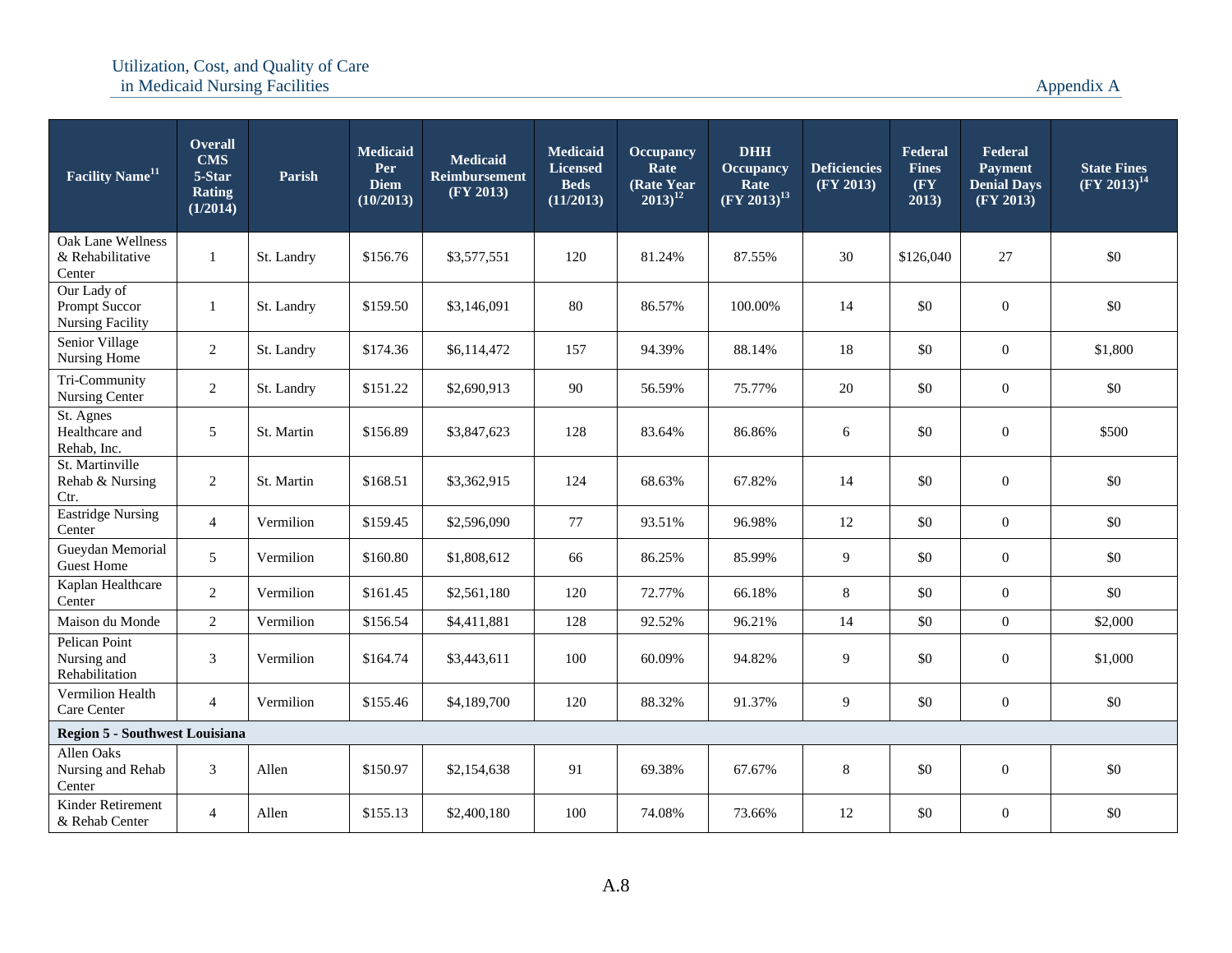| Facility Name <sup>11</sup>                                  | <b>Overall</b><br><b>CMS</b><br>5-Star<br><b>Rating</b><br>(1/2014) | Parish             | <b>Medicaid</b><br>Per<br><b>Diem</b><br>(10/2013) | <b>Medicaid</b><br><b>Reimbursement</b><br>(FY 2013) | Medicaid<br><b>Licensed</b><br><b>Beds</b><br>(11/2013) | <b>Occupancy</b><br>Rate<br>(Rate Year<br>$2013)^{12}$ | <b>DHH</b><br><b>Occupancy</b><br>Rate<br>$(\text{FY } 2013)^{13}$ | <b>Deficiencies</b><br>(FY 2013) | Federal<br><b>Fines</b><br>$(\mathbf{F}\mathbf{Y})$<br>2013) | Federal<br><b>Payment</b><br><b>Denial Days</b><br>(FY 2013) | <b>State Fines</b><br>$(FY 2013)^{14}$ |
|--------------------------------------------------------------|---------------------------------------------------------------------|--------------------|----------------------------------------------------|------------------------------------------------------|---------------------------------------------------------|--------------------------------------------------------|--------------------------------------------------------------------|----------------------------------|--------------------------------------------------------------|--------------------------------------------------------------|----------------------------------------|
| St. Frances Nursing<br>Home PFU, LLC                         | $\mathbf{1}$                                                        | Allen              | \$160.18                                           | \$2,831,650                                          | 100                                                     | 84.25%                                                 | 76.22%                                                             | 9                                | \$0                                                          | $\boldsymbol{0}$                                             | \$11,250                               |
| Deridder<br>Retirement &<br>Rehab                            | 3                                                                   | Beauregard         | \$155.11                                           | \$1,791,356                                          | 90                                                      | 61.56%                                                 | 66.22%                                                             | $\overline{4}$                   | \$0                                                          | $\mathbf{0}$                                                 | \$0                                    |
| Merryville<br>Rehabilitation<br>Center, Inc.                 | $\overline{4}$                                                      | Beauregard         | \$154.55                                           | \$1,372,031                                          | 60                                                      | 73.75%                                                 | 65.35%                                                             | 11                               | \$0                                                          | $\mathbf{0}$                                                 | \$0                                    |
| Westwood Manor<br>Nursing Home                               | $\mathfrak{Z}$                                                      | Beauregard         | \$157.70                                           | \$3,102,770                                          | 100                                                     | 71.04%                                                 | 79.12%                                                             | 8                                | \$0                                                          | $\mathbf{0}$                                                 | \$2,200                                |
| <b>Grand Cove</b><br>Nursing and<br><b>Retirement Center</b> | 1                                                                   | Calcasieu          | \$172.59                                           | \$2,463,841                                          | 109                                                     | 87.13%                                                 | 89.69%                                                             | 34                               | \$0                                                          | $\mathbf{0}$                                                 | \$0                                    |
| High Hope Rehab<br>& Nursing Center                          | $\mathfrak{Z}$                                                      | Calcasieu          | \$160.82                                           | \$2,446,233                                          | 101                                                     | 87.49%                                                 | 83.81%                                                             | 24                               | \$0                                                          | $\overline{0}$                                               | \$0                                    |
| Holly Hill House,<br>Inc.                                    | 3                                                                   | Calcasieu          | \$155.03                                           | \$2,650,892                                          | 200                                                     | 46.38%                                                 | 44.91%                                                             | 13                               | \$0                                                          | $\mathbf{0}$                                                 | \$2,500                                |
| Lake Charles Care<br>Center                                  | $\mathbf{1}$                                                        | Calcasieu          | \$153.52                                           | \$5,294,665                                          | 176                                                     | 84.09%                                                 | 84.80%                                                             | 37                               | \$0                                                          | $\overline{0}$                                               | \$4,800                                |
| Landmark of Lake<br>Charles                                  | $\overline{2}$                                                      | Calcasieu          | \$167.54                                           | \$4,633,620                                          | 160                                                     | 77.66%                                                 | 77.48%                                                             | 12                               | \$0                                                          | $\boldsymbol{0}$                                             | \$0                                    |
| <b>Martin DePorres</b><br>Nursing Home                       | 2                                                                   | Calcasieu          | \$138.92                                           | \$5,492,792                                          | 249                                                     | 60.93%                                                 | 59.89%                                                             | 5                                | \$0                                                          | $\overline{0}$                                               | \$0                                    |
| <b>Resthaven Nursing</b><br>Center                           | $\overline{2}$                                                      | Calcasieu          | \$175.82                                           | \$5,143,422                                          | 150                                                     | 92.33%                                                 | 93.86%                                                             | 15                               | \$0                                                          | $\boldsymbol{0}$                                             | \$1,600                                |
| <b>Rosewood Nursing</b><br>Center                            | $\mathfrak{Z}$                                                      | Calcasieu          | \$153.85                                           | \$2,363,537                                          | 120                                                     | 58.40%                                                 | 52.13%                                                             | 19                               | \$0                                                          | $\overline{0}$                                               | \$0                                    |
| The Care Center of<br>Dequincy                               | 3                                                                   | Calcasieu          | \$154.26                                           | \$1,980,993                                          | 80                                                      | 69.55%                                                 | 66.18%                                                             | 13                               | \$0                                                          | $\boldsymbol{0}$                                             | \$0                                    |
| Camelot Place -<br>Brookside                                 | $\mathfrak{Z}$                                                      | Jefferson<br>Davis | \$164.26                                           | \$4,275,998                                          | 120                                                     | 57.23%                                                 | 96.76%                                                             | 10                               | \$0                                                          | $\overline{0}$                                               | \$2,200                                |
| Golden Age of<br>Welsh, LLC                                  | $\mathbf{1}$                                                        | Jefferson<br>Davis | \$166.26                                           | \$2,966,542                                          | 100                                                     | 81.10%                                                 | 72.59%                                                             | 39                               | \$250,120                                                    | 32                                                           | \$18,150                               |
| <b>Jeff Davis Living</b><br>Center                           | 3                                                                   | Jefferson<br>Davis | \$155.77                                           | \$2,615,263                                          | 135                                                     | 60.55%                                                 | 54.66%                                                             | 10                               | \$0                                                          | $\boldsymbol{0}$                                             | \$0                                    |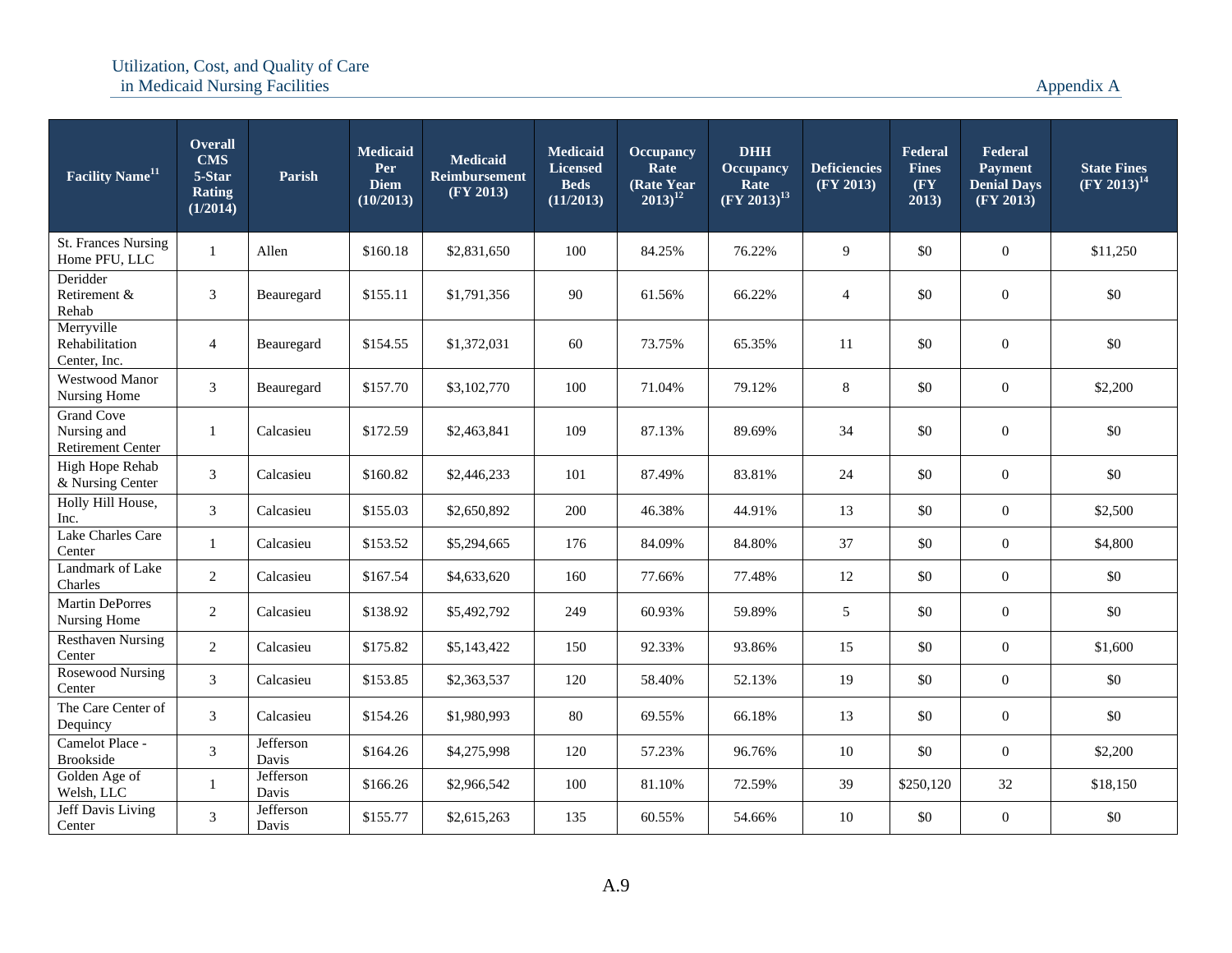| Facility Name <sup>11</sup>                          | <b>Overall</b><br><b>CMS</b><br>5-Star<br><b>Rating</b><br>(1/2014) | Parish    | <b>Medicaid</b><br>Per<br><b>Diem</b><br>(10/2013) | <b>Medicaid</b><br><b>Reimbursement</b><br>(FY 2013) | <b>Medicaid</b><br><b>Licensed</b><br><b>Beds</b><br>(11/2013) | <b>Occupancy</b><br>Rate<br>(Rate Year)<br>$2013)^{12}$ | <b>DHH</b><br>Occupancy<br>Rate<br>$(FY 2013)^{13}$ | <b>Deficiencies</b><br>(FY 2013) | Federal<br><b>Fines</b><br>$(\mathbf{F}\mathbf{Y})$<br>2013) | Federal<br><b>Payment</b><br><b>Denial Days</b><br>(FY 2013) | <b>State Fines</b><br>$(FY 2013)^{14}$ |
|------------------------------------------------------|---------------------------------------------------------------------|-----------|----------------------------------------------------|------------------------------------------------------|----------------------------------------------------------------|---------------------------------------------------------|-----------------------------------------------------|----------------------------------|--------------------------------------------------------------|--------------------------------------------------------------|----------------------------------------|
| Region 6 - Central Louisiana                         |                                                                     |           |                                                    |                                                      |                                                                |                                                         |                                                     |                                  |                                                              |                                                              |                                        |
| Avoyelles Manor,<br>Inc.                             |                                                                     | Avoyelles | \$148.94                                           | \$1,782,142                                          | 104                                                            | 57.46%                                                  | 52.69%                                              | 13                               | \$5,850                                                      | $\boldsymbol{0}$                                             | \$0                                    |
| Bayou Chateau<br>Nursing Center                      | 5                                                                   | Avoyelles | \$152.25                                           | \$2,431,871                                          | 104                                                            | 71.04%                                                  | 71.55%                                              | $\overline{c}$                   | \$0                                                          | $\boldsymbol{0}$                                             | \$0                                    |
| Bayou Vista<br>Community Care<br>Center              | 5                                                                   | Avoyelles | \$160.12                                           | \$2,378,427                                          | 130                                                            | 58.04%                                                  | 56.28%                                              | $\tau$                           | \$0                                                          | $\boldsymbol{0}$                                             | \$0                                    |
| <b>Colonial Nursing</b><br>Home                      | 5 <sup>5</sup>                                                      | Avoyelles | \$156.35                                           | \$2,813,932                                          | 100                                                            | 79.30%                                                  | 78.08%                                              | $\mathbf{1}$                     | \$0                                                          | $\boldsymbol{0}$                                             | \$0                                    |
| <b>Hessmer Nursing</b><br>Home, Inc.                 | 5                                                                   | Avoyelles | \$159.63                                           | \$2,178,465                                          | 92                                                             | 69.54%                                                  | 68.94%                                              | $\overline{4}$                   | \$0                                                          | $\boldsymbol{0}$                                             | \$0                                    |
| Oak Haven<br><b>Community Care</b><br>Center         | 5                                                                   | Avoyelles | \$169.22                                           | \$1,813,580                                          | 104                                                            | 64.76%                                                  | 63.97%                                              | None listed                      | \$0                                                          | $\boldsymbol{0}$                                             | \$0                                    |
| Rio Sol Nursing<br>Home, Inc.                        | $\overline{4}$                                                      | Avoyelles | \$152.41                                           | \$1,401,300                                          | 92                                                             | 47.63%                                                  | 50.46%                                              | 10                               | \$0                                                          | $\boldsymbol{0}$                                             | \$1,200                                |
| <b>Valley View</b><br><b>Health Care</b><br>Facility | 5                                                                   | Avoyelles | \$150.41                                           | \$2,691,474                                          | 100                                                            | 87.19%                                                  | 84.55%                                              | $\overline{2}$                   | \$0                                                          | $\boldsymbol{0}$                                             | \$0                                    |
| The Columns<br><b>Community Care</b><br>Center       | 5                                                                   | Catahoula | \$159.56                                           | \$2,445,657                                          | 140                                                            | 52.43%                                                  | 57.72%                                              | 6                                | \$0                                                          | $\boldsymbol{0}$                                             | \$1,000                                |
| <b>Camelot Leisure</b><br>Living                     | 3                                                                   | Concordia | \$179.78                                           | \$2,000,617                                          | 80                                                             | 65.39%                                                  | 61.78%                                              | 11                               | \$0                                                          | $\mathbf{0}$                                                 | \$0                                    |
| Heritage Manor<br>Health & Rehab<br>Ferriday         | $\mathbf{1}$                                                        | Concordia | \$154.60                                           | \$2,480,601                                          | 120                                                            | 61.76%                                                  | 58.95%                                              | 19                               | \$0                                                          | $\boldsymbol{0}$                                             | \$9,500                                |
| <b>Colfax Reunion</b><br>Nursing and Rehab<br>Center | $\mathbf{1}$                                                        | Grant     | \$154.70                                           | \$4,126,697                                          | 140                                                            | 82.82%                                                  | 87.77%                                              | 19                               | \$0                                                          | $\boldsymbol{0}$                                             | \$3,000                                |
| Woods Haven<br>Senior Citizens<br>Home               | 2                                                                   | Grant     | \$158.46                                           | \$1,068,248                                          | 92                                                             | 47.53%                                                  | 38.51%                                              | 12                               | \$0                                                          | $\overline{0}$                                               | \$0                                    |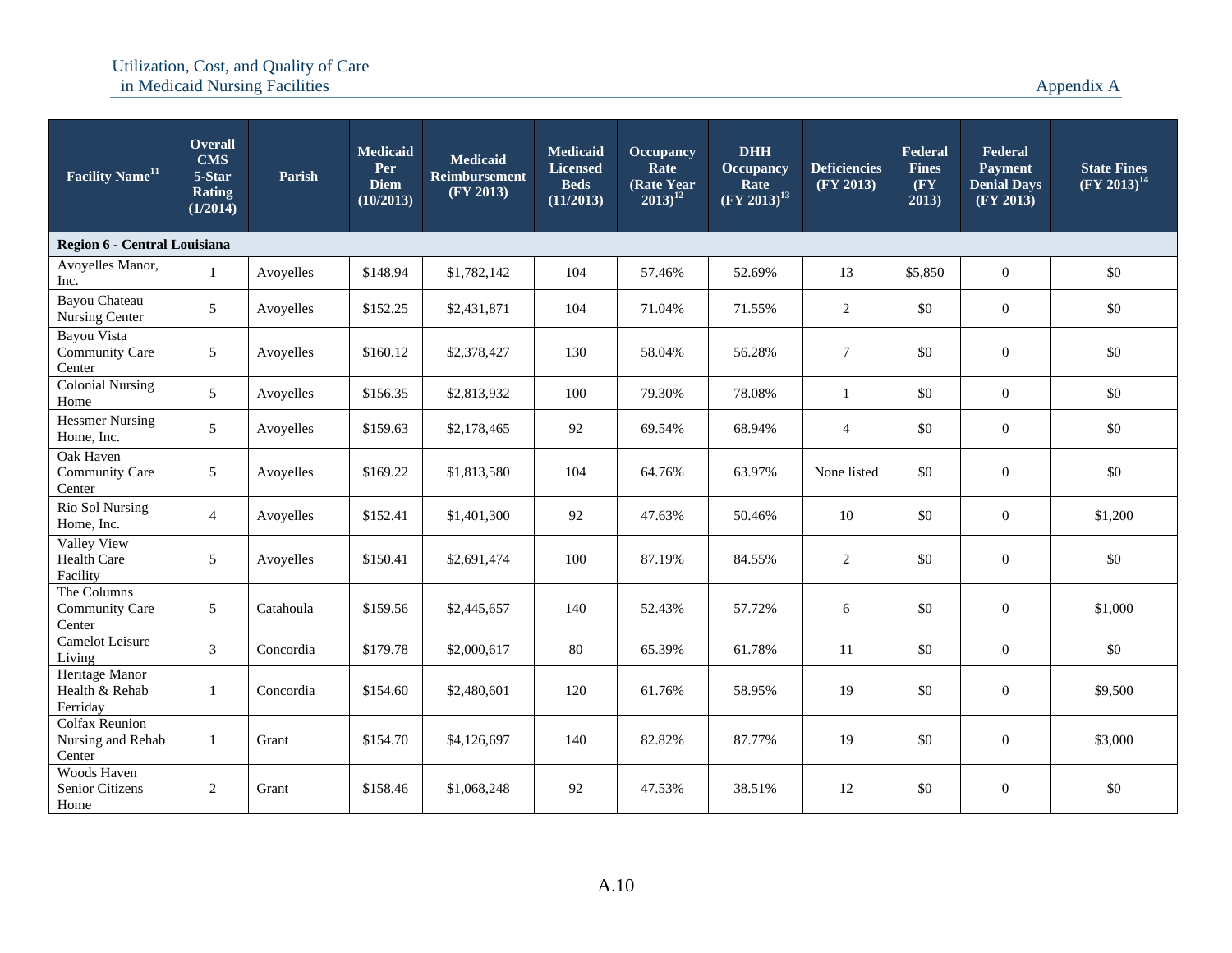| <b>Facility Name<sup>11</sup></b>                           | <b>Overall</b><br><b>CMS</b><br>5-Star<br><b>Rating</b><br>(1/2014) | Parish  | <b>Medicaid</b><br>Per<br><b>Diem</b><br>(10/2013) | <b>Medicaid</b><br><b>Reimbursement</b><br>(FY 2013) | <b>Medicaid</b><br><b>Licensed</b><br><b>Beds</b><br>(11/2013) | <b>Occupancy</b><br>Rate<br>(Rate Year)<br>$2013)^{12}$ | <b>DHH</b><br><b>Occupancy</b><br>Rate<br>$(FY 2013)^{13}$ | <b>Deficiencies</b><br>(FY 2013) | Federal<br><b>Fines</b><br>(FY<br>2013) | Federal<br><b>Payment</b><br><b>Denial Days</b><br>$\overline{\textbf{FY 2013}}$ | <b>State Fines</b><br>$(FY 2013)^{14}$ |
|-------------------------------------------------------------|---------------------------------------------------------------------|---------|----------------------------------------------------|------------------------------------------------------|----------------------------------------------------------------|---------------------------------------------------------|------------------------------------------------------------|----------------------------------|-----------------------------------------|----------------------------------------------------------------------------------|----------------------------------------|
| Jena Nursing &<br>Rehabilitation<br>Center                  | -1                                                                  | LaSalle | \$171.60                                           | \$2,858,762                                          | 88                                                             | 58.58%                                                  | 74.95%                                                     | 15                               | \$0                                     | $\boldsymbol{0}$                                                                 | \$1,200                                |
| LaSalle Nursing<br>Home                                     | $\overline{2}$                                                      | LaSalle | \$152.66                                           | \$3,194,700                                          | 133                                                            | 63.53%                                                  | 74.67%                                                     | $\overline{2}$                   | \$0                                     | $\mathbf{0}$                                                                     | \$0                                    |
| <b>Hilltop Nursing</b><br>Center #1                         | $\overline{2}$                                                      | Rapides | \$165.47                                           | \$4,353,901                                          | 130                                                            | 90.22%                                                  | 91.34%                                                     | 13                               | \$0                                     | $\tau$                                                                           | \$0                                    |
| Lexington House                                             | 5 <sup>5</sup>                                                      | Rapides | \$166.40                                           | \$3,821,875                                          | 152                                                            | 81.14%                                                  | 81.50%                                                     | $\tau$                           | \$0                                     | $\mathbf{0}$                                                                     | \$0                                    |
| Matthews<br>Memorial Health<br>Care Center                  | 5                                                                   | Rapides | \$171.00                                           | \$2,749,341                                          | 157                                                            | 70.44%                                                  | 55.11%                                                     | $\,8\,$                          | \$0                                     | $\boldsymbol{0}$                                                                 | \$0                                    |
| Naomi Heights<br>Nursing and Rehab                          | 1                                                                   | Rapides | \$166.54                                           | \$4,366,005                                          | 130                                                            | 87.96%                                                  | 85.52%                                                     | 9                                | \$0                                     | $\boldsymbol{0}$                                                                 | \$0                                    |
| St. Christina<br>Nursing and<br>Rehabilitation<br>Center    | 3                                                                   | Rapides | \$145.65                                           | \$5,140,836                                          | 140                                                            | 86.93%                                                  | 90.86%                                                     | 18                               | \$0                                     | $\boldsymbol{0}$                                                                 | \$0                                    |
| The Oaks Care<br>Center                                     | $\mathbf{1}$                                                        | Rapides | \$179.21                                           | \$3,001,503                                          | 120                                                            | 75.84%                                                  | 70.74%                                                     | 12                               | \$0                                     | $\overline{0}$                                                                   | \$600                                  |
| The Summit                                                  | 5 <sup>5</sup>                                                      | Rapides | \$184.45                                           | \$4,989,800                                          | 130                                                            | 86.68%                                                  | 86.66%                                                     | 5                                | \$0                                     | $\mathbf{0}$                                                                     | \$0                                    |
| <b>Tioga Community</b><br>Care Center                       | 5 <sup>5</sup>                                                      | Rapides | \$150.66                                           | \$3,177,747                                          | 154                                                            | 70.55%                                                  | 68.09%                                                     | -1                               | \$0                                     | $\boldsymbol{0}$                                                                 | \$0                                    |
| Rosepine<br>Retirement and<br>Rehabilitation<br>Center      | 3                                                                   | Vernon  | \$158.52                                           | \$2,507,882                                          | 80                                                             | 79.42%                                                  | 92.89%                                                     | 17                               | \$0                                     | $\boldsymbol{0}$                                                                 | \$0                                    |
| The Woodlands<br>Healthcare                                 | 5                                                                   | Vernon  | \$159.02                                           | \$3,213,853                                          | 152                                                            | 73.09%                                                  | 71.16%                                                     | 6                                | \$0                                     | $\mathbf{0}$                                                                     | \$0                                    |
| <b>Autumn Leaves</b><br>Nursing Home                        | $\mathfrak{Z}$                                                      | Winn    | \$170.50                                           | \$3,734,765                                          | 114                                                            | 72.80%                                                  | 88.76%                                                     | 6                                | \$0                                     | $\boldsymbol{0}$                                                                 | \$1,000                                |
| <b>Winnfield Nursing</b><br>and Rehab Center<br>${\rm LLC}$ | 1                                                                   | Winn    | \$153.89                                           | \$1,542,929                                          | 124                                                            | 40.32%                                                  | 40.77%                                                     | 7                                | \$0                                     | $\boldsymbol{0}$                                                                 | $\$0$                                  |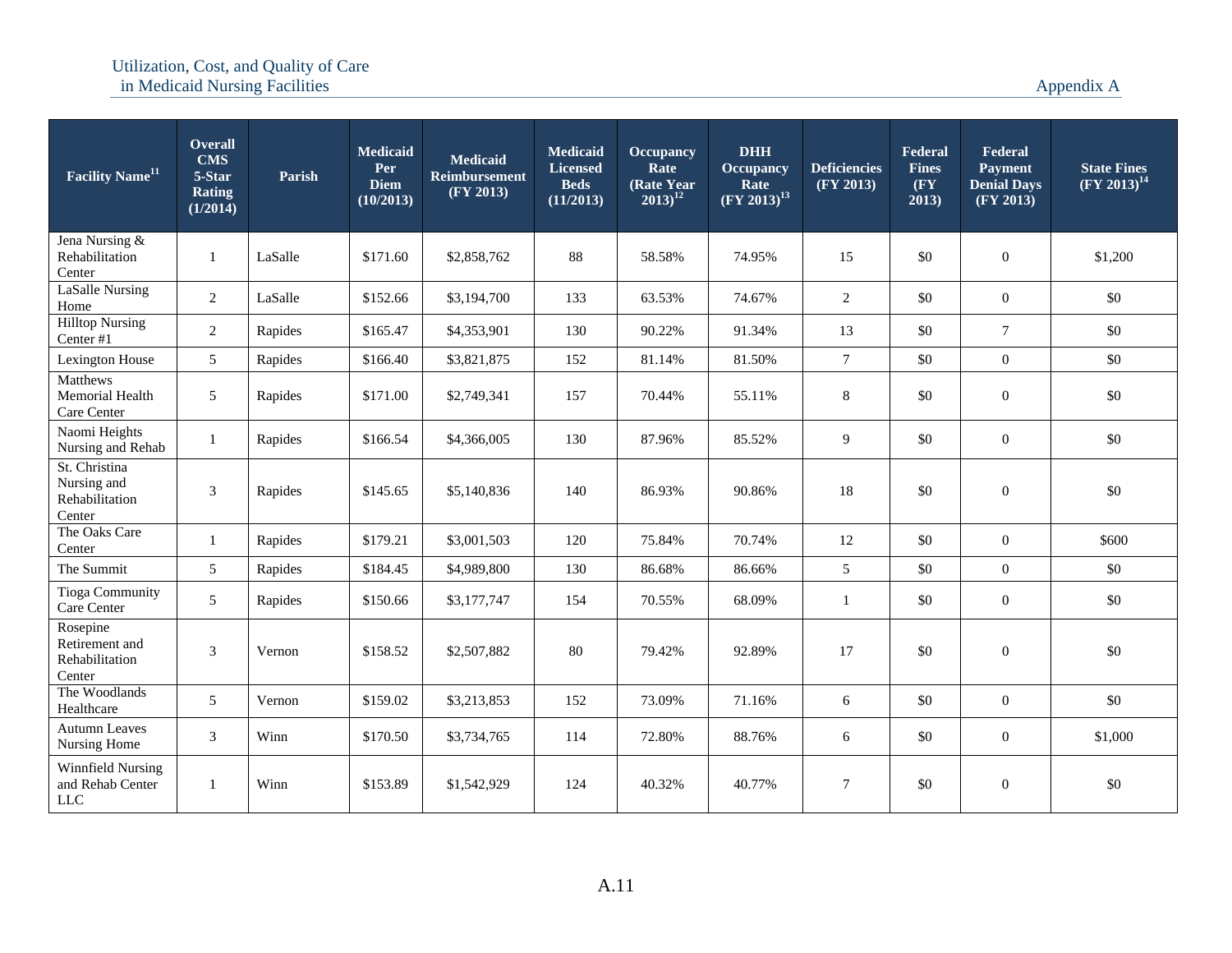| <b>Facility Name</b> <sup>11</sup>                              | Overall<br><b>CMS</b><br>5-Star<br><b>Rating</b><br>(1/2014) | Parish         | <b>Medicaid</b><br>Per<br><b>Diem</b><br>(10/2013) | <b>Medicaid</b><br><b>Reimbursement</b><br>(FY 2013) | <b>Medicaid</b><br><b>Licensed</b><br><b>Beds</b><br>(11/2013) | <b>Occupancy</b><br>Rate<br>(Rate Year)<br>$(2013)^{12}$ | <b>DHH</b><br>Occupancy<br>Rate<br>$(FY 2013)^{13}$ | <b>Deficiencies</b><br>(FY 2013) | Federal<br><b>Fines</b><br>(FY<br>2013) | Federal<br><b>Payment</b><br><b>Denial Days</b><br>(FY 2013) | <b>State Fines</b><br>$\sqrt{\mathrm{FY} 2013)^{14}}$ |
|-----------------------------------------------------------------|--------------------------------------------------------------|----------------|----------------------------------------------------|------------------------------------------------------|----------------------------------------------------------------|----------------------------------------------------------|-----------------------------------------------------|----------------------------------|-----------------------------------------|--------------------------------------------------------------|-------------------------------------------------------|
| <b>Region 7 - Northwest Louisiana</b>                           |                                                              |                |                                                    |                                                      |                                                                |                                                          |                                                     |                                  |                                         |                                                              |                                                       |
| Arcadia/Willow<br>Ridge Nursing &<br>Rehab                      | $\overline{4}$                                               | Bienville      | \$169.03                                           | \$2,916,394                                          | 105                                                            | 82.87%                                                   | 89.70%                                              | $\mathfrak{Z}$                   | \$0                                     | $\boldsymbol{0}$                                             | \$0                                                   |
| Leslie Lakes Care<br>Center                                     | 5 <sup>5</sup>                                               | Bienville      | \$160.06                                           | \$2,635,794                                          | 110                                                            | 59.91%                                                   | 69.39%                                              | 6                                | \$0                                     | $\boldsymbol{0}$                                             | \$0                                                   |
| <b>Ringgold Nursing</b><br>and Rehab Center                     | $\overline{2}$                                               | Bienville      | \$163.81                                           | \$2,063,197                                          | 112                                                            | 56.02%                                                   | 53.01%                                              | 9                                | \$0                                     | $\boldsymbol{0}$                                             | \$0                                                   |
| <b>Colonial Oaks</b><br><b>Guest Care Center</b><br>${\rm LLC}$ | 3                                                            | <b>Bossier</b> | \$170.80                                           | \$3,168,026                                          | 120                                                            | 91.14%                                                   | 94.42%                                              | 2                                | \$0                                     | $\boldsymbol{0}$                                             | \$0                                                   |
| Cypress Point<br>Nursing &<br>Rehabilitation<br>Center          | $\mathbf{1}$                                                 | <b>Bossier</b> | \$160.50                                           | \$2,771,613                                          | 112                                                            | 53.57%                                                   | 74.13%                                              | 13                               | \$83,395                                | $\boldsymbol{0}$                                             | \$0                                                   |
| Heritage Manor of<br><b>Bossier</b>                             | 3                                                            | <b>Bossier</b> | \$151.49                                           | \$1,957,791                                          | 63                                                             | 89.93%                                                   | 86.93%                                              | 12                               | \$0                                     | $\overline{0}$                                               | \$0                                                   |
| Heritage Nursing<br>Center of<br>Haynesville                    | $\overline{4}$                                               | <b>Bossier</b> | \$155.51                                           | \$1,949,703                                          | 80                                                             | 69.95%                                                   | 76.32%                                              | 2                                | \$0                                     | $\boldsymbol{0}$                                             | \$0                                                   |
| Pilgrim Manor<br><b>Guest Care Center</b><br>${\rm LLC}$        | $\overline{4}$                                               | <b>Bossier</b> | \$173.18                                           | \$4,407,380                                          | 153                                                            | 90.58%                                                   | 91.77%                                              | 2                                | \$0                                     | $\boldsymbol{0}$                                             | \$0                                                   |
| <b>Riverview Care</b><br>Center                                 | $\mathbf{1}$                                                 | <b>Bossier</b> | \$166.32                                           | \$3,501,941                                          | 115                                                            | 61.36%                                                   | 76.41%                                              | 11                               | \$0                                     | $\overline{0}$                                               | \$0                                                   |
| <b>Whispering Pines</b><br>Partnership                          | $\overline{4}$                                               | <b>Bossier</b> | \$150.00                                           | \$2,598,828                                          | 89                                                             | 82.74%                                                   | 81.67%                                              | $\mathfrak{Z}$                   | \$0                                     | $\boldsymbol{0}$                                             | \$0                                                   |
| Booker T.<br><b>Washington Guest</b><br>Care Center             | 3                                                            | Caddo          | \$181.20                                           | \$3,737,842                                          | 80                                                             | 89.52%                                                   | 96.27%                                              | 18                               | \$0                                     | $\boldsymbol{0}$                                             | \$0                                                   |
| Claiborne<br>Healthcare Center                                  | 3                                                            | Caddo          | \$157.45                                           | \$2,788,700                                          | 86                                                             | 74.54%                                                   | 78.34%                                              | 13                               | \$0                                     | $\boldsymbol{0}$                                             | \$5,000                                               |
| Garden Park<br>Nursing $&$<br>Rehabilitation                    | 1                                                            | Caddo          | \$167.35                                           | \$4,407,550                                          | 130                                                            | 84.99%                                                   | 85.22%                                              | 8                                | \$0                                     | $\boldsymbol{0}$                                             | \$6,600                                               |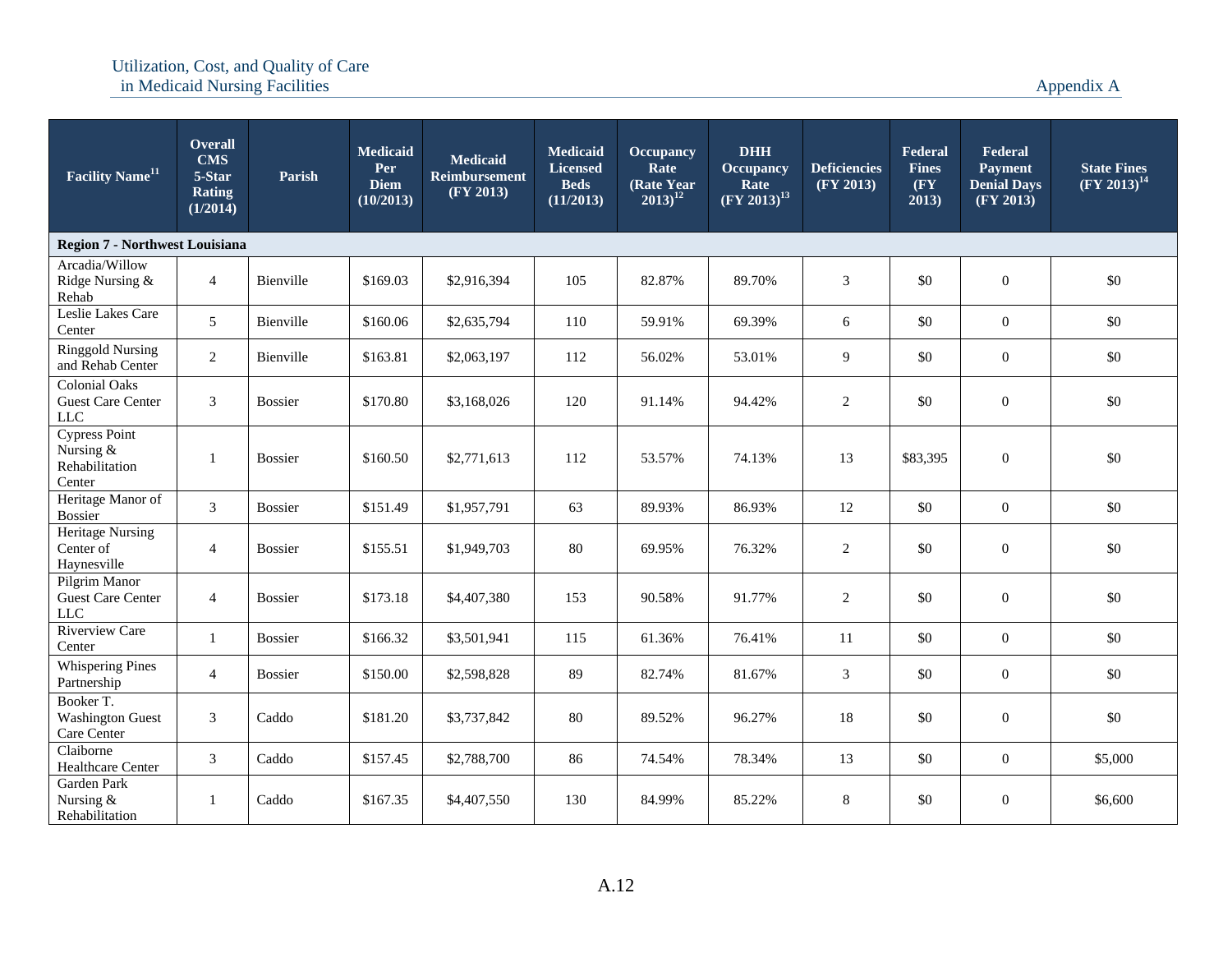| <b>Facility Name<sup>11</sup></b>                           | <b>Overall</b><br><b>CMS</b><br>5-Star<br><b>Rating</b><br>(1/2014) | Parish | <b>Medicaid</b><br>Per<br><b>Diem</b><br>(10/2013) | <b>Medicaid</b><br><b>Reimbursement</b><br>(FY 2013) | Medicaid<br><b>Licensed</b><br><b>Beds</b><br>(11/2013) | <b>Occupancy</b><br>Rate<br>(Rate Year)<br>$(2013)^{12}$ | <b>DHH</b><br><b>Occupancy</b><br>Rate<br>$(FY 2013)^{13}$ | <b>Deficiencies</b><br>(FY 2013) | Federal<br><b>Fines</b><br>(FY)<br>2013) | Federal<br><b>Payment</b><br><b>Denial Days</b><br>(FY 2013) | <b>State Fines</b><br>$(FY 2013)^{14}$ |
|-------------------------------------------------------------|---------------------------------------------------------------------|--------|----------------------------------------------------|------------------------------------------------------|---------------------------------------------------------|----------------------------------------------------------|------------------------------------------------------------|----------------------------------|------------------------------------------|--------------------------------------------------------------|----------------------------------------|
| Harmony House<br>Nursing &<br>Rehabilitation                | 5                                                                   | Caddo  | \$148.92                                           | \$4,509,394                                          | 115                                                     | 80.05%                                                   | 88.98%                                                     | 2                                | \$0                                      | $\boldsymbol{0}$                                             | \$0                                    |
| Heritage Manor of<br>Stratmore                              | $\mathfrak{Z}$                                                      | Caddo  | \$175.37                                           | \$3,190,258                                          | 142                                                     | 88.84%                                                   | 85.87%                                                     | 16                               | \$0                                      | $\boldsymbol{0}$                                             | \$0                                    |
| Heritage Manor<br>South                                     | $\mathbf{1}$                                                        | Caddo  | \$173.46                                           | \$3,932,066                                          | 145                                                     | 72.21%                                                   | 83.54%                                                     | 9                                | \$0                                      | 58                                                           | \$4,900                                |
| Heritage Manor<br>West                                      | $\overline{2}$                                                      | Caddo  | \$172.02                                           | \$3,371,624                                          | Not<br>available                                        | 79.30%                                                   | Not available                                              | 14                               | \$0                                      | $\boldsymbol{0}$                                             | \$5,000                                |
| Live Oak<br>Retirement<br>Community                         | 3                                                                   | Caddo  | \$161.09                                           | \$2,294,795                                          | 130                                                     | 84.43%                                                   | 85.20%                                                     | $\overline{4}$                   | \$0                                      | $\boldsymbol{0}$                                             | \$8,500                                |
| Magnolia Manor<br>Nursing Home                              | 5                                                                   | Caddo  | \$155.83                                           | \$2,544,777                                          | 98                                                      | 62.13%                                                   | 57.04%                                                     | 6                                | \$0                                      | $\boldsymbol{0}$                                             | \$1,200                                |
| Nurse Care<br>Nursing &<br>Rehabilitation<br>Center         | 3                                                                   | Caddo  | \$168.81                                           | \$7,930,870                                          | 197                                                     | 89.42%                                                   | 90.07%                                                     | 12                               | \$0                                      | $\boldsymbol{0}$                                             | \$1,200                                |
| Pierremont<br>Healthcare Center                             | -1                                                                  | Caddo  | \$169.82                                           | \$4,402,273                                          | 196                                                     | 68.38%                                                   | 68.14%                                                     | 15                               | \$0                                      | $\boldsymbol{0}$                                             | \$3,000                                |
| Progressive Care<br>Center                                  | $\overline{4}$                                                      | Caddo  | \$158.24                                           | \$1,918,729                                          | 131                                                     | 51.30%                                                   | 50.40%                                                     | 6                                | \$0                                      | $\boldsymbol{0}$                                             | \$300                                  |
| <b>Roseview Nursing</b><br>and Rehabilitation<br>Center     | $\overline{4}$                                                      | Caddo  | \$153.19                                           | \$4,109,322                                          | 124                                                     | 78.19%                                                   | 82.42%                                                     | 10                               | \$0                                      | $\boldsymbol{0}$                                             | \$0                                    |
| Shreveport Manor,<br>${\rm LLC}$                            | $\overline{4}$                                                      | Caddo  | \$162.82                                           | \$4,442,040                                          | 127                                                     | 81.81%                                                   | 86.37%                                                     | 12                               | \$0                                      | $\mathbf{0}$                                                 | \$0                                    |
| Southern Hills<br>Healthcare &<br>Rehabilitation            | 3                                                                   | Caddo  | \$163.84                                           | \$2,847,218                                          | 140                                                     | 59.94%                                                   | 58.13%                                                     | 14                               | \$0                                      | $\boldsymbol{0}$                                             | \$1,100                                |
| Southern Oaks<br>Nursing &<br>Rehabilitation<br>Center, LLC | 3                                                                   | Caddo  | \$162.12                                           | \$1,640,922                                          | 61                                                      | 61.89%                                                   | 70.42%                                                     | 11                               | \$0                                      | $\boldsymbol{0}$                                             | \$0                                    |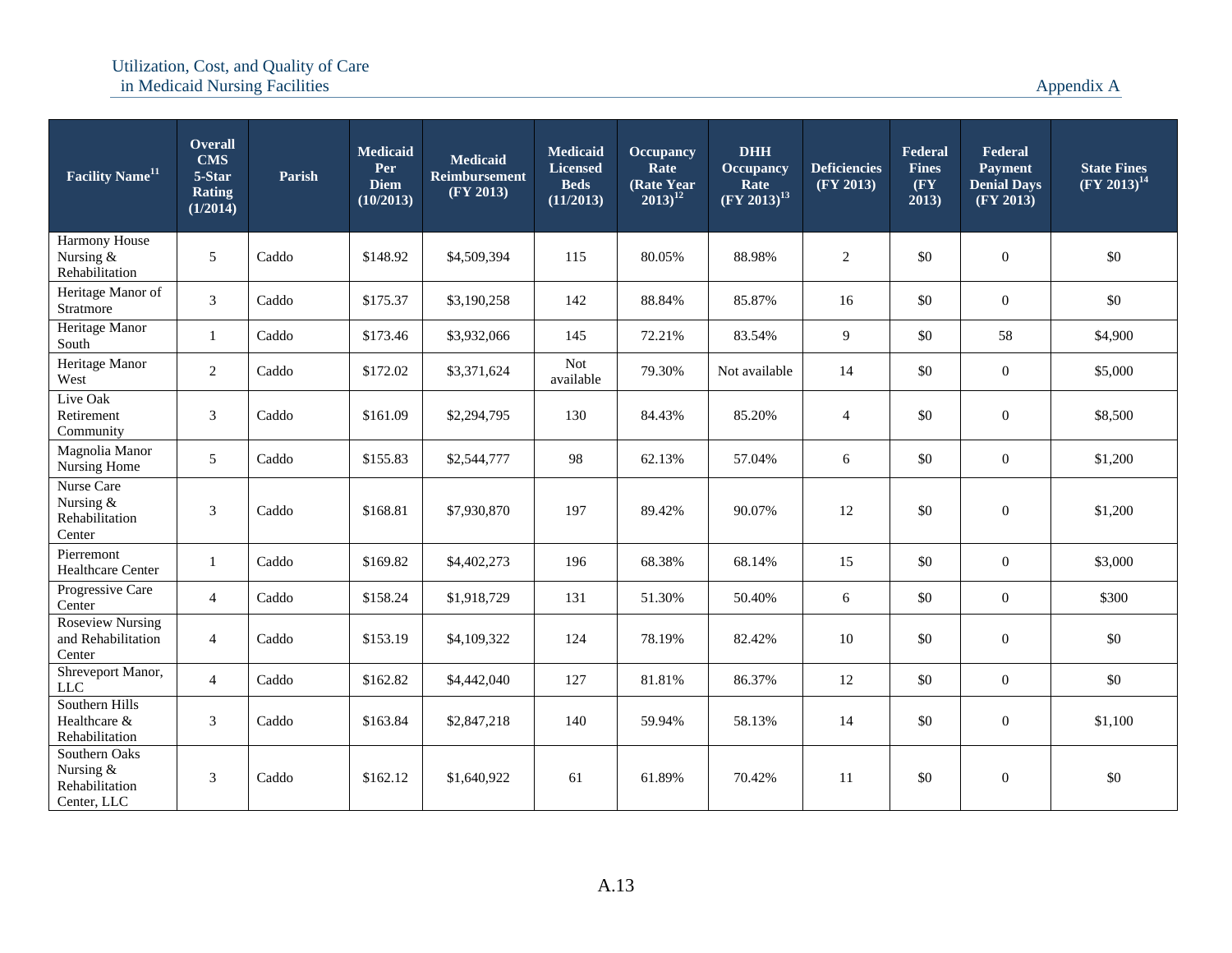| <b>Facility Name</b> <sup>11</sup>              | <b>Overall</b><br><b>CMS</b><br>5-Star<br>Rating<br>(1/2014) | Parish       | <b>Medicaid</b><br>Per<br><b>Diem</b><br>(10/2013) | <b>Medicaid</b><br><b>Reimbursement</b><br>(FY 2013) | Medicaid<br><b>Licensed</b><br><b>Beds</b><br>(11/2013) | <b>Occupancy</b><br>Rate<br>(Rate Year<br>$2013)^{12}$ | <b>DHH</b><br><b>Occupancy</b><br>Rate<br>$(FY 2013)^{13}$ | <b>Deficiencies</b><br>(FY 2013) | Federal<br><b>Fines</b><br>$(\mathbf{F}\mathbf{Y})$<br>2013) | Federal<br><b>Payment</b><br><b>Denial Days</b><br>(FY 2013) | <b>State Fines</b><br>$(FY 2013)^{14}$ |
|-------------------------------------------------|--------------------------------------------------------------|--------------|----------------------------------------------------|------------------------------------------------------|---------------------------------------------------------|--------------------------------------------------------|------------------------------------------------------------|----------------------------------|--------------------------------------------------------------|--------------------------------------------------------------|----------------------------------------|
| The Bradford<br>Guest Care, LLC                 | -1                                                           | Caddo        | \$171.10                                           | \$4,699,710                                          | 120                                                     | 91.47%                                                 | 90.39%                                                     | 8                                | \$0                                                          | $\mathbf{0}$                                                 | \$3,600                                |
| The Guest Care<br>Center at Spring<br>Lake      | $\mathfrak{Z}$                                               | Caddo        | \$177.18                                           | \$4,169,219                                          | 124                                                     | 83.83%                                                 | 87.90%                                                     | None listed                      | \$0                                                          | $\mathbf{0}$                                                 | \$0                                    |
| The Guest House<br>of Shreveport                | 3                                                            | Caddo        | \$165.59                                           | \$5,435,316                                          | 134                                                     | 93.17%                                                 | 96.11%                                                     | 11                               | \$0                                                          | $\overline{0}$                                               | \$0                                    |
| Village Health<br>Care at the Glen              | 5                                                            | Caddo        | \$159.90                                           | \$2,097,893                                          | 70                                                      | 95.24%                                                 | 92.13%                                                     | 2                                | \$0                                                          | $\mathbf{0}$                                                 | \$0                                    |
| Vivian Healthcare<br>Center                     | $\overline{2}$                                               | Caddo        | \$155.25                                           | \$2,504,732                                          | 90                                                      | 64.53%                                                 | 76.57%                                                     | $\,8\,$                          | \$0                                                          | $\overline{0}$                                               | \$2,700                                |
| Claiborne Manor<br>Nursing Home                 | $\overline{4}$                                               | Claiborne    | \$166.77                                           | \$1,467,831                                          | 100                                                     | 41.33%                                                 | 44.06%                                                     | 9                                | \$0                                                          | $\boldsymbol{0}$                                             | \$0                                    |
| Presbyterian<br>Village of Homer,<br>Inc.       | $\overline{4}$                                               | Claiborne    | \$153.26                                           | \$1,455,374                                          | 79                                                      | 66.37%                                                 | 64.80%                                                     | 23                               | \$0                                                          | $\mathbf{0}$                                                 | \$0                                    |
| <b>Desoto Retirement</b><br>& Rehab             | $\overline{4}$                                               | DeSoto       | \$151.20                                           | \$2,492,393                                          | 135                                                     | 52.96%                                                 | 51.80%                                                     | 8                                | \$0                                                          | $\mathbf{0}$                                                 | \$2,400                                |
| <b>Mansfield Nursing</b><br>Center              | 3                                                            | DeSoto       | \$155.29                                           | \$2,235,637                                          | 86                                                      | 71.46%                                                 | 67.65%                                                     | 3                                | \$0                                                          | $\boldsymbol{0}$                                             | \$1,000                                |
| Natchitoches<br>Community Care<br>Center        | 5                                                            | Natchitoches | \$164.11                                           | \$2,493,855                                          | 120                                                     | 64.88%                                                 | 69.02%                                                     | 3                                | \$0                                                          | $\mathbf{0}$                                                 | \$0                                    |
| Natchitoches<br>Nursing and Rehab<br>Center LLC | 3                                                            | Natchitoches | \$161.11                                           | \$2,670,481                                          | 98                                                      | 74.79%                                                 | 77.79%                                                     | 11                               | \$0                                                          | $\mathbf{0}$                                                 | \$0                                    |
| Natchitoches<br>Parish Hospital<br><b>LTCU</b>  | <b>Not</b><br>available                                      | Natchitoches | \$155.10                                           | \$2,938,449                                          | 108                                                     | 92.66%                                                 | 90.39%                                                     | Not<br>available                 | <b>Not</b><br>available                                      | Not<br>available                                             | \$0                                    |
| <b>Green Meadow</b><br>Haven                    | 3                                                            | Red River    | \$154.78                                           | \$2,812,280                                          | 157                                                     | 55.78%                                                 | 53.83%                                                     | 3                                | \$0                                                          | $\boldsymbol{0}$                                             | \$1,000                                |
| Many Healthcare<br>North                        | $\overline{2}$                                               | Sabine       | \$153.07                                           | \$2,996,229                                          | 188                                                     | 43.88%                                                 | 40.87%                                                     | 15                               | \$0                                                          | $\boldsymbol{0}$                                             | \$0                                    |
| Sabine Retirement<br>& Rehabilitation           | $\overline{4}$                                               | Sabine       | \$160.77                                           | \$2,594,929                                          | 86                                                      | 86.06%                                                 | 79.15%                                                     | $\tau$                           | \$0                                                          | $\boldsymbol{0}$                                             | \$0                                    |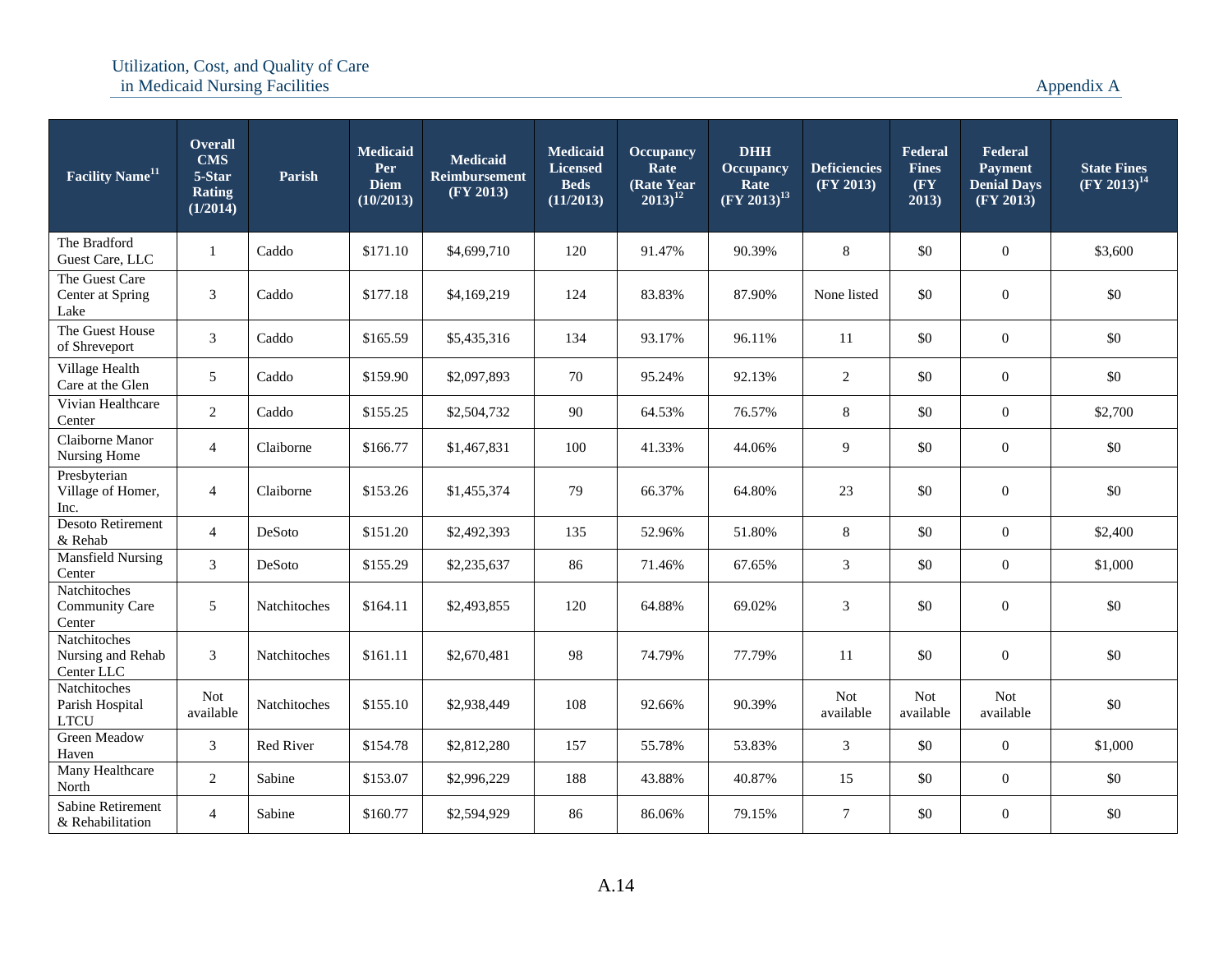| <b>Facility Name<sup>11</sup></b>                     | <b>Overall</b><br><b>CMS</b><br>5-Star<br><b>Rating</b><br>(1/2014) | Parish       | <b>Medicaid</b><br>Per<br><b>Diem</b><br>(10/2013) | <b>Medicaid</b><br><b>Reimbursement</b><br>(FY 2013) | <b>Medicaid</b><br><b>Licensed</b><br><b>Beds</b><br>(11/2013) | <b>Occupancy</b><br>Rate<br>(Rate Year)<br>$2013)^{12}$ | <b>DHH</b><br><b>Occupancy</b><br>Rate<br>$(FY 2013)^{13}$ | <b>Deficiencies</b><br>(FY 2013) | Federal<br><b>Fines</b><br>(FY)<br>2013) | Federal<br><b>Payment</b><br><b>Denial Days</b><br>(FY 2013) | <b>State Fines</b><br>$(FY 2013)^{14}$ |
|-------------------------------------------------------|---------------------------------------------------------------------|--------------|----------------------------------------------------|------------------------------------------------------|----------------------------------------------------------------|---------------------------------------------------------|------------------------------------------------------------|----------------------------------|------------------------------------------|--------------------------------------------------------------|----------------------------------------|
| Toledo Retirement<br>and Rehabilitation<br>Center     | 5                                                                   | Sabine       | \$152.12                                           | \$1,934,477                                          | 80                                                             | 70.65%                                                  | 65.56%                                                     | None listed                      | \$0                                      | $\boldsymbol{0}$                                             | \$0                                    |
| Carrington Place of<br>Springhill                     | 1                                                                   | Webster      | \$153.88                                           | \$2,104,891                                          | 153                                                            | 50.73%                                                  | 50.55%                                                     | 9                                | \$4,550                                  | 2                                                            | \$4,400                                |
| Meadowview<br>Health & Rehab<br>Center                | $\mathbf{1}$                                                        | Webster      | \$170.87                                           | \$6,898,439                                          | 228                                                            | 57.58%                                                  | 61.06%                                                     | 12                               | \$0                                      | $\boldsymbol{0}$                                             | \$500                                  |
| Town and Country<br>Nursing Center,<br>${\rm LLC}$    | $\overline{2}$                                                      | Webster      | \$172.36                                           | \$6,455,165                                          | 143                                                            | 94.16%                                                  | 98.47%                                                     | 7                                | \$0                                      | $\boldsymbol{0}$                                             | \$0                                    |
| <b>Region 8 - Northeast Louisiana</b>                 |                                                                     |              |                                                    |                                                      |                                                                |                                                         |                                                            |                                  |                                          |                                                              |                                        |
| <b>Haven Nursing</b><br>Center, Inc.                  | 5                                                                   | Caldwell     | \$173.04                                           | \$2,247,433                                          | 99                                                             | 54.41%                                                  | 68.41%                                                     | $\mathfrak{Z}$                   | \$0                                      | $\boldsymbol{0}$                                             | \$0                                    |
| Shady Lake<br>Nursing Home, Inc.                      | $\mathfrak{Z}$                                                      | East Carroll | \$176.89                                           | \$3,550,494                                          | 108                                                            | 65.35%                                                  | 68.87%                                                     | $8\,$                            | \$0                                      | $\boldsymbol{0}$                                             | \$0                                    |
| Charlyn Rehab &<br>Nursing Center                     | $\mathfrak{Z}$                                                      | Franklin     | \$151.89                                           | \$2,627,648                                          | 150                                                            | 53.78%                                                  | 49.67%                                                     | 6                                | \$0                                      | $\boldsymbol{0}$                                             | \$0                                    |
| Mary Anna<br>Nursing Home, Inc.                       | 1                                                                   | Franklin     | \$154.74                                           | \$1,568,246                                          | 81                                                             | 59.83%                                                  | 54.78%                                                     | 10                               | \$0                                      | $\boldsymbol{0}$                                             | \$4,900                                |
| <b>Plantation Manor</b><br>Nursing Center             | $\overline{2}$                                                      | Franklin     | \$171.28                                           | \$4,205,118                                          | 130                                                            | 88.28%                                                  | 88.67%                                                     | $\overline{4}$                   | \$0                                      | $\boldsymbol{0}$                                             | \$2,100                                |
| <b>Plantation Oaks</b><br>Nursing &<br>Rehabilitation | $\mathfrak{Z}$                                                      | Franklin     | \$159.67                                           | \$1,621,465                                          | 75                                                             | 53.13%                                                  | 57.76%                                                     | $\overline{4}$                   | \$0                                      | $\boldsymbol{0}$                                             | \$0                                    |
| Forest Haven<br>Nursing Center                        | 3                                                                   | Jackson      | \$178.40                                           | \$5,047,662                                          | 139                                                            | 94.79%                                                  | 91.48%                                                     | None listed                      | \$0                                      | $\boldsymbol{0}$                                             | \$0                                    |
| Wyatt Manor<br>Nursing Home                           |                                                                     | Jackson      | \$147.87                                           | \$2,492,775                                          | 62                                                             | 90.30%                                                  | 93.07%                                                     | 6                                | \$0                                      | $\boldsymbol{0}$                                             | \$2,900                                |
| Alpine Guest Care,<br>LLC                             | 1                                                                   | Lincoln      | \$164.13                                           | \$2,654,747                                          | 144                                                            | 56.32%                                                  | 54.55%                                                     | 15                               | $\$0$                                    | $\boldsymbol{0}$                                             | \$2,200                                |
| Ruston Nursing &<br>Rehab Ctr., LLC                   | $\overline{2}$                                                      | Lincoln      | \$163.63                                           | \$3,942,048                                          | 130                                                            | 76.56%                                                  | 76.00%                                                     | $8\,$                            | \$0                                      | $\boldsymbol{0}$                                             | \$600                                  |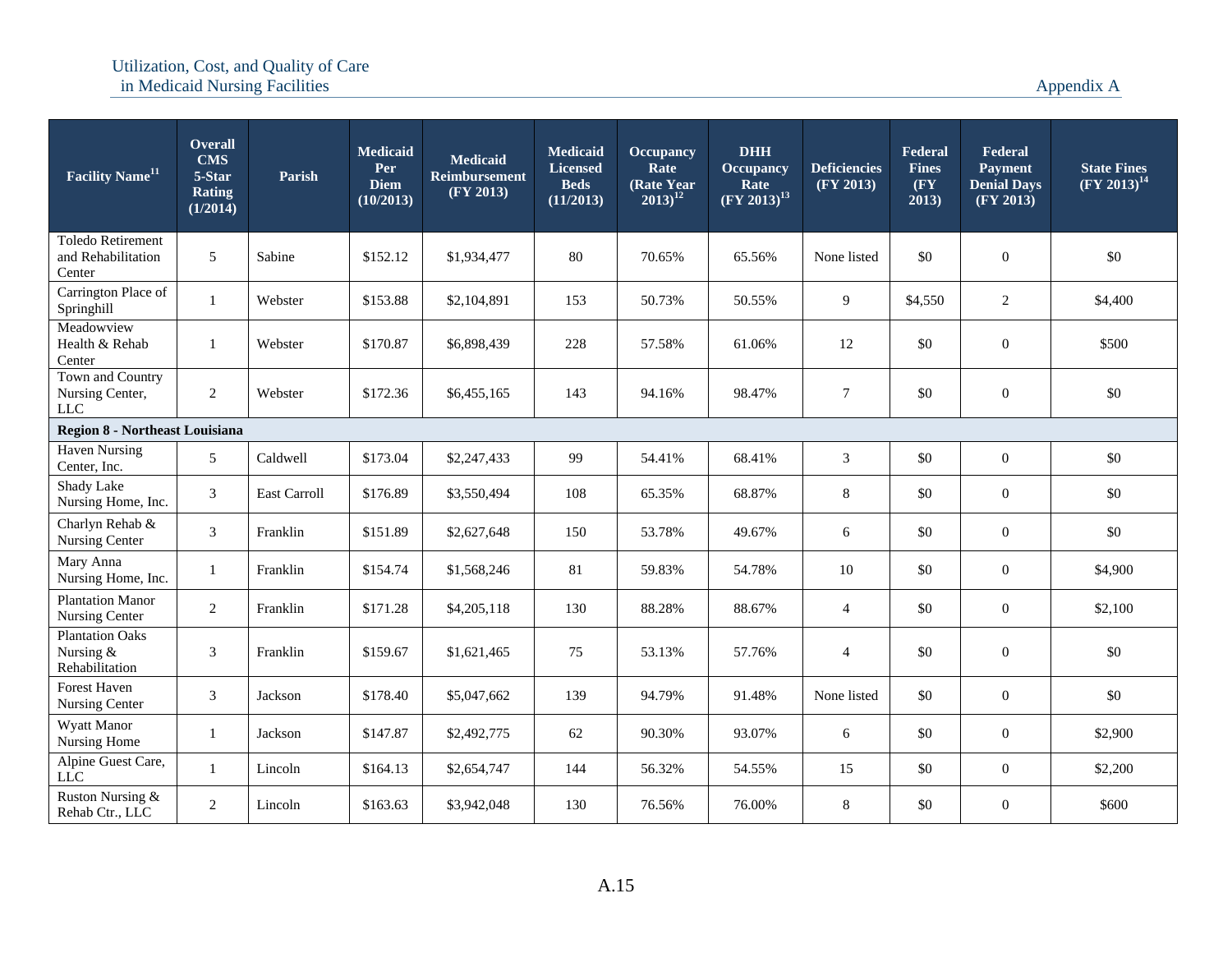| Facility Name <sup>11</sup>                                    | <b>Overall</b><br><b>CMS</b><br>5-Star<br><b>Rating</b><br>(1/2014) | Parish          | <b>Medicaid</b><br>Per<br><b>Diem</b><br>(10/2013) | <b>Medicaid</b><br><b>Reimbursement</b><br>(FY 2013) | <b>Medicaid</b><br><b>Licensed</b><br><b>Beds</b><br>(11/2013) | <b>Occupancy</b><br>Rate<br>(Rate Year)<br>$(2013)^{12}$ | <b>DHH</b><br><b>Occupancy</b><br>Rate<br>$(FY 2013)^{13}$ | <b>Deficiencies</b><br>(FY 2013) | <b>Federal</b><br><b>Fines</b><br>(FY)<br>2013) | Federal<br><b>Payment</b><br><b>Denial Days</b><br>(FY 2013) | <b>State Fines</b><br>$(FY 2013)^{14}$ |
|----------------------------------------------------------------|---------------------------------------------------------------------|-----------------|----------------------------------------------------|------------------------------------------------------|----------------------------------------------------------------|----------------------------------------------------------|------------------------------------------------------------|----------------------------------|-------------------------------------------------|--------------------------------------------------------------|----------------------------------------|
| The Olive Branch<br>Senior Care Center                         | 3                                                                   | Madison         | \$158.76                                           | \$3,691,384                                          | 146                                                            | 73.29%                                                   | 75.73%                                                     | 21                               | \$0                                             | $\overline{0}$                                               | \$0                                    |
| <b>Cherry Ridge</b><br><b>Skilled Nursing</b><br>Facility, LLC | $\overline{4}$                                                      | Morehouse       | \$163.04                                           | \$2,845,653                                          | 110                                                            | 62.53%                                                   | 77.72%                                                     | 9                                | \$0                                             | $\overline{0}$                                               | \$0                                    |
| Lagniappe<br>Healthcare, LLC                                   | $\overline{2}$                                                      | Morehouse       | \$184.00                                           | \$3,438,627                                          | 112                                                            | 91.45%                                                   | 80.66%                                                     | $\overline{4}$                   | \$0                                             | $\mathbf{0}$                                                 | \$1,300                                |
| LeGrand<br>Healthcare &<br>Rehab Center                        | $\overline{2}$                                                      | Morehouse       | \$162.15                                           | \$3,490,741                                          | 120                                                            | 70.51%                                                   | 74.21%                                                     | 16                               | \$0                                             | $\boldsymbol{0}$                                             | \$1,200                                |
| The Oak Woods<br>Home for the<br>Elderly                       | $\overline{4}$                                                      | Morehouse       | \$150.86                                           | \$2,069,527                                          | 142                                                            | 46.70%                                                   | 42.58%                                                     | 9                                | \$0                                             | $\overline{0}$                                               | \$0                                    |
| <b>Avalon Place</b>                                            | $\overline{2}$                                                      | Ouachita        | \$161.21                                           | \$2,136,616                                          | 94                                                             | 86.36%                                                   | 87.95%                                                     | 5                                | \$0                                             | $\overline{0}$                                               | \$0                                    |
| Christus St. Joseph<br>Home                                    | $\overline{2}$                                                      | Ouachita        | \$169.21                                           | \$2,648,324                                          | 130                                                            | 74.90%                                                   | 75.83%                                                     | 11                               | \$0                                             | $\overline{0}$                                               | \$2,000                                |
| <b>Landmark Nursing</b><br>Center                              | $\mathbf{1}$                                                        | <b>Ouachita</b> | \$166.82                                           | \$4,041,631                                          | 108                                                            | 90.84%                                                   | 98.36%                                                     | 13                               | \$0                                             | $\overline{0}$                                               | \$3,900                                |
| Mary Goss Nursing<br>Home, Inc.                                | $\overline{4}$                                                      | <b>Ouachita</b> | \$148.95                                           | \$1,936,883                                          | 91                                                             | 61.25%                                                   | 60.49%                                                     | 11                               | \$0                                             | $\overline{0}$                                               | \$0                                    |
| Princeton Place -<br>Ruston                                    | $\overline{2}$                                                      | <b>Ouachita</b> | \$155.88                                           | \$2,787,931                                          | 123                                                            | 59.07%                                                   | 73.30%                                                     | 11                               | \$0                                             | $\overline{0}$                                               | \$0                                    |
| Ridgecrest<br><b>Community Care</b><br>Center                  | $\overline{4}$                                                      | Ouachita        | \$165.29                                           | \$3,117,709                                          | 112                                                            | 90.31%                                                   | 93.35%                                                     | 15                               | \$0                                             | $\overline{0}$                                               | \$0                                    |
| Riverside Nursing<br>Home                                      | <b>Not</b><br>available                                             | <b>Ouachita</b> | \$187.31                                           | \$4,250,915                                          | <b>Not</b><br>available                                        | 60.71%                                                   | Not available                                              | <b>Not</b><br>available          | <b>Not</b><br>available                         | <b>Not</b><br>available                                      | \$2,400                                |
| Southern Acres<br>Care Center                                  | 2                                                                   | <b>Ouachita</b> | \$147.51                                           | \$1,840,319                                          | 74                                                             | 76.94%                                                   | 67.57%                                                     | 15                               | \$0                                             | $\overline{0}$                                               | \$0                                    |
| The Oaks                                                       | $\mathbf{1}$                                                        | Ouachita        | \$155.55                                           | \$3,961,667                                          | 176                                                            | 69.24%                                                   | 73.32%                                                     | 40                               | \$6,500                                         | $\overline{0}$                                               | \$8,200                                |
| <b>West Monroe</b><br>Guest House, Inc.                        | $\overline{4}$                                                      | Ouachita        | \$165.52                                           | \$2,944,043                                          | 140                                                            | 52.06%                                                   | 56.44%                                                     | 6                                | \$0                                             | $\overline{0}$                                               | \$2,800                                |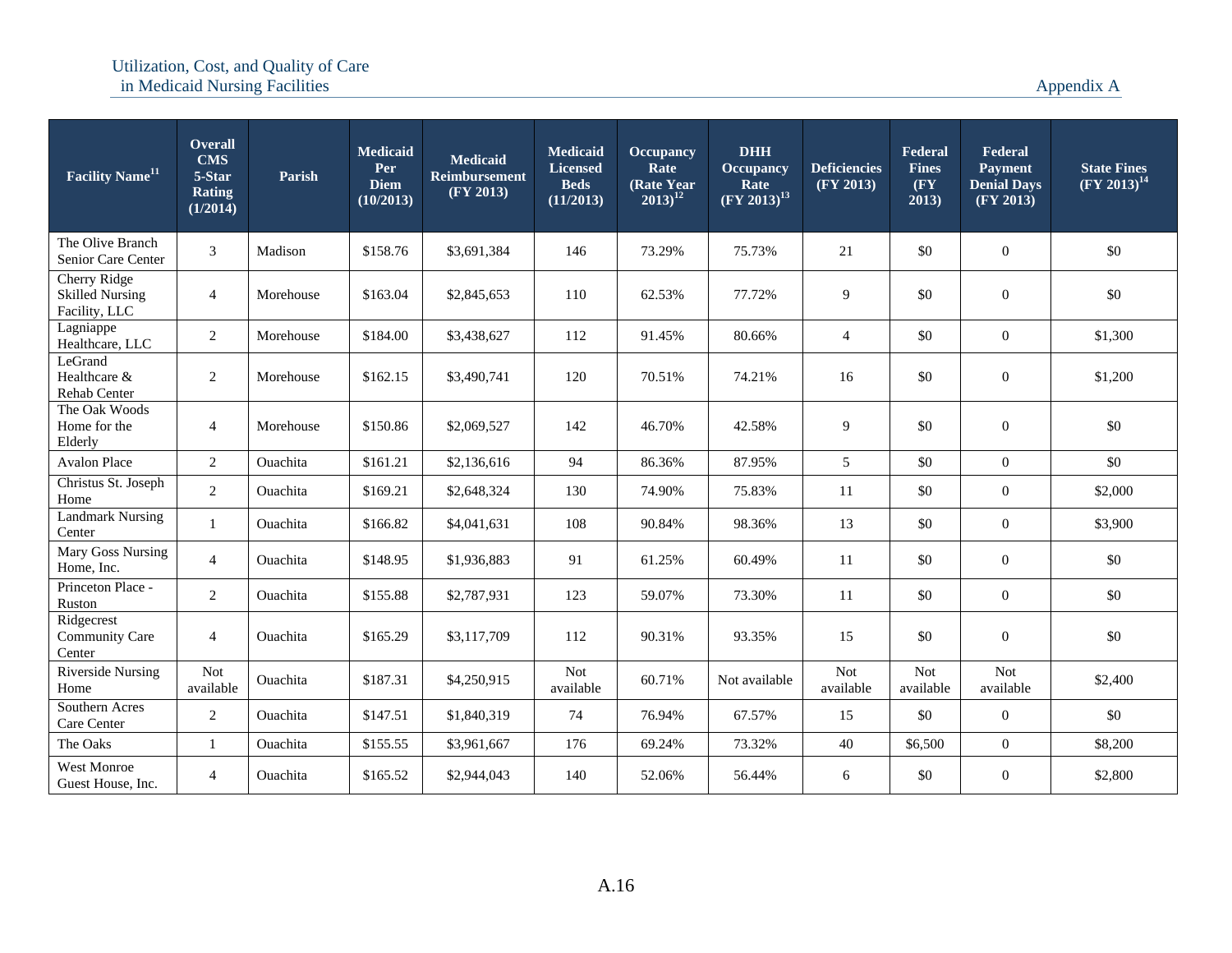| <b>Facility Name<sup>11</sup></b>                                | <b>Overall</b><br><b>CMS</b><br>5-Star<br>Rating<br>(1/2014) | Parish              | <b>Medicaid</b><br>Per<br><b>Diem</b><br>(10/2013) | <b>Medicaid</b><br><b>Reimbursement</b><br>(FY 2013) | <b>Medicaid</b><br><b>Licensed</b><br><b>Beds</b><br>(11/2013) | Occupancy<br>Rate<br>(Rate Year)<br>$2013)^{12}$ | <b>DHH</b><br><b>Occupancy</b><br>Rate<br>$\overline{(\rm{FY} 2013)^{13}}$ | <b>Deficiencies</b><br>(FY 2013) | Federal<br><b>Fines</b><br>(FY<br>2013) | Federal<br><b>Payment</b><br><b>Denial Days</b><br>(FY 2013) | <b>State Fines</b><br>$(FY 2013)^{14}$ |
|------------------------------------------------------------------|--------------------------------------------------------------|---------------------|----------------------------------------------------|------------------------------------------------------|----------------------------------------------------------------|--------------------------------------------------|----------------------------------------------------------------------------|----------------------------------|-----------------------------------------|--------------------------------------------------------------|----------------------------------------|
| <b>Colonial Manor</b><br>Nursing and<br>Rehabilitation<br>Center | 2                                                            | Richland            | \$148.08                                           | \$1,538,558                                          | 134                                                            | 39.08%                                           | 40.11%                                                                     | 9                                | \$0                                     | $\mathbf{0}$                                                 | \$0                                    |
| Deerfield Nursing<br>& Rehabilitation<br>Center                  | 3                                                            | Richland            | \$160.91                                           | \$2,515,841                                          | 103                                                            | 68.33%                                           | 68.13%                                                                     | 8                                | \$0                                     | $\mathbf{0}$                                                 | \$500                                  |
| Rayville Nursing &<br>Rehabilitation<br>Center                   | 3                                                            | Richland            | \$153.29                                           | \$1,793,433                                          | 149                                                            | 46.32%                                           | 39.09%                                                                     | 12                               | \$0                                     | $\mathbf{0}$                                                 | \$1,000                                |
| <b>Bernice Nursing</b><br>and Rehab Center<br>$LLC$              | $\mathbf{1}$                                                 | Union               | \$158.10                                           | \$2,216,541                                          | 126                                                            | 30.83%                                           | 51.17%                                                                     | 24                               | \$6,370                                 | $\boldsymbol{0}$                                             | \$2,400                                |
| Farmerville<br>Nursing and Rehab<br>Center                       | $\overline{2}$                                               | Union               | \$166.89                                           | \$2,043,788                                          | 117                                                            | 45.35%                                           | 50.07%                                                                     | 12                               | \$0                                     | $\mathbf{0}$                                                 | \$600                                  |
| Timberlake Health<br>Care                                        | <b>Not</b><br>available                                      | Union               | \$156.78                                           | \$2,839,126                                          | Not<br>available                                               | 51.93%                                           | Not available                                                              | Not<br>available                 | Not<br>available                        | Not<br>available                                             | \$0                                    |
| <b>Carroll Nursing</b><br>Home                                   | $\overline{4}$                                               | West Carroll        | \$158.72                                           | \$1,729,237                                          | 120                                                            | 41.34%                                           | 47.90%                                                                     | 6                                | $\$0$                                   | $\boldsymbol{0}$                                             | $\$0$                                  |
| <b>West Carroll Care</b><br>Center, Inc.                         | $\overline{2}$                                               | <b>West Carroll</b> | \$158.77                                           | \$2,689,997                                          | 80                                                             | 72.53%                                           | 88.93%                                                                     | <b>11</b>                        | \$0                                     | $\boldsymbol{0}$                                             | \$0                                    |
| <b>Region 9 - Northshore Area</b>                                |                                                              |                     |                                                    |                                                      |                                                                |                                                  |                                                                            |                                  |                                         |                                                              |                                        |
| Golden Age<br>Nursing Home                                       | 1                                                            | Livingston          | \$163.31                                           | \$5,358,559                                          | 175                                                            | 85.37%                                           | 92.41%                                                                     | 5                                | \$0                                     | $\mathbf{0}$                                                 | \$3,600                                |
| Harvest Manor<br>Nursing Home                                    | 3                                                            | Livingston          | \$165.77                                           | \$4,277,963                                          | 171                                                            | 83.43%                                           | 83.67%                                                                     | None listed                      | \$0                                     | $\mathbf{0}$                                                 | \$600                                  |
| St. Helena Parish<br>Nursing Home                                | $\overline{4}$                                               | St. Helena          | \$148.57                                           | \$1,989,554                                          | 72                                                             | 80.30%                                           | 88.61%                                                                     | 14                               | \$0                                     | $\mathbf{0}$                                                 | \$600                                  |
| Forest Manor<br>Nursing Home                                     | $\overline{4}$                                               | St. Tammany         | \$168.35                                           | \$3,727,912                                          | 192                                                            | 65.55%                                           | 70.51%                                                                     | 2                                | \$0                                     | $\mathbf{0}$                                                 | \$1,500                                |
| Greenbriar<br><b>Community Care</b><br>Center                    | $\mathbf{1}$                                                 | St. Tammany         | \$159.07                                           | \$3,020,178                                          | 174                                                            | 63.60%                                           | 67.13%                                                                     | $\tau$                           | \$0                                     | $\mathbf{0}$                                                 | \$0                                    |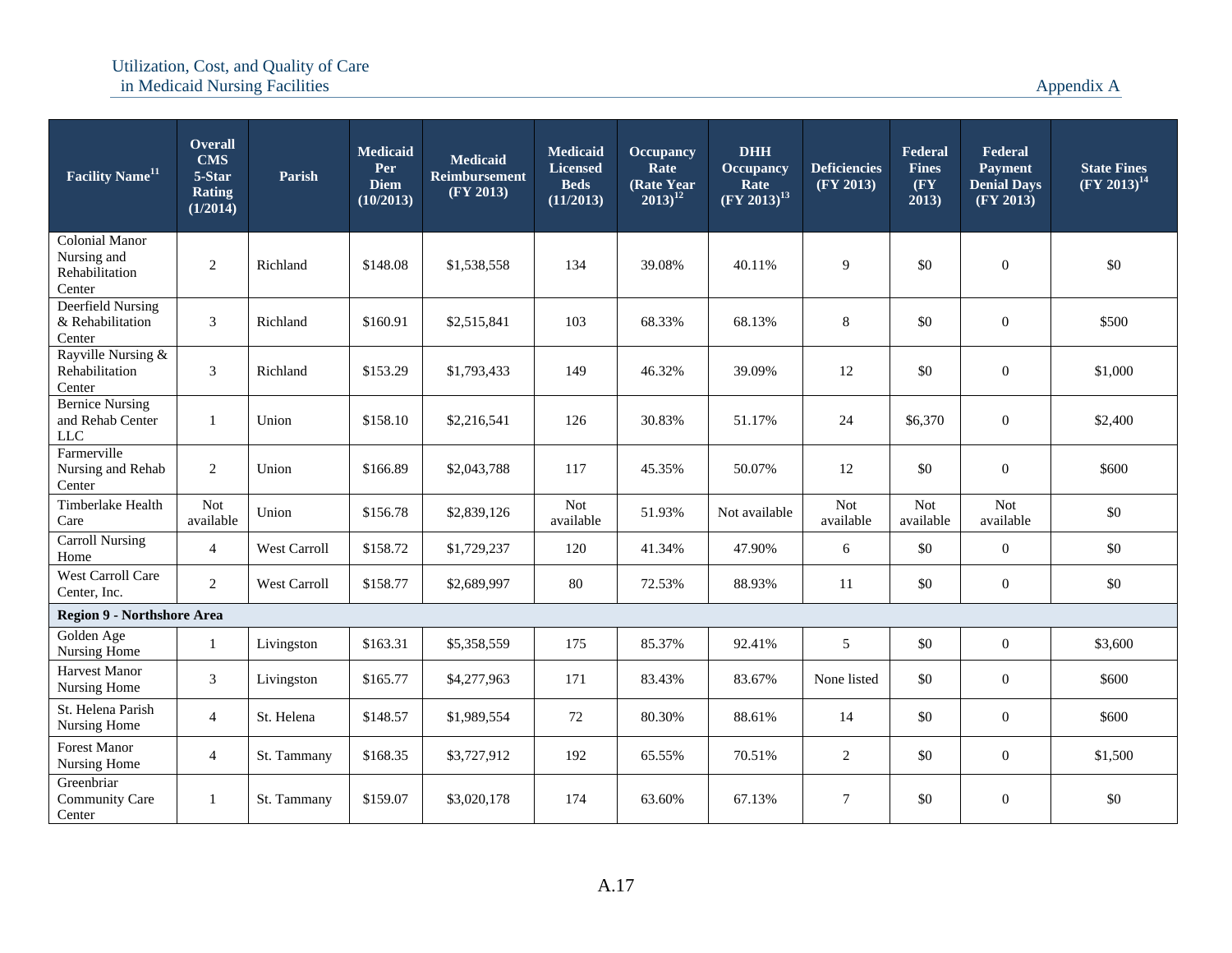| Facility Name <sup>11</sup>                             | <b>Overall</b><br><b>CMS</b><br>5-Star<br><b>Rating</b><br>(1/2014) | Parish      | <b>Medicaid</b><br>Per<br><b>Diem</b><br>(10/2013) | <b>Medicaid</b><br><b>Reimbursement</b><br>(FY 2013) | <b>Medicaid</b><br><b>Licensed</b><br><b>Beds</b><br>(11/2013) | <b>Occupancy</b><br>Rate<br>(Rate Year<br>$2013)^{12}$ | <b>DHH</b><br><b>Occupancy</b><br>Rate<br>$(FY 2013)^{13}$ | <b>Deficiencies</b><br>(FY 2013) | Federal<br><b>Fines</b><br>$(\mathbf{F}\mathbf{Y})$<br>2013) | Federal<br>Payment<br><b>Denial Days</b><br>(FY 2013) | <b>State Fines</b><br>$(FY 2013)^{14}$ |
|---------------------------------------------------------|---------------------------------------------------------------------|-------------|----------------------------------------------------|------------------------------------------------------|----------------------------------------------------------------|--------------------------------------------------------|------------------------------------------------------------|----------------------------------|--------------------------------------------------------------|-------------------------------------------------------|----------------------------------------|
| Guest House of<br>Slidell                               | 5                                                                   | St. Tammany | \$162.07                                           | \$2,376,330                                          | 116                                                            | 56.67%                                                 | 61.15%                                                     | 10                               | \$0                                                          | $\boldsymbol{0}$                                      | \$0                                    |
| Heritage Manor of<br>Mandeville                         | 5                                                                   | St. Tammany | \$173.86                                           | \$3,408,206                                          | 145                                                            | 90.25%                                                 | 89.84%                                                     | $\mathfrak{2}$                   | \$0                                                          | $\boldsymbol{0}$                                      | \$0                                    |
| Heritage Manor of<br>Slidell                            | 3                                                                   | St. Tammany | \$167.39                                           | \$2,750,493                                          | <b>Not</b><br>available                                        | 72.45%                                                 | Not available                                              | None listed                      | \$0                                                          | $\overline{0}$                                        | \$250                                  |
| <b>Lacombe Nursing</b><br>Center                        | $\overline{4}$                                                      | St. Tammany | \$159.85                                           | \$2,069,758                                          | 98                                                             | 84.10%                                                 | 83.66%                                                     | $\overline{7}$                   | \$0                                                          | $\boldsymbol{0}$                                      | \$0                                    |
| Pontchartrain<br>Health Care Center                     | $\mathbf{1}$                                                        | St. Tammany | \$166.05                                           | \$2,746,799                                          | 171                                                            | 58.88%                                                 | 55.86%                                                     | 22                               | \$0                                                          | $\boldsymbol{0}$                                      | \$0                                    |
| <b>Trinity Neurologic</b><br>Rehab Center of<br>Slidell | $\overline{4}$                                                      | St. Tammany | \$180.46                                           | \$5,456,424                                          | 104                                                            | 90.35%                                                 | 90.79%                                                     | 6                                | \$0                                                          | $\boldsymbol{0}$                                      | \$1,200                                |
| <b>Belle Maison</b><br>Nursing Home                     | 1                                                                   | Tangipahoa  | \$167.51                                           | \$3,196,310                                          | 140                                                            | 61.67%                                                 | 76.06%                                                     | 22                               | \$55,478                                                     | 42                                                    | \$350                                  |
| <b>Hammond Nursing</b><br>Home                          | $\overline{2}$                                                      | Tangipahoa  | \$149.19                                           | \$3,607,968                                          | 120                                                            | 85.11%                                                 | 88.08%                                                     | $\mathbf{1}$                     | \$0                                                          | $\overline{0}$                                        | \$1,200                                |
| Heritage<br><b>Healthcare Center</b><br>Hammond         | 3                                                                   | Tangipahoa  | \$158.70                                           | \$2,064,576                                          | 108                                                            | 65.76%                                                 | 68.69%                                                     | 1                                | \$0                                                          | $\boldsymbol{0}$                                      | \$0                                    |
| Kentwood Manor<br>Nursing Home                          | 5                                                                   | Tangipahoa  | \$152.32                                           | \$2,511,117                                          | 108                                                            | 59.34%                                                 | 62.52%                                                     | 8                                | \$0                                                          | $\overline{0}$                                        | \$0                                    |
| <b>Landmark Nursing</b><br>Center Hammond               | $\mathfrak{Z}$                                                      | Tangipahoa  | \$162.02                                           | \$3,920,090                                          | 140                                                            | 80.50%                                                 | 79.76%                                                     | $\overline{7}$                   | \$0                                                          | $\overline{0}$                                        | \$0                                    |
| <b>Tangi Pines</b><br>Nursing Center                    | $\mathbf{1}$                                                        | Tangipahoa  | \$159.55                                           | \$2,209,301                                          | 100                                                            | 56.64%                                                 | 57.84%                                                     | 5                                | \$0                                                          | $\overline{0}$                                        | \$7,200                                |
| Heritage Manor of<br>Franklinton                        |                                                                     | Washington  | \$155.46                                           | \$3,711,944                                          | 121                                                            | 85.72%                                                 | 91.94%                                                     | 28                               | \$163,736                                                    | 49                                                    | \$2,800                                |
| Home Away From<br>Home, Inc.                            | <b>Not</b><br>available                                             | Washington  | \$159.23                                           | \$1,926,308                                          | Not<br>available                                               | 76.28%                                                 | Not available                                              | <b>Not</b><br>available          | <b>Not</b><br>available                                      | <b>Not</b><br>available                               | \$0                                    |
| <b>Resthaven Living</b><br>Center, LLC                  | 3                                                                   | Washington  | \$154.78                                           | \$3,294,475                                          | 128                                                            | 48.91%                                                 | 70.45%                                                     | 16                               | \$8,888                                                      | $\boldsymbol{0}$                                      | \$0                                    |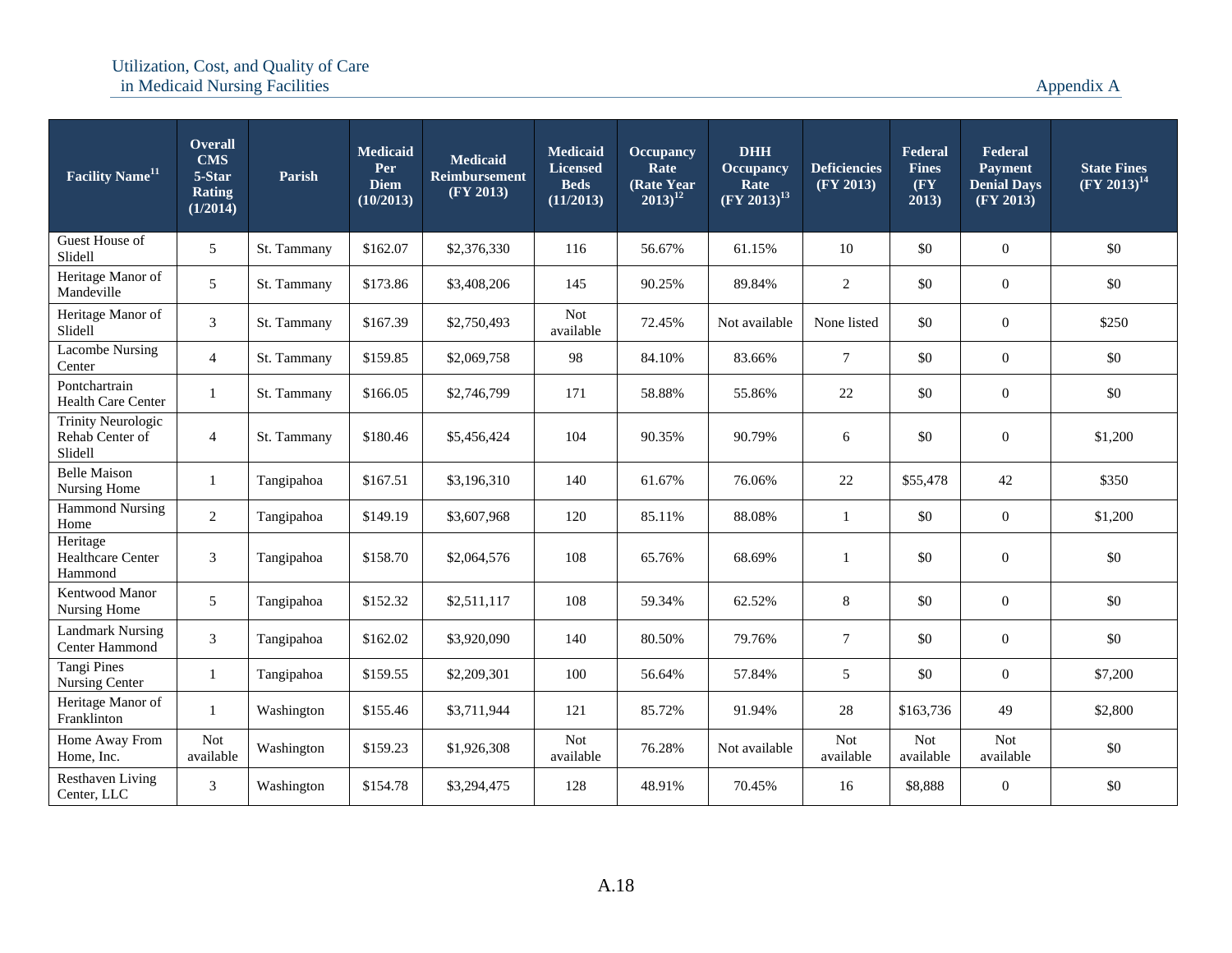# **APPENDIX B: SCOPE AND METHODOLOGY**

We conducted this informational performance audit under the provisions of Title 24 of the Louisiana Revised Statutes of 1950, as amended. We conducted this audit in accordance with the Louisiana Legislative Auditor's Strategic Plan. Our audit focused on Medicaid nursing facilities in Louisiana and covered State Fiscal Years 2011-2013. In some cases, we extended our scope to include historical and/or current information. Our audit topics included the utilization, cost, and quality of Medicaid nursing facilities.

We conducted this performance audit in accordance with generally accepted government auditing standards issued by the Comptroller General of the United States. Those standards require that we plan and perform the audit to obtain sufficient, appropriate evidence to provide reasonable basis for our findings and conclusions based on our audit objectives. We believe the evidence obtained provides a reasonable basis for our findings and conclusions based on our audit objectives. To answer our objectives, we reviewed internal controls relevant to the audit objectives and performed the following audit steps:

- Obtained information on Medicaid long-term care services offered to individuals who are elderly or have physical disabilities in Louisiana.
- Interviewed DHH Office of Aging and Adult Services and Bureau of Health Services Financing (Medicaid) staff (Rate and Audit Review, Health Standards). Discussed audit topics with Louisiana Nursing Facility Association management officials.
- Observed a portion of two nursing facility surveys.
- Reviewed applicable state and federal nursing facility laws, regulations, policies, and research.
- Reviewed recent state and national aging and nursing facility population statistics.
- Obtained current Louisiana Medicaid nursing facility appropriations and recipient data.
- Reviewed Medicaid nursing facility reimbursement, monitoring, and enforcement processes.
- Analyzed SFY 2011-2013 nursing facility occupancy rates using DHH and Myers and Stauffer LC data.
- Compared Calendar Year 2011 state nursing facility occupancy rates using Kaiser Family Foundation data.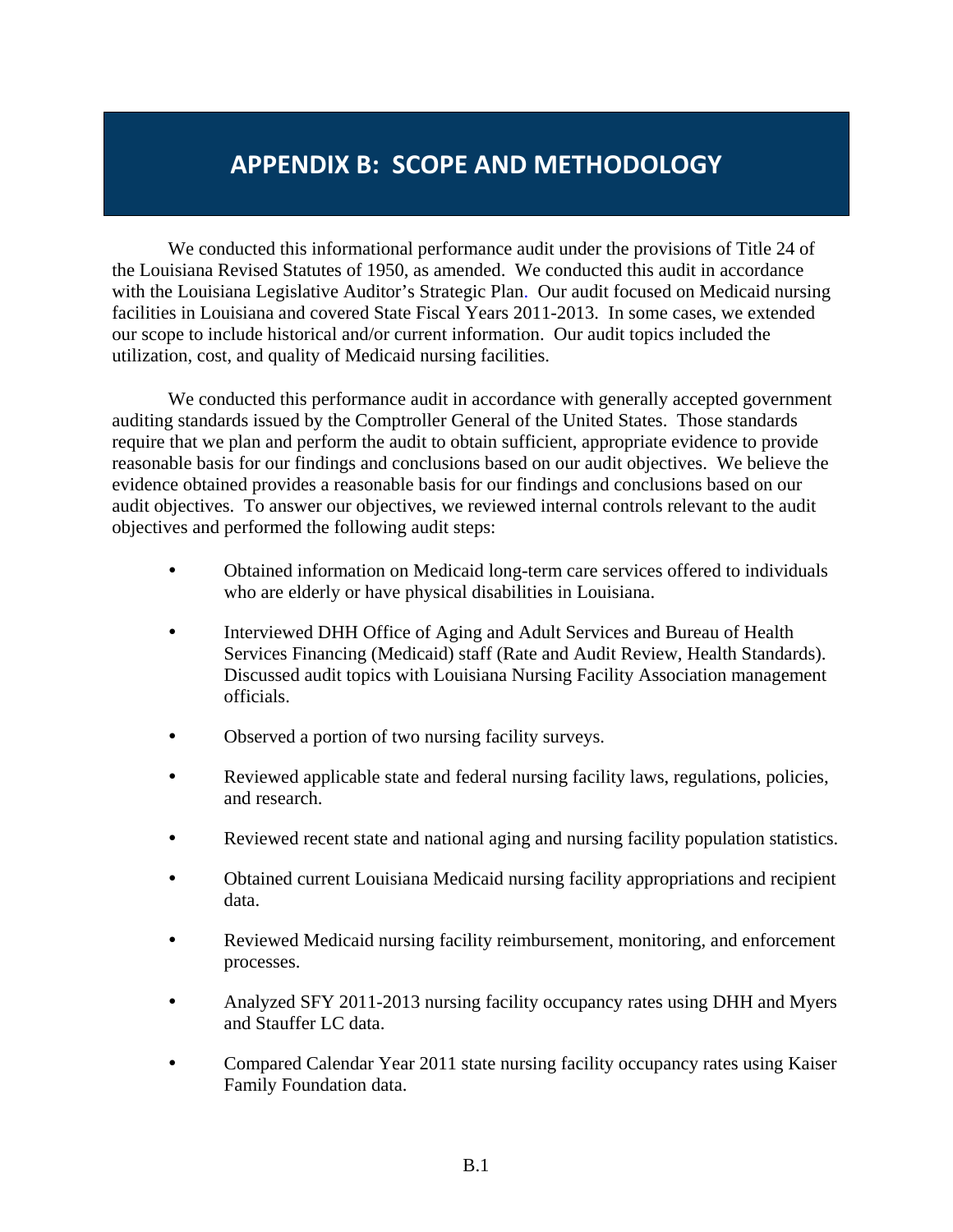- Analyzed SFY 2011-2013 Medicaid nursing facility reimbursement data and per diems.
- Compared Louisiana's average Medicaid per diem rate to other states' average Medicaid per diem rates.
- Reviewed the current status of the Medicaid Trust Fund for the Elderly and the Louisiana Medical Assistance Trust Fund.
- Using January 2014 CMS Nursing Facility Compare data, analyzed state and national deficiency and sanction data, staffing data, and Five-Star Quality Rating System data.
- Analyzed state sanction data maintained by DHH Health Standards.
- Reviewed comparative research regarding nursing facility quality in Louisiana and other states using information from the U.S. Agency for Healthcare Research and Quality and the following report: *Raising Expectations: A State Scorecard on Long-Term Services and Supports for Older Adults, People with Physical Disabilities, and Family Caregivers* (AARP, The Commonwealth Fund, and The Scan Foundation).
- Discussed this report with DHH and gave them the opportunity to respond.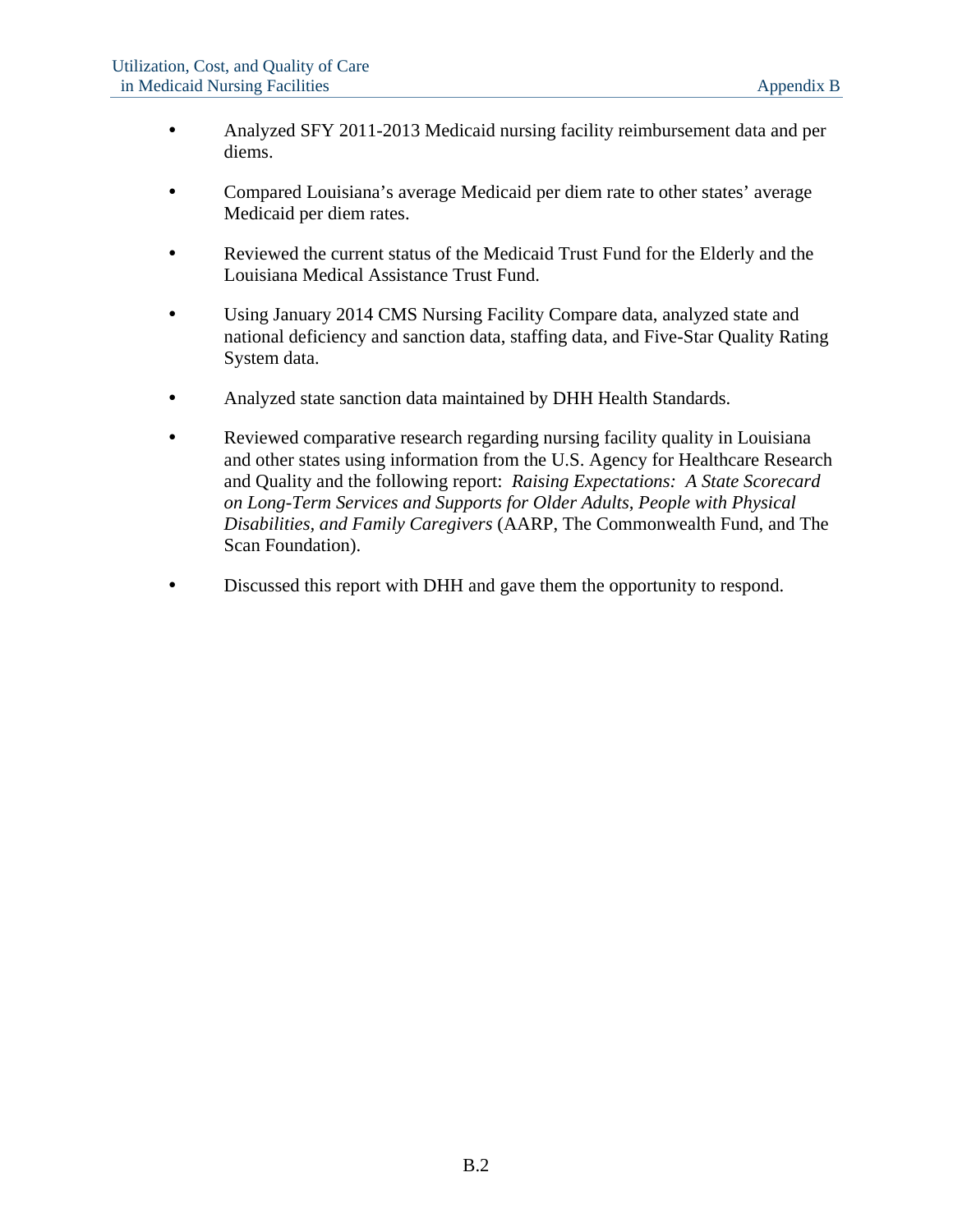# **APPENDIX C: SAMPLE RATE SHEET**